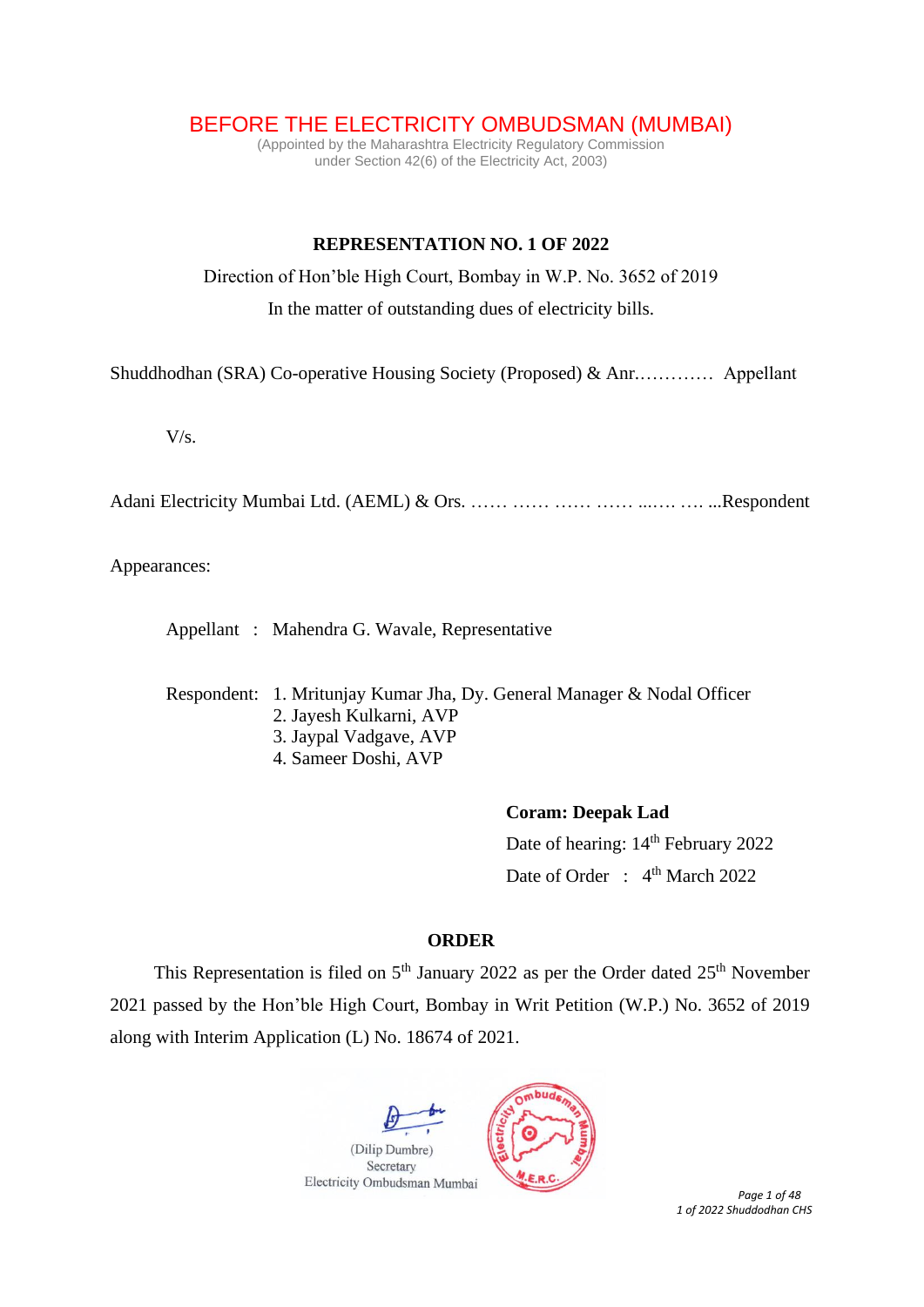2. The Hon'ble High Court, Bombay observed that the above W.P. involves several disputed questions of fact. In view thereof, the Petitioner Society (Appellant Society) can be referred to the Ombudsman appointed by the State Commission. The Hon'ble High Court, Bombay passed the following order on 25.11.2021 which is reproduced as below: -

*"i. The Ombudsman shall treat the above Writ Petition as a complaint filed by the Petitioner Society and after hearing all concerned dispose off the same by a speaking Order, within a period of six weeks from the date of this Order.* 

*ii. The Order dated 12th October, 2021 shall continue for a period of six weeks and if the Order of Ombudsman is against the Petitioner Society the same shall continue for a further period of one week thereafter to enable the Petitioner Society to move before the appropriate forum seeking appropriate reliefs.* 

*iii. This Order will not preclude the Respondent No. 2 from taking action as per law including disconnecting the electricity supply in case of breach of the Order dated 12th October, 2021. iv. The above Writ Petition as well as Interim Application are accordingly disposed off."*

3. As directed by the Hon'ble High Court, Bombay, the Appellant Society has filed the present Representation on 05.01.2022 stating as under: -

(i) The Appellant Society is a proposed Cooperative Housing Society at Shuddhodhan /Samata Nagar, Siddharth Colony, Chawl No. 1 behind, Eastern Express Highway, Survey No. 14, CTS No 471(Part), Village Chembur, Mumbai 400071. This Representation is signed by the Committee Members of the Appellant Society which is tabulated below: -

| Sr.No. | <b>Name of Committee Member</b> | <b>Designation</b>    |  |  |
|--------|---------------------------------|-----------------------|--|--|
|        | Sneha M. Jadhav                 | <b>Chief Promoter</b> |  |  |
| っ      | Shobha R. Kamble                | Promoter              |  |  |
| 3      | Renuka Sonawane                 | Promoter              |  |  |
|        | Pradip K. Katare                | Promoter              |  |  |
| 5      | Smt. Vinita Kondvilkar          | Promoter              |  |  |
|        | Smt. Amina Jalil Shaikh         | Promoter              |  |  |

(ii) The Appellant Society consists of 313 Members. The Appellant Society and its Managing Committee is approved by Joint Registrar Slum Rehabilitation Authority (SRA) and hence, it has a Legal Right, to act on behalf of 313 Members.





 *Page 2 of 48 1 of 2022 Shuddodhan CHS*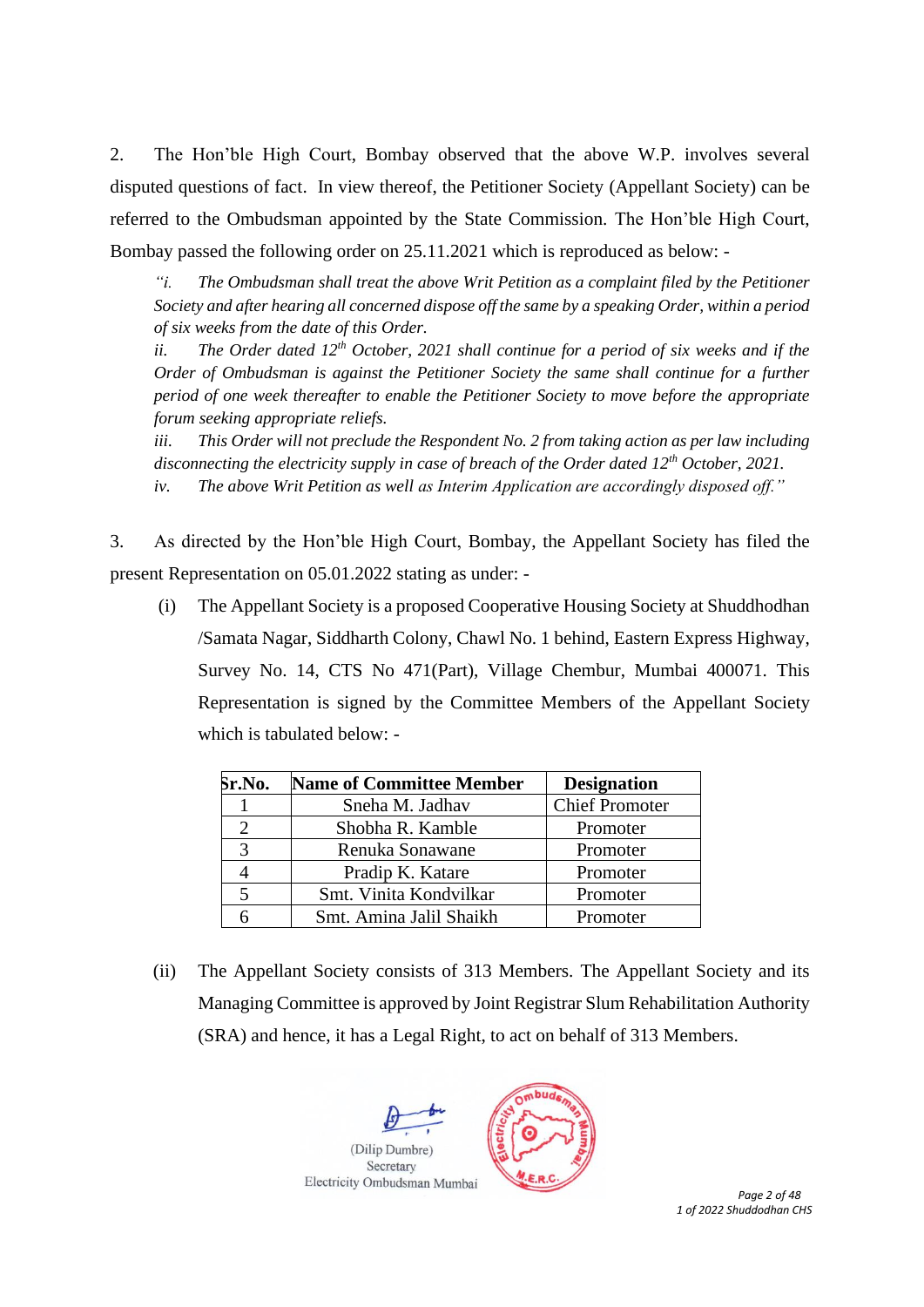- (iii) The Appellant Society request to consider its Complaint / Petition and do the needful as per the directions of the Hon'ble High Court, Bombay in its order dated 25.11.2021 in W.P. No. 3652 of 2019 with Interim Application (L) No. 18673 of 2021 and Interim Application (L) No. 18674 of 2021.
- (iv) The Members of the Society are slumdwellers besides poor persons, and almost more than 95% Members are belonging to scheduled caste and are staying in hutments, unfit for human habitation. Out of 313 members of the Appellant Society, 125 members have electricity connections in their names, and the remaining 188 (313-125) members do not have any electricity connections in their names.
- (v) The electricity is an essential service, and the electricity is required for the purpose of decent living and for the education of their children. Therefore, the Appellant Society would suffer great inconvenience, hardship and is required to be continued and the Respondent be directed not to initiate any action of disconnection of electricity supply.
- (vi) Siddharth Colony Vikas Seva Sangh (Proposed) is an organisation of the residents of the Siddharth Colony area. The Appellant Society is/was a part and parcel of the Siddharth Colony. Adishakti Developers and its Associate, Ruparel Buildcon was Developer for the Siddharth Colony Vikas Seva Sangh (Proposed) Slum Area. There was an arrangement between the said Adishakti Developers and the the erstwhile Reliance Infrastructure Pvt. Ltd. (R-Infra) which is taken over by the Respondent, AEML. The Sangh clearly specified in its letter dated 08.06.2018 that Adishakti Developers and its Associate, Ruparel Buildcon has paid Rs.10.50 Crores to the erstwhile R-Infra. This payment of Rs.10.50 Crores is out of settlement reached between the Developer and the Respondent. The same was required to be adjusted against the so called outstanding dues of the Members of the Appellant Society for the period July 2008 to July 2016.
- (vii) Since no electricity bills were raised/ issued by the Respondent to these 125 Members of the Society for the period from July 2008 to July 2016, the Respondent cannot claim any amount of electricity bills from these 125 Members. The





 *Page 3 of 48 1 of 2022 Shuddodhan CHS*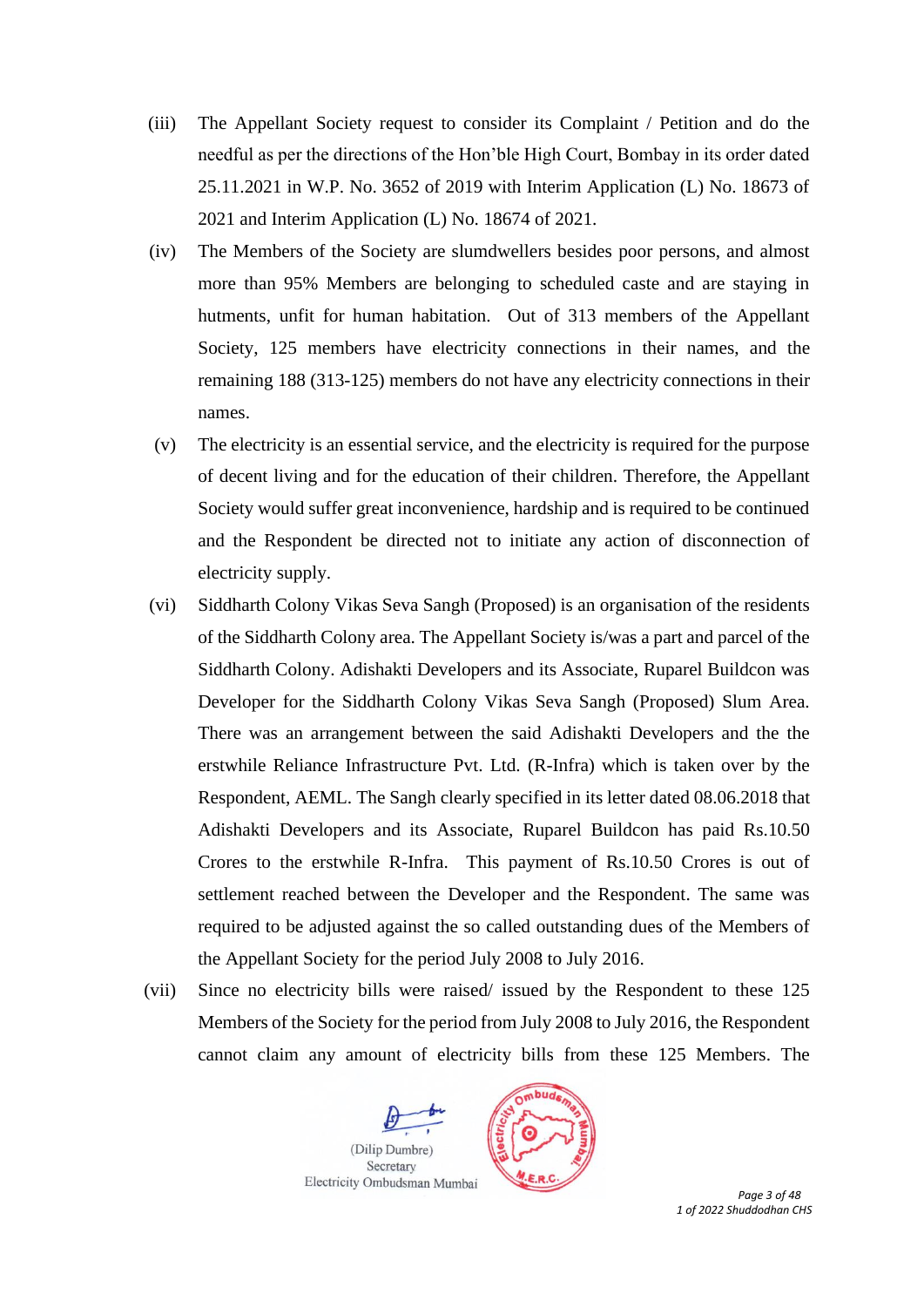Appellant Society states that the Respondent has not submitted any documentary evidence to show that the electricity bills for the period July 2008 to July 2016 have been served to the 125 Consumers who are Members of the Appellant Society.

- (viii) The Appellant Society submits that the legal provisions as contemplated under the Electricity Act, 2003 (the Act) is required to be considered and forms a part of this Representation. Without prejudice to the facts, the application filed by the Appellant Society is required to be considered under the Provision of Section 56(1) and 56(2) of the Act. The claim of outstanding dues is beyond period of limitation and hence, the Respondent is not entitled to any recovery as per Section 56 (2) of the Act.
	- (ix) All the claims, allegations and Legal Notices which are annexed by the Respondent in the nature of Disconnection Notices are of the period after the year 2016. There is no evidence on record to show electricity bills have been issued and served upon the 125 Members of the Appellant Society.
	- (x) The Appellant Society craves leave to add, alter, and amend this petition with the permission of this Authority.
	- (xi) In view of the above facts and circumstances, the Appellant prays that the Respondent be directed to
		- (a) To cancel claim of outstanding electricity bills for the period from July 2006 to July 2016 for which electricity bills were never issued, nor any demand notice given, nor electricity disconnected of the Appellant Society.
		- (b) To accept the electricity bills for the period after 2016 on monthly basis.
		- (c) Not to disconnect the electricity connections of the Appellant.

4. The Respondent was in receipt of the notice of this office dated 06.01.2022. The Respondent has filed Praecipe vide email dated 28.01.2022 pointing out that the Appellant Society along with Shreeman Housing and Infrastructure Developers LLP preferred a Writ Petition No.3652 of 2019 before the Hon'ble High Court, Bombay. The Hon'ble High Court, Bombay vide its order dated 25.11.2021 disposed of the said Writ Petition. The Respondent submits that the Writ Petition No.3652 of 2019 has itself been directed to be treated as a





 *Page 4 of 48 1 of 2022 Shuddodhan CHS*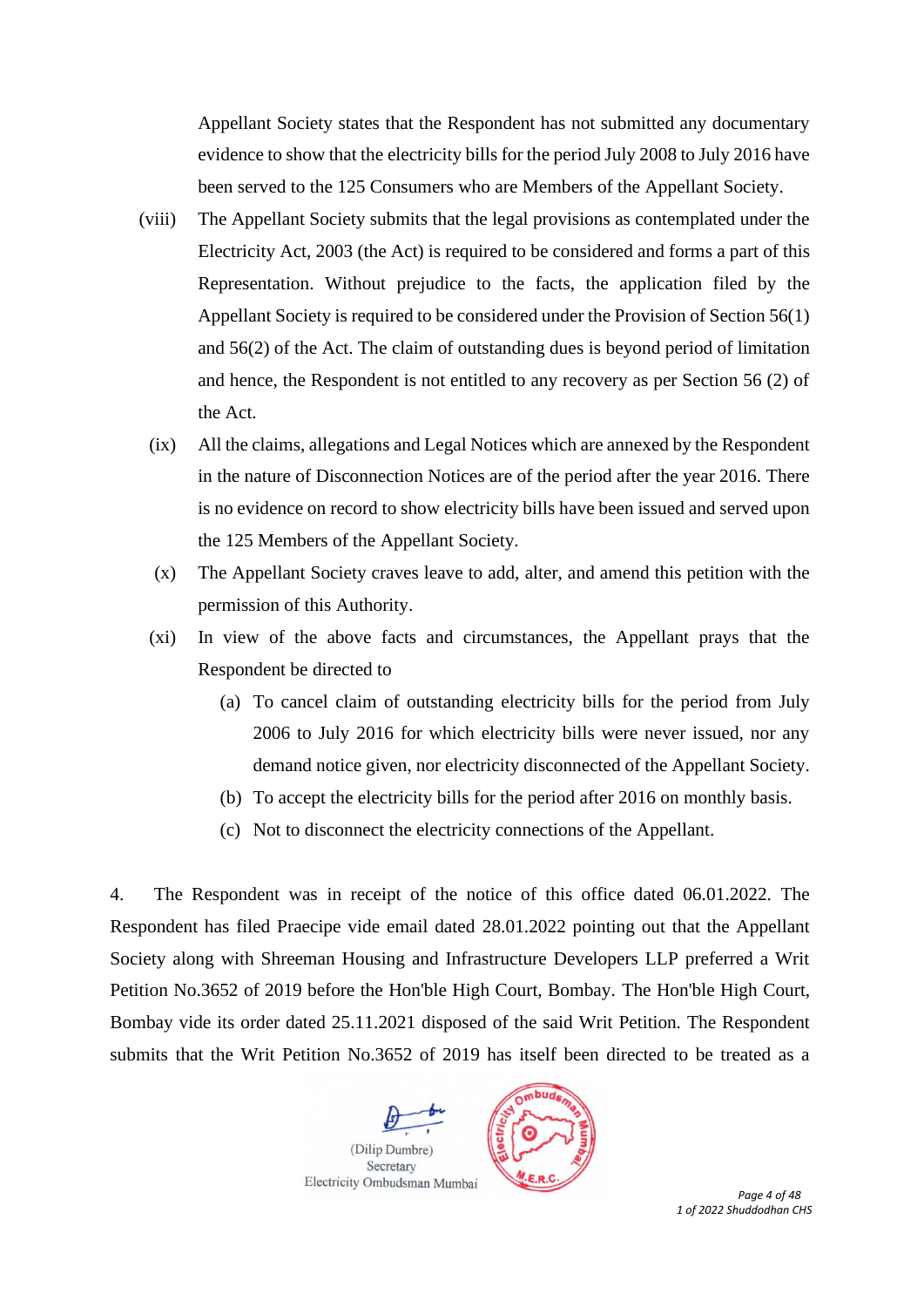complaint before this Authority. The order dated 25.11.2021 also directs that the Representation be disposed of after hearing all concerned. Shreeman Developers was arrayed as Petitioner No. 2 in the above Petition. The Writ Petition was also duly affirmed by the Petitioner No.2. Under the circumstances, it is imperative that Petitioner No.2, Shreeman Developers is put to notice of the present proceedings as it is in the Writ Petition. The Respondent, AEML therefore humbly prays to issue notice of the present proceedings to Shreeman Housing and Infrastructure Developers LLP, which was a party to Writ Petition No.3652 of 2019 as Petitioner No. 2.

- 5. Subsequently, the Respondent filed its reply on 31.01.2022 which is in brief as under:
	- (i) The present Representation is filed on 05.01.2022 before this Hon'ble Authority by the Appellant pursuant to the order dated 25.11.2021 passed by the Hon'ble High Court, Bombay in Writ Petition No. 3652 of 2019*.*
	- (ii) As per the averments made by the Appellant, the Appellant is a society of occupiers on the property bearing CTS No.471 Part, Mouje Chembur, Taluka Kurla, Shuddodhan Nagar, Near Siddharth Colony, Chembur, Mumbai 400071.
	- (iii) The Appellant has filed the present Representation seeking reliefs as prayed in the Writ Petition No. 3652 of 2019, inter alia, directions against the Respondent to
		- a) Not to disconnect the electricity connection to the hutments of the members of Appellant Society.
		- b) Not to demand any amount in respect of electric bills for the electricity consumed in the hutment of the members of the Appellant Society from the period July 2008 to July 2016.
		- c) To waive electricity bills admittedly pending from as far back as July 2008 and/or to recover them from M/s. Ruparel Buildcon Pvt. Ltd.
		- d) To direct the Respondent to accept the electricity bills for the period August/ September 2018 and thereafter from the members of the Appellant Society.





 *Page 5 of 48 1 of 2022 Shuddodhan CHS*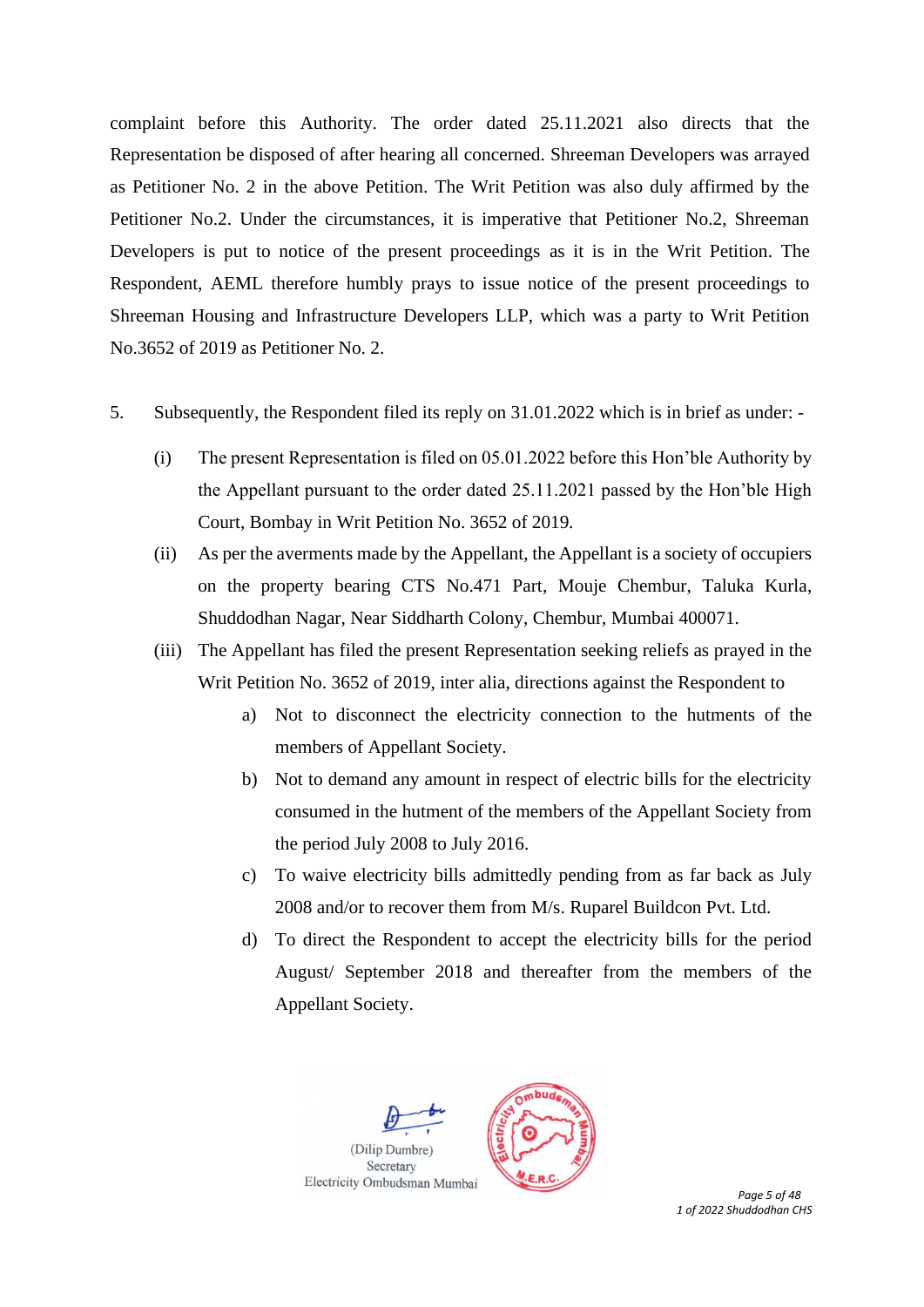- (iv) It is imperative to note that the order dated 25.11.2021 *(supra)* passed by the Hon'ble High Court, Bombay refers in turn to the order dated 12.10.2021 passed by the Hon'ble High Court, Bombay in the said proceedings. Therefore, a copy of the order dated 12.10.2021 which deals with the case of the Petitioners for the period July 2008 to July 2016. The order dated 25.11.2021 which disposed of the Petition has specifically repeated, reiterated, and referred to the order dated 12.10.2021 while disposing of the Writ Petition. Therefore, the issue relating to outstanding electricity bills for the period  $1<sup>st</sup>$  July 2008 to 31 $<sup>st</sup>$  July 2016 is to be</sup> considered by this Hon'ble Authority. The order dated 25.11.2021 *(supra)* has affirmed the order dated 12.10.2021 and continued the operation and effect of the same for period of six (6) weeks. This is also clear from a subsequent order dated 22.10.2021 passed by the Hon'ble High Court, Bombay.
- (v) At the outset, the Respondent submits that nothing contained in the Representation shall be deemed to have been admitted by way of non-traverse.
- (vi) The following preliminary objections, submissions, brief facts and para wise reply are imperative for the proper adjudication of the present Representation and therefore this Hon'ble Authority may consider the following in conjunction, wherever the context so requires.

#### (vii) **Preliminary Objections:**

a) It is humbly submitted that vide order dated 25.11.2021, the Hon'ble High Court has observed that the grievances raised by the Petitioner Society can be referred to the Ombudsman appointed by the Maharashtra Electricity Regulatory Commission (State Commission) and further inter alia directed that Ombudsman shall treat the above Writ Petition as a complaint filed by the Petitioner Society and after hearing all concerned dispose of the same by a speaking Order within a period of six weeks from the date of said Order. In accordance with the directions in the aforesaid Order of the Hon'ble High Court, it was for the Appellant to approach this Hon'ble Authority in a time bound manner without any delay, that too when the Writ Petition filed by them was directed to be treated as a Complaint. However, in spite of this the





 *Page 6 of 48 1 of 2022 Shuddodhan CHS*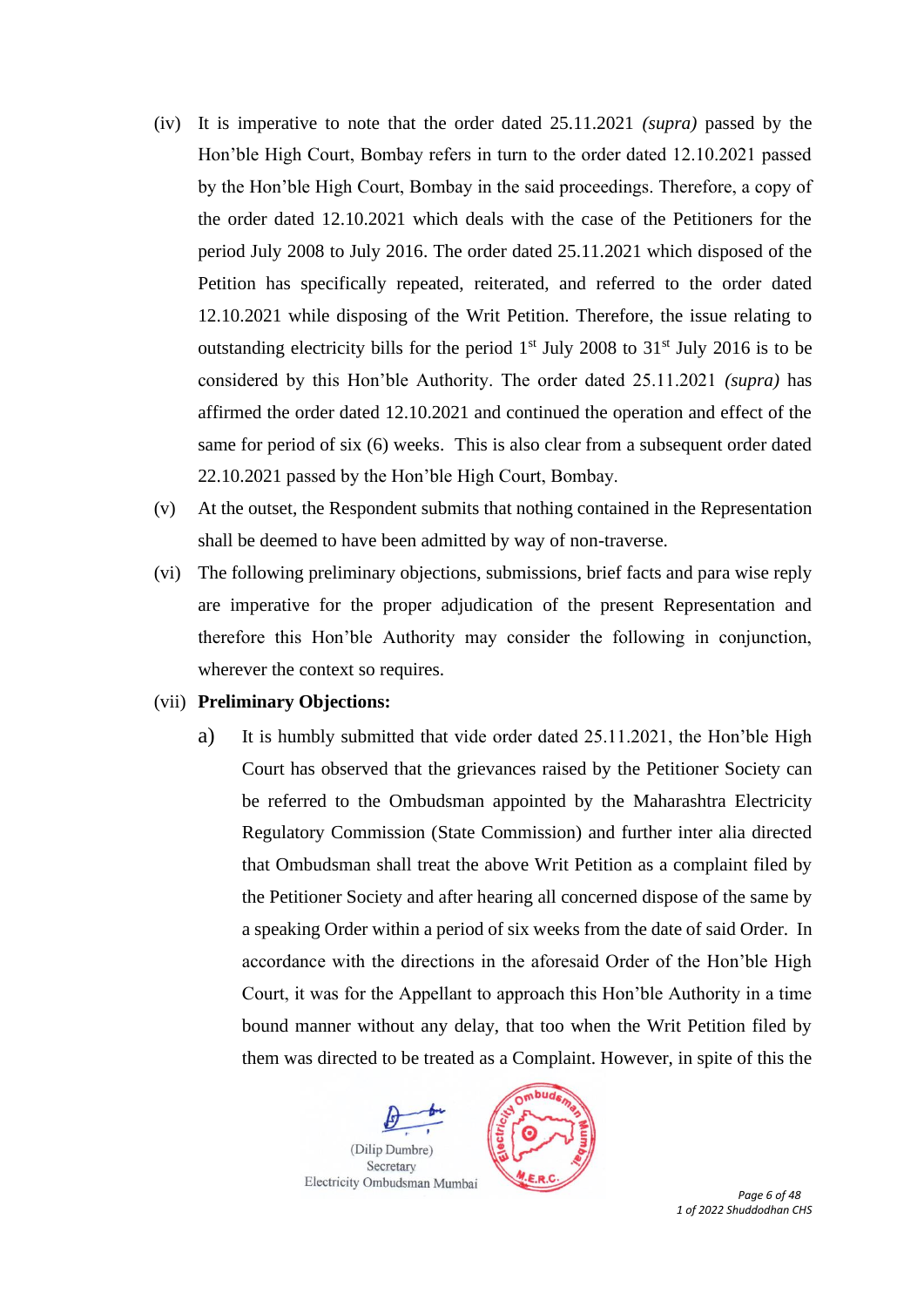Appellant has deliberately filed the present Representation on the eve of lapse of entire six weeks for the reasons best known to the Appellant. Therefore, it is humbly submitted that the present Representation has been grossly delayed by the Appellant Society though the Appellant Society was well aware of the fact that the interim protection granted by the Hon'ble High Court, Bombay in its order dated 25.11.2021 read with 12.10.2021 was for a definite period which ended on 06.01.2022.

- b) Further, it is pertinent to bring to the notice of this Hon'ble Authority that, the aforesaid Writ Petition before the Hon'ble High Court was filed and affirmed by Shuddhodhan SRA CHS (Proposed) through (1) Shri Devdas Bhimrao Kamble, Promotor of Shuddhodhan SRA Co-op Housing Society (Proposed) and (2) Mahendra Madhukar Wavale, the Designated Partner of Shreeman Housing and Infrastructure Developers LLP. The Respondent further brings to the notice of this Hon'ble Authority and draws its attention to the fact that, the present representation filed before this Hon'ble Authority is under the signature of some persons who are allegedly claiming to be Promoter / manager of Shuddhodhan SRA CHS (proposed), whereas these persons who have signed the representation before this Hon'ble Authority are not one and the same as those who had filed the Writ Petition before the Hon'ble High Court. The Respondent humbly submits that this aspect of the authorization of the signatories to the present Representation ought to be clarified by the Appellants to ensure transparency in facts.
- c) It is submitted that the persons claiming to be Chief Promoter/ Promoter / Manager of Shuddhodhan SRA CHS (Proposed) have not submitted any documents to establish that they are authorized and duly appointed to the aforesaid position. These technical issues need to be clarified to maintain the requisite transparency and accountability in the present proceedings.
- d) At the further outset it is submitted that the representation filed before this Hon'ble Authority is signed by the alleged Chief Promoter/ Promoter /





 *Page 7 of 48 1 of 2022 Shuddodhan CHS*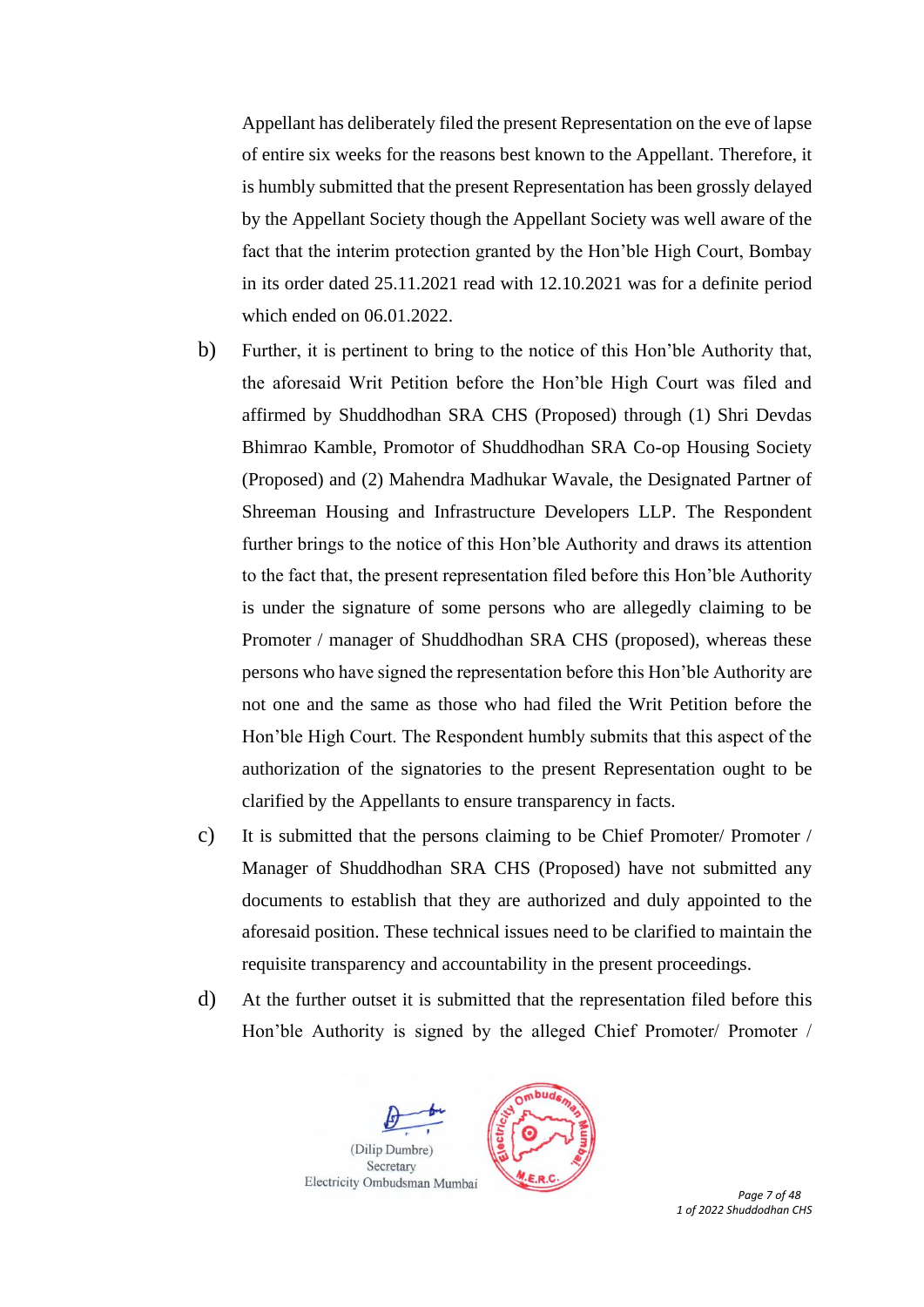Manager of Shuddhodhan SRA CHS (Proposed) who are purporting to represent the consumers claiming to be members of the Appellant. These signatories to the present Representation are seeking to espouse the case of the Appellant Society almost in a representative proceeding. The matter relates to non-payment of electricity bills. The facts and non-payment figures of each of the consumers would differ. There cannot be filing of a representative proceeding in matters relating to individual money claims. There cannot be a universal declaration in respect of diverse bills of different consumers.

e) The Respondent referred the Judgment of the Hon'ble High Court of Madras in Case of Ratnaswami Vs. Prince of Arcot's Endowments – AIR 1938 Mad 755**,** the Hon'ble High Court of Madras stated as below:

> *"Though the point is not covered by Indian authority, the law seems quite clear under the corresponding English rule, that the procedure pertaining to representative suits is inapplicable to actions of debt, to money claims or to liabilities in contract or in tort."*

This decision of the Hon'ble High Court, Madras was considered by Subba Rao C. J. (as he then was) in Case of Rajah of Bobbili Vs. Damera Ramarao Garu – AIR 1957 AP 956, wherein he held with reference to Ratnaswami (supra) as under:

*"The observations may be confined to cases where the parties seek to recover amounts or property under a contract."*

The representative proceeding which seeks to espouse a common interest and a common grievance itself reveals the modus operandi of occupiers of an area going in for slum rehabilitation not paying electricity bills prior thereto.

The very fact that a representative proceeding is sought to be adopted for individual bills reveals that there was a common intent not to pay bills as the subject area was going in for slum redevelopment / rehabilitation. The Petitioners are bound to give proper list of the names of the consumers with





 *Page 8 of 48 1 of 2022 Shuddodhan CHS*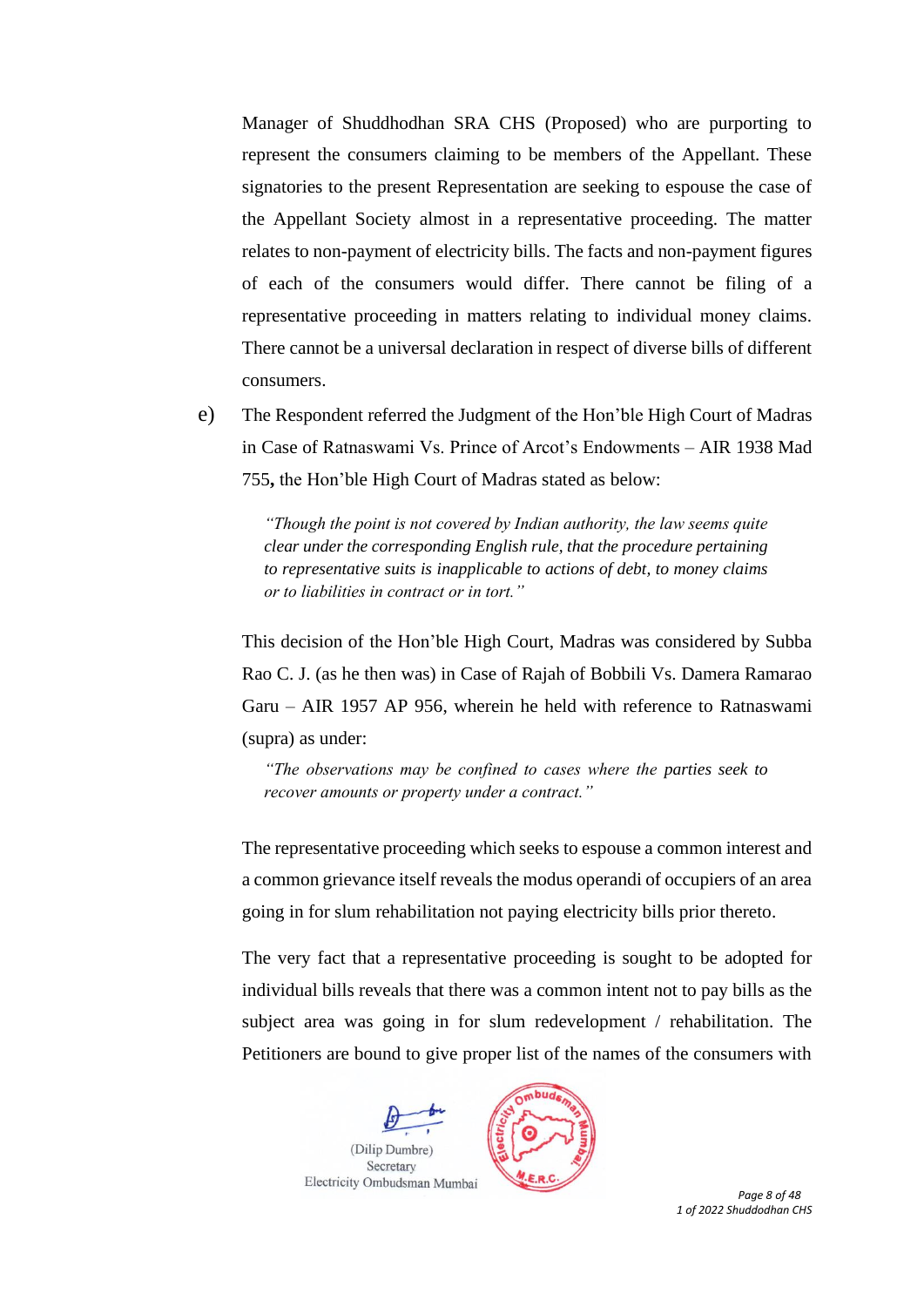their respective consumer numbers and arrears qua electricity bills in respect of each of them.

However, this document does not detail the individual facts relating to each of the consumer in respect of whom the Appellant desire the relief as stated in the Petition.

f) The layout of the premises occupied:

It is necessary to have a complete clarity of facts in any adjudication. Electricity connection is granted to a premises. The term premises is defined under Section 2 (51) of the Act as under:

*"2(51) "premises" includes any land, building or structure;"*

Therefore, the Appellant Society has to be directed to furnish in the present proceedings, to this Hon'ble Authority and this Respondent, the layout for which the present Complaint /Representation is being preferred. Section 43 of the Act which deals with providing electricity connection also refers to *"owner or occupier of any premises"*. It is necessary to have a clarity as to the actual premises which will be occupied by Appellant Society, particularly as the Writ Petition itself mentions rehabilitation / re-development on adjoining plots and names other builders, etc.

g) Non-Compliance with Regulation 19.17 of the MERC (Consumer Grievance Redressal Forum & Electricity Ombudsman) Regulations, 2020 [CGRF & EO Regulations 2020]: The Appellants have not produced or submitted any Authority letter from such respective consumers to establish that they are authorized to represent their grievance before this Hon'ble Authority and therefore, it is humbly submitted that the present Representation is liable to be rejected solely on this ground. In this respect the Respondent would like to draw kind attention of this Hon'ble Authority to Regulation 19.17 and 19.22 of the CGRF & EO Regulations 2020 which inter alia provides as under: -





 *Page 9 of 48 1 of 2022 Shuddodhan CHS*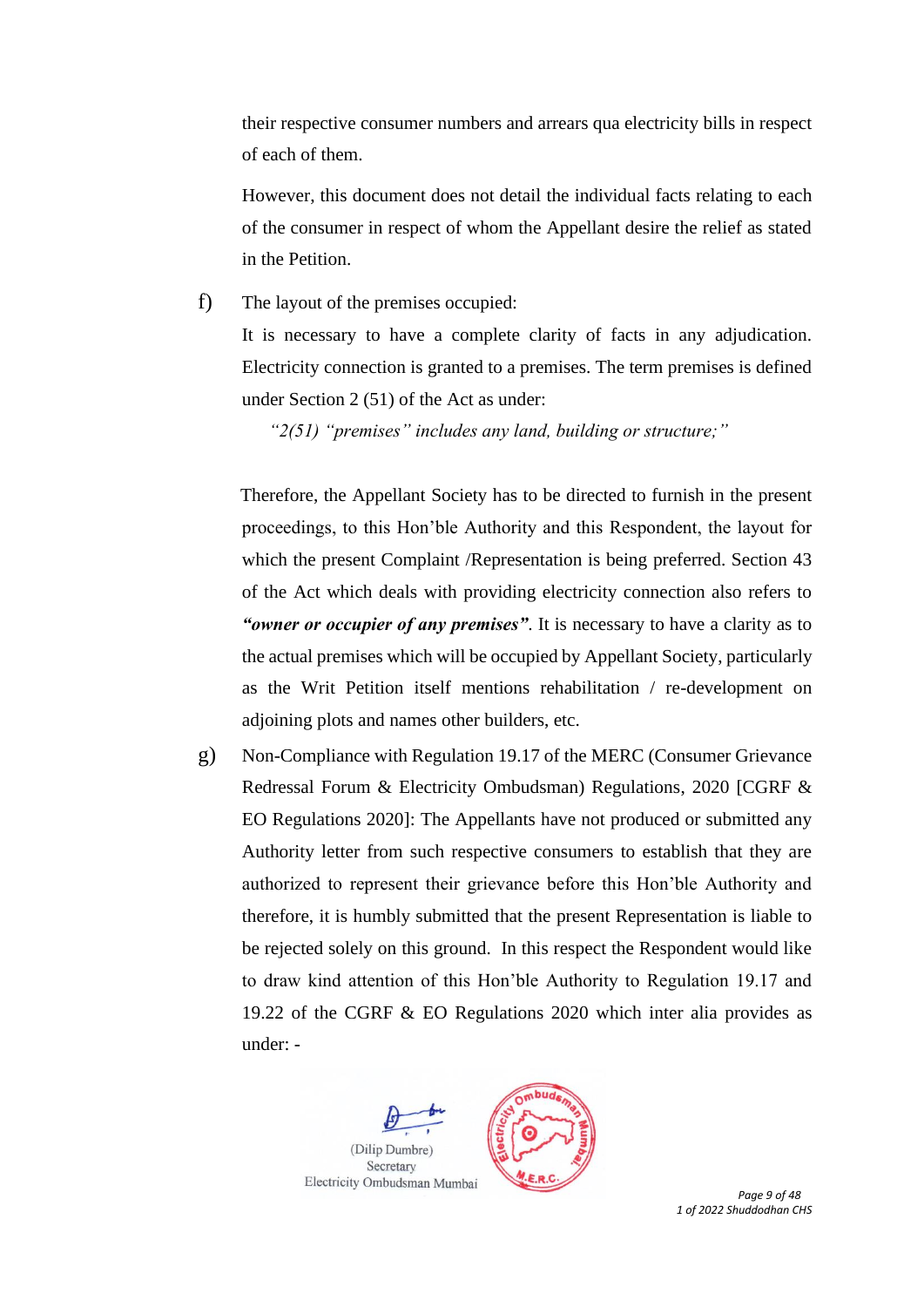*"19.17 Any party to any proceedings before the Electricity Ombudsman may either appear in person or authorise any representative other than an Advocate (within the meaning of the Advocates Act, 1961), to present his case before the Electricity Ombudsman and to do all or any of the acts for the purpose, subject to production of duly authenticated authorisation made by the party in favour of such representative, and subject to the condition that he, - (a) is appearing on an individual case basis; (b) has a pre-existing relationship with the Complainant (such as: a relative, neighbour, business associate or personal friend); (c) is not receiving any form of, direct or indirect, remuneration for appearing before the Electricity Ombudsman and files a written declaration to that effect; (d) demonstrates to the Electricity Ombudsman that he is competent to represent the party. ………………. (Emphasis added)* 

*19.22 The Electricity Ombudsman shall entertain a representation only if all the following conditions are satisfied: (a) It has been filed by the Complainant being the aggrieved consumer either directly or through his duly authorised representative or the Association representing the consumer/s; ………"* (**Emphasis added**)

h) The Respondent humbly submits that Regulation 7.9 of the CGRF & EO Regulations 2020 provides the circumstances when the Consumer Grievance Redressal Forum (the Forum) shall reject the grievance of the consumer. The Regulation 7.9 of the CGRF & EO Regulations 2020 in this respect is reproduced as under: -

> *"7.9 The Forum shall reject the Grievance at any stage under the following circumstances:*

> *(a) In cases where proceedings in respect of the same matter and between the same Complainant and the Licensee are pending before any court, tribunal, arbitrator or any other authority, or a decree or award or a final order has already been passed by any such court, tribunal, arbitrator or authority. (b) In cases, which fall under Sections 126, 127, 135 to 139, 152, and 161 of the Act.*





 *Page 10 of 48 1 of 2022 Shuddodhan CHS*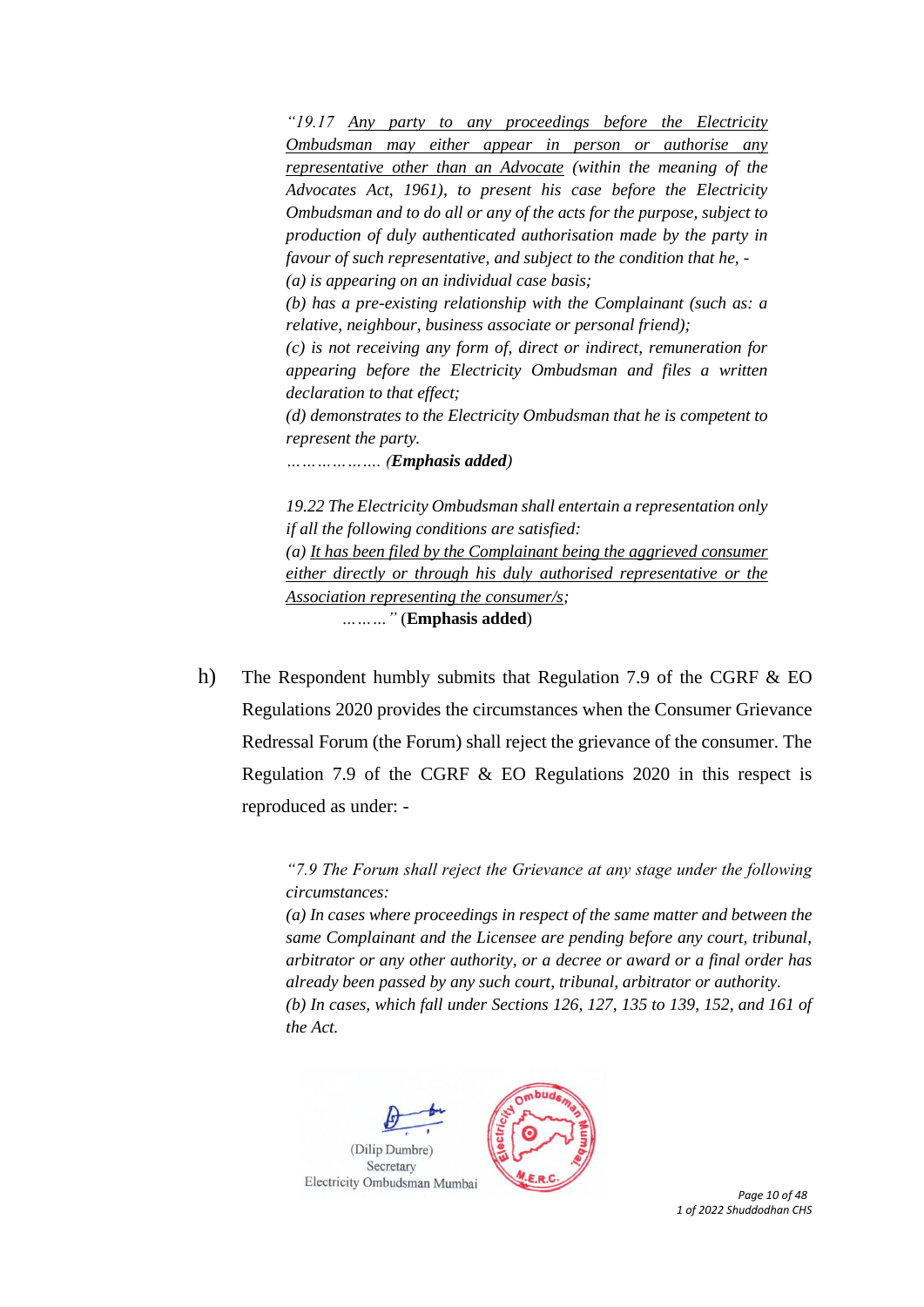*(c) In cases where the Grievance has been submitted two (2) years after the date on which the cause of action has arisen.* 

*(d) In cases of recovery of arrears where the bill amount is not disputed; and (e) In the case of Grievances, which are:*

*(i) frivolous, vexatious, malafide;*

*(ii) without any sufficient cause; or*

*(iii) where there is no prima facie loss or damage or inconvenience caused to the Complainant or the consumers who are represented by an association or group of consumers:*

*……"(Emphasis added)*

### i) Barred by Limitation:

In the instant case, the Appellant had directly filed Writ Petition before the Hon'ble High Court, Bombay. The Hon'ble High Court, Bombay, in its order dated 25.11.2021 observed that the said Writ Petition may be considered as complaint before this Hon'ble Authority. In the interest of justice, it is crucial to draw attention of this Hon'ble Authority that in the entire Representation, the Appellants have not disputed the bill amounts of each individual consumer. Moreover, the alleged cause of action in the present Representation is more than two (2) years old, and therefore the present Representation is barred by the limitation as provided under the CGRF & EO Regulations 2020. Furthermore, the concocted story narrated by the Appellant is false, vexatious and without any substance and amounts to nothing but the abuse of the process of law. The en-masse non-payment of bills at a particular location / premises by a group of consumers itself reveals the malafide intent of taking advantage with ulterior motive of a developer taking over under slum rehabilitation / redevelopment and thereby availing the electricity service free of charge. Against, such malafide background, the aspect of limitation ought to be considered strictly. Regulation 7.9 (c) of the CGRF & EO Regulations 2020 provides for a complaint / Representation to be filed within the stipulated period of two (2) years as under:





 *Page 11 of 48 1 of 2022 Shuddodhan CHS*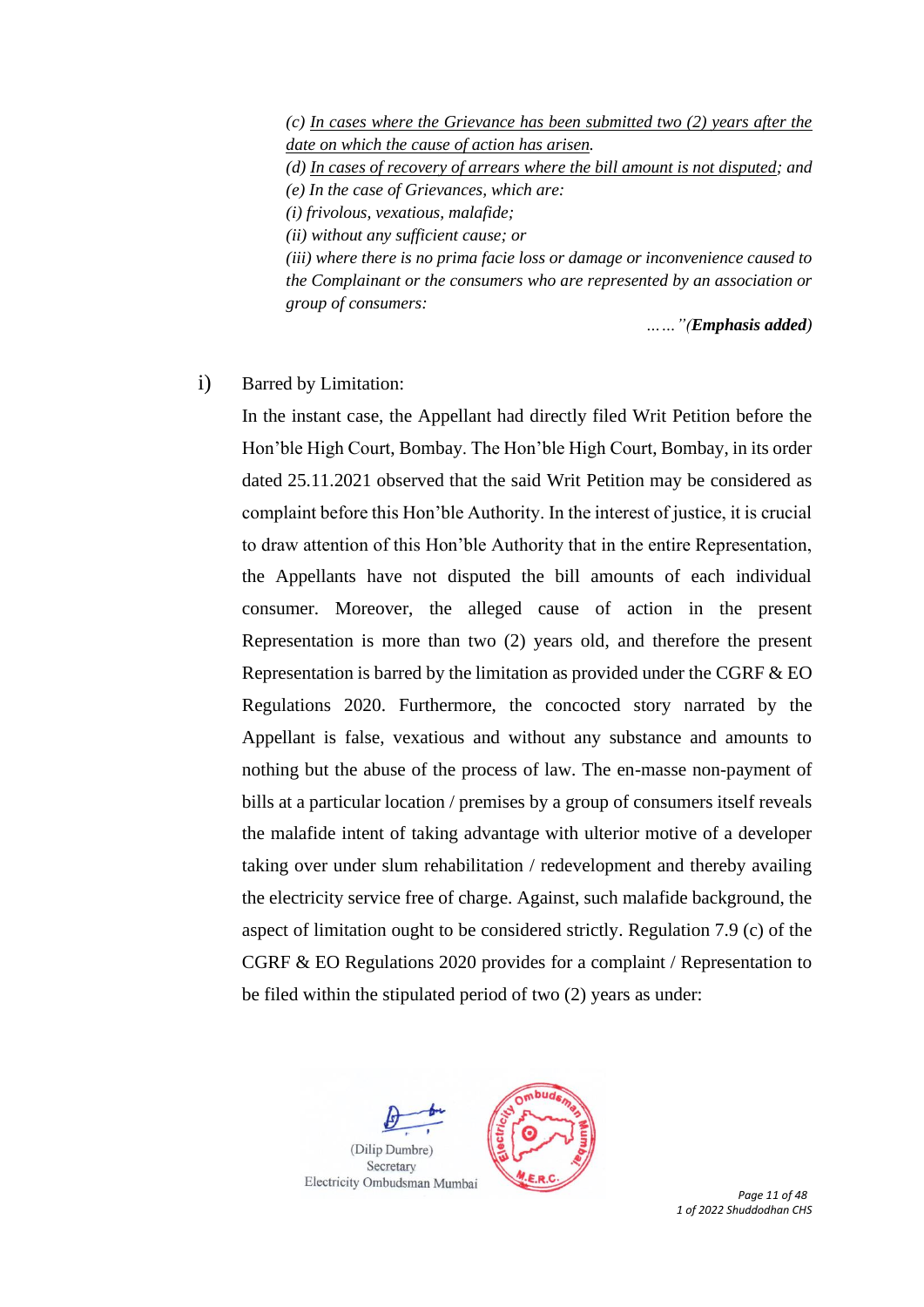*"7.9 The Forum shall reject the Grievance at any stage under the following circumstances:*

*…………………………………………………………*

*(c) In cases where the Grievance has been submitted two (2) years after the date on which the cause of action has arisen; ………………………………………………………… (relevant extract)*

The present Representation is filed with an ulterior motive and intention to evade the liability to pay the overdue amount which has accrued due to nonpayment of electricity bill and therefore the present representation is liable to be dismissed.

- j) The Respondent submits that the aforesaid preliminary objections are independent and without prejudice to each other. The present Representation is liable to be rejected on the grounds mentioned as preliminary objections.
- k) Without prejudice to the contentions made under the Preliminary Objections, the Respondent submits the brief facts of the case and submissions along with the para wise reply herein under:

### (viii) **Brief Facts of the Case and Submissions:**

1) At the outset, it is submitted that the present Representation is wholly misconceived, in facts and law, and is liable to be dismissed *in limine* with costs. It is submitted that the present Representation is filed seeking reliefs, inter alia, directions against the Respondent to waive electricity bills admittedly pending from as far back as July 2008 and/or to recover them from M/s Ruparel Buildcon Pvt. Ltd, which on the face of it is wholly untenable and unsustainable in the facts and circumstances of the present case. It is submitted that what the Appellant seeks to do is to avoid liability for amounts due and payable for electricity admittedly consumed by them and therefore the present Representation deserves to be rejected solely on this ground. This





 *Page 12 of 48 1 of 2022 Shuddodhan CHS*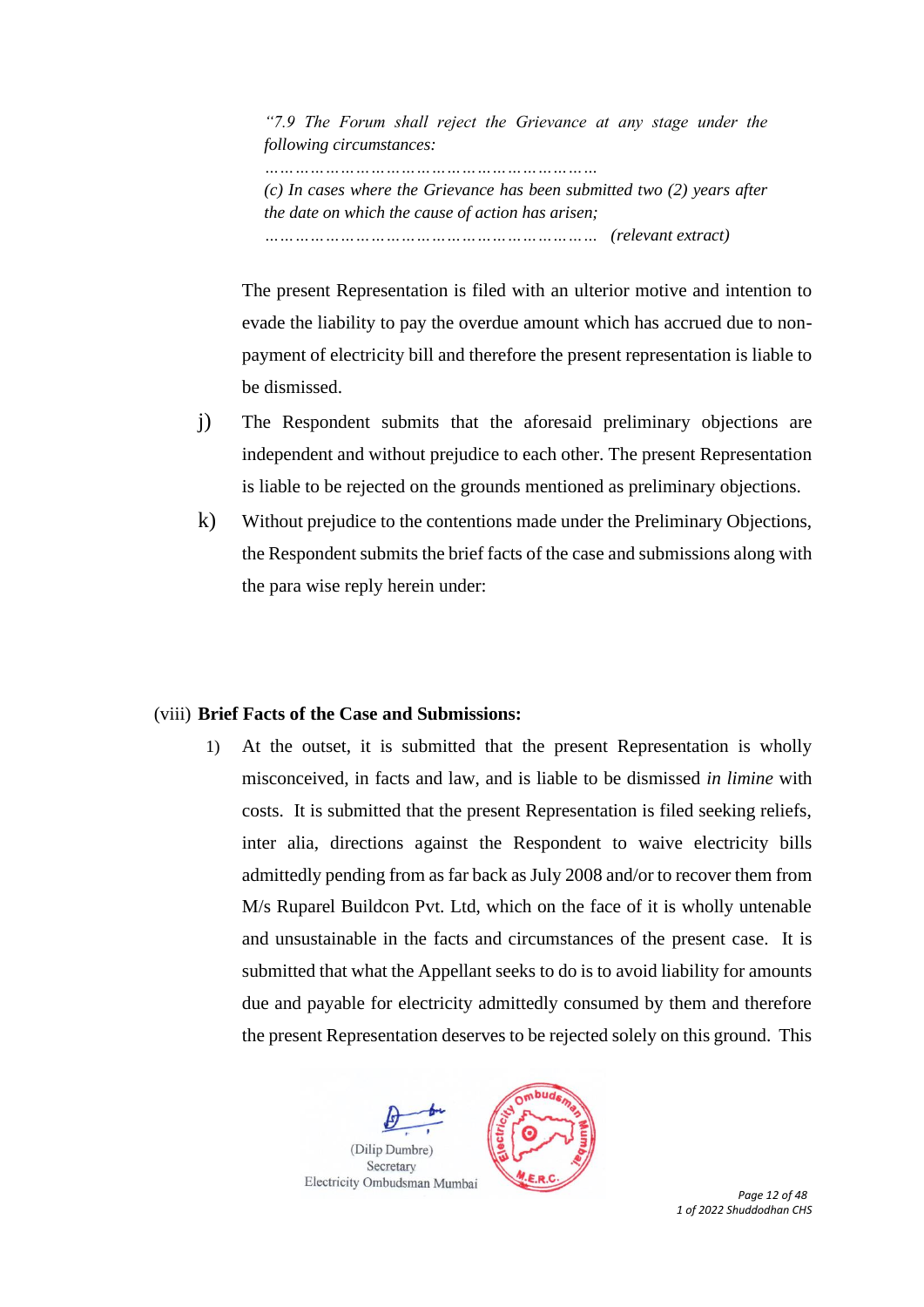Hon'ble Authority has been established under Section 42 (6) of the Act. It derives its powers, authority, and jurisdiction from the parent statute. Any dispute which the Appellants or Shreeman may have with any other Builder / Developer, or any other Authority cannot be agitated before this Hon'ble Authority. In fact, while disposing off the Writ Petition No. 3652 of 2019, the Hon'ble High Court, Bombay has clearly passed its Orders in respect of outstanding electricity bills for the period July 2008 to July 2016. The present proceeding is confined to the period July 2008 to July 2016. Therefore, to show their bonafide, particularly in view of unconditional and unequivocal statements made in the Writ Petition on oath before the Hon'ble High Court, Bombay, the Appellants/ consumers claiming to the Members of the Appellant Society / Consumer – Occupiers of the said premises should pay all the arrears prior to July 2008 and post July 2016, in deference to the letter and spirit of the orders passed by the Hon'ble High Court, Bombay.

2) The consumers who claim to be members of Appellant Society are under obligation to abide by the provisions of the Act, and Regulations framed thereunder and to pay for the supply of electricity based on the prevailing tariff rates. Regulation 7 of the Maharashtra Electricity Regulatory Commission (Electricity Supply Code and Standards of Performance of Distribution Licensees including Power Quality) Regulations, 2021 (the Supply Code & SOP Regulations 2021) provides for the agreement between the consumer and Distribution Licensee. The Regulation 7.1 of the Supply Code & SOP Regulations 2021 reads as under:

> "*7.1. The application form submitted by the Applicant shall constitute an agreement between the Consumer and the Distribution Licensee: Provided that Distribution Licensee may incorporate terms and conditions in the application form itself and such clause(s) shall not contravene the provisions of the Act and other Rules and Regulations in force."*



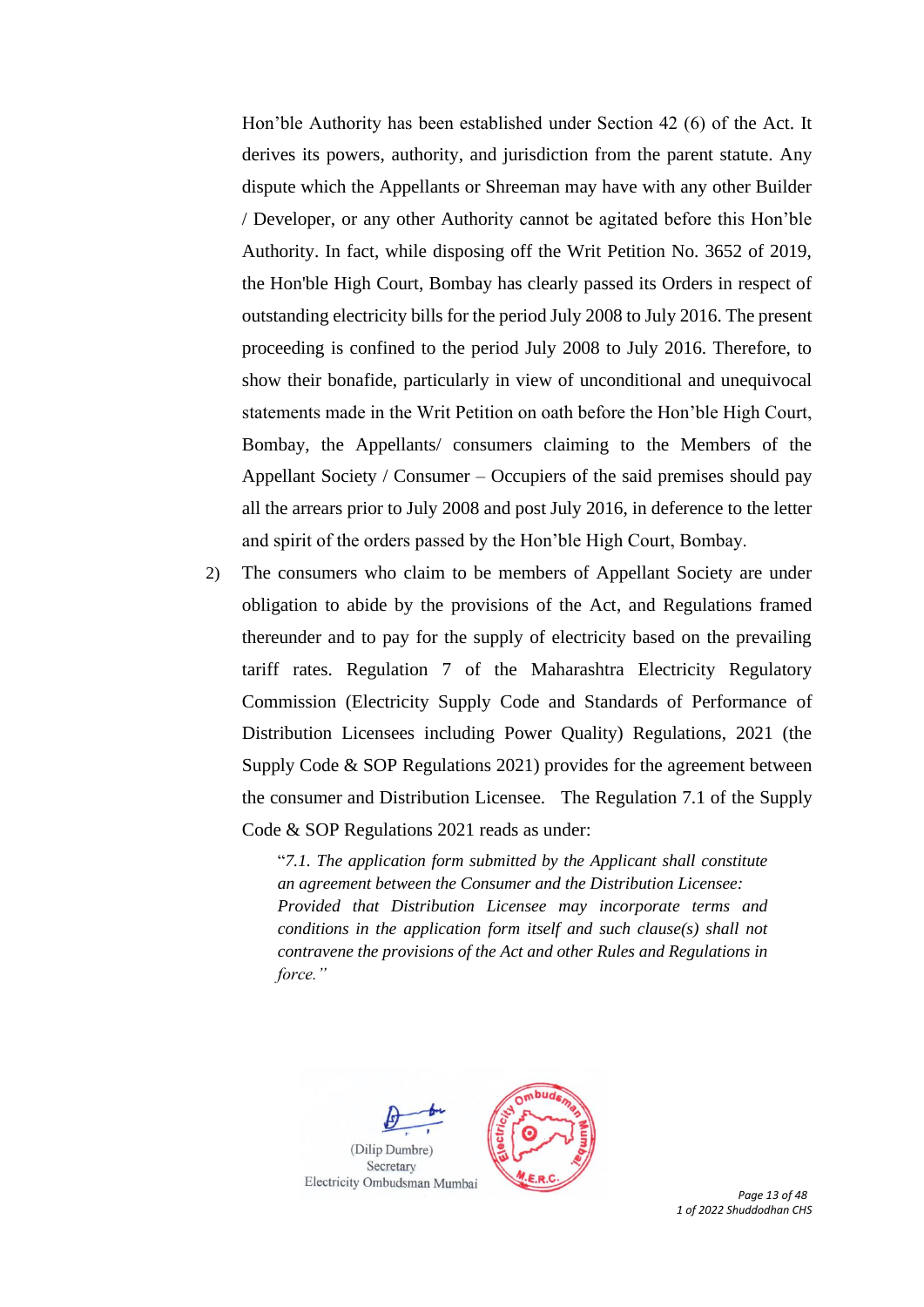- 3) The consumers claiming to be the members of the Appellant Society cannot evade to make payment of electricity regular consumption dues which has been accrued due to non- payment.
- 4) The consumers claiming to be members of the Appellant cannot evade payment of bills and cannot take shield of non-receipt of electricity bills. There is clear admission by the Appellant about the liability to pay as is evident from the averments made in the Writ Petition. The Respondent has raised monthly bills to all its consumers at regular interval as provided under the law including for the consumers claiming to be members of Appellant. The Regulation 16.5 of the Supply Code & SOP Regulations 2021 provides that consumer should approach distribution licensee in the event of nonreceipt or loss of electricity bill and further provides that the consumer who neglects to pay his bill is liable for levy of delayed payment charges and interest on arrears. Regulation 16.5.3  $\&$  16.5.10 of the Supply Code  $\&$  SOP Regulations 2021 inter alia enunciates as under:

**" ………..**

*16.5.3. In case the Consumer does not receive the bill or having received the bill, has lost the bill, he shall, before the receipt of the next bill, report the same to the officer designated by the Distribution Licensee to address such cases.*

*16.5.10. The Consumer who neglects to pay his bill is liable for levy of delayed payment charges and interest on arrears in accordance with relevant orders of the Commission and/or appropriation of security deposit. A notice of disconnection to a Consumer under Section 56 of the Act shall be served in the manner provided for in Section 171 of the Act: (Emphasis added)*

Second proviso of Regulation 16.5 provides that: *Provided further that the non-receipt of bill or loss of bill does not entitle the Consumer from discharging his obligation to make payment within the due date for payment of electricity charges:" (Emphasis added)*

It is humbly submitted that the aforesaid provisions were also there in the Maharashtra Electricity Regulatory Commission (Electricity Supply Code





 *Page 14 of 48 1 of 2022 Shuddodhan CHS*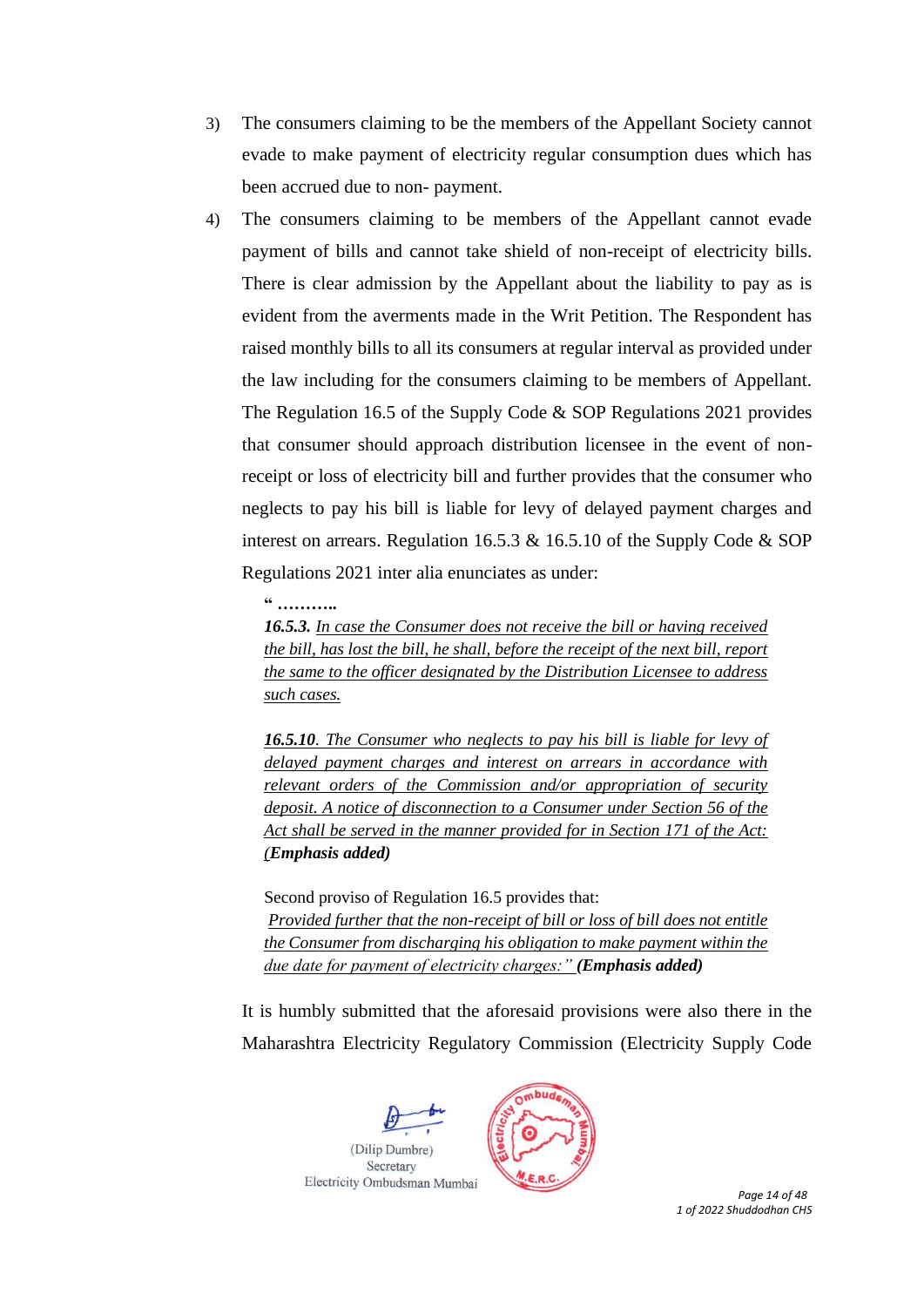and Other Conditions of Supply) Regulations, 2005 which was in force at the relevant time. The Respondent craves leave to refer to and rely upon the same as and when required.

- 5) The Respondent craves leave to rely upon the data and records maintained by it during course of its business to establish that the Respondent has regularly raised, printed, and dispatched the bills for delivery. The Respondent has data to establish that the electricity bills of the consumers had been printed for dispatch. It is submitted that the data is voluminous, therefore, sample is kept on record, and with the permission of this Hon'ble Authority, the Respondent craves leave of this Hon'ble Authority to refer and rely upon the same as and when necessary or required. The Respondent submits that for delivery of the bills raised to the consumers including the consumers claiming to be members of the Appellant, the Respondent has engaged courier services agency under the Agreement and Work Orders (WO) which were issued to the Courier Agency from time to time. Its record for the period 1.4.2013 to 30.06.2014 and data pertaining to payment made to Vendors by the Respondent for delivery of monthly consumption bill from year 2003 to 2020.
- 6) It is submitted that consumers claiming to be members of Appellant have never approached the Respondent with any complaint related to non-receipt of the electricity bills. The Appellant is trying to mislead this Hon'ble Authority with their malafide intention to avoid the legitimate demand of electricity bills raised to the consumers claiming to be members of the Appellant, by the Respondent. The Appellant has not denied that consumers claiming to be its members were being supplied with electricity for the period 2005 till date, however they have failed to produce any evidence to establish their efforts to make payment of electricity bills raised to them from time to time. In fact, the Appellant have concocted a false and unfounded narrative to avoid liability to pay electricity dues. This seems to be a peculiar case of en-masse no receipt of bills by numerous consumers of a particular area which was to go in for slum rehabilitation / renovation. All these consumers





 *Page 15 of 48 1 of 2022 Shuddodhan CHS*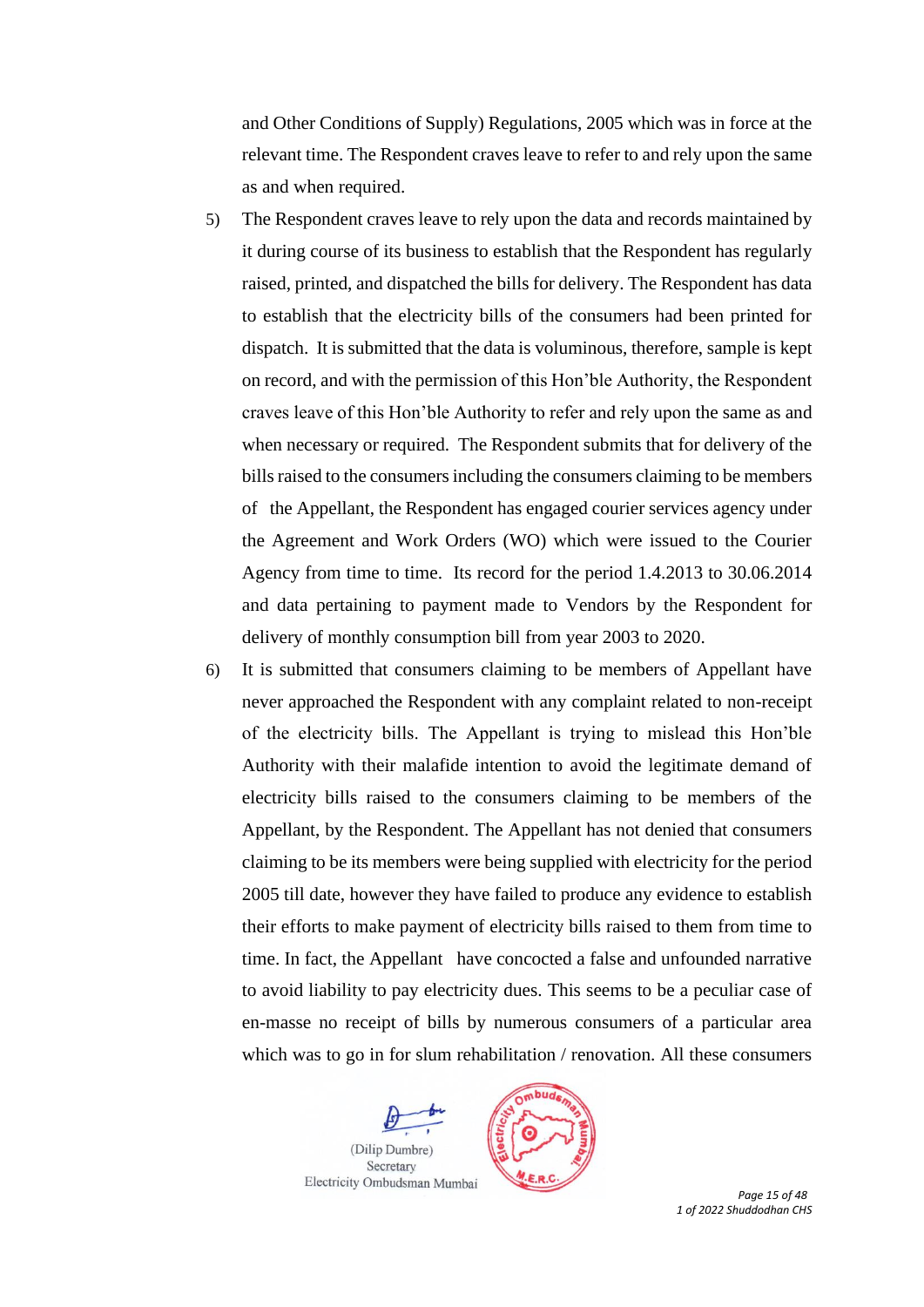continued to consume electricity without any intimation about non-receipt of bills, is a notion which is palpably preposterous. It is a fact that as a Distribution Licensee, R-Infra and presently AEML were subjected to threats, intimidation and law and order situation when attempts were made to recover amounts or disconnect electricity for non-payment.

7) The Appellant has raised issue related to Sections 56 (1) & 56(2) of the Act, and applicability of the Limitation Act, 1963. At the outset, the Respondent has taken measures and efforts to recover the dues and has issued notices under Section 56 (1) of the Act, despite which the consumers claiming to be members of the Appellant neglected to pay their dues. It is further humbly submitted that provision of Section 56 (2) of the Act is not applicable in the present case as the consumers claiming to be members of the Appellant failed to pay the dues for electricity admittedly consumed by them therefore, the unpaid amounts from the previous month were continuously shown in the bill of subsequent month as due and recoverable as arrears of charges for electricity supplied. Section 56 of the Act stipulates as under: -

"*Section 56. (Disconnection of supply in default of payment): -- (1) Where any person neglects to pay any charge for electricity or any sum other than a charge for electricity due from him to a licensee or the generating company in respect of supply, transmission or distribution or wheeling of electricity to him, the licensee or the generating company may, after giving not less than fifteen clear days' notice in writing, to such person and without prejudice to his rights to recover such charge or other sum by suit, cut off the supply of electricity and for that purpose cut or disconnect any electric supply line or other works being the property of such licensee or the generating company through which electricity may have been supplied, transmitted, distributed or wheeled and may discontinue the supply until such charge or other sum, together with any expenses incurred by him in cutting off and reconnecting the supply, are paid, but no longer:* 

*Provided that the supply of electricity shall not be cut off if such person deposits, under protest, -*

*(a) an amount equal to the sum claimed from him, or* 





 *Page 16 of 48 1 of 2022 Shuddodhan CHS*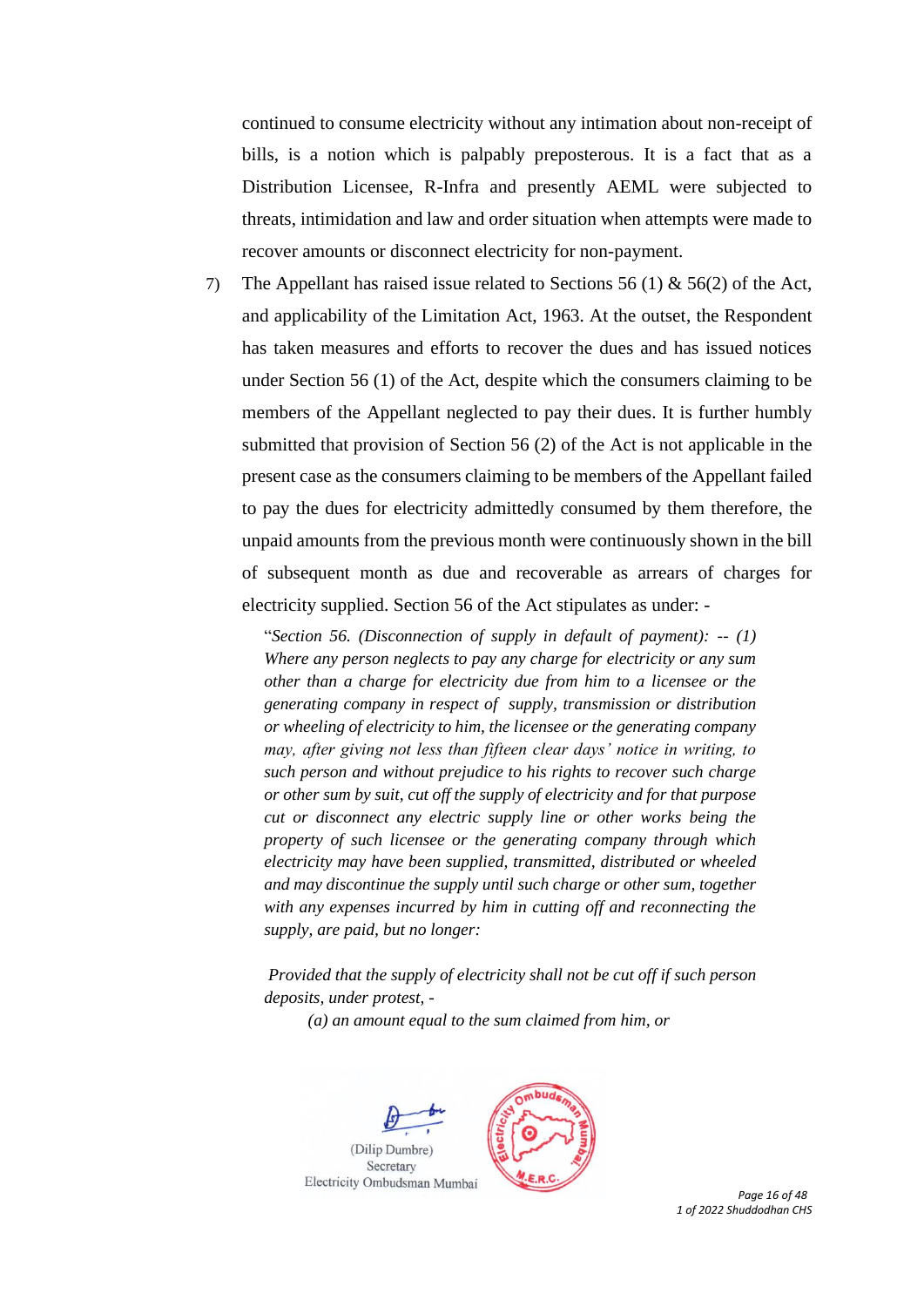*b) the electricity charges due from him for each month calculated on the basis of average charge for electricity paid by him during the preceding six months,* 

*whichever is less, pending disposal of any dispute between him and the licensee.* 

*(2) Notwithstanding anything contained in any other law for the time being in force, no sum due from any consumer, under this section shall be recoverable after the period of two years from the date when such sum became first due unless such sum has been shown continuously as recoverable as arrear of charges for electricity supplied and the licensee shall not cut off the supply of the electricity*."

In the instant case the electricity bills to the consumer including consumers claiming to be members of the Appellant have been raised on regular interval as per the provisions of law and the claims made by the Appellant are baseless and deserve to be dismissed.

It is further submitted that the Hon'ble Apex Court in its judgement dated 05.10.2021, passed in *Civil Appeal No. 7235 OF 2009 M/s Prem Cottex v/s Uttar Haryana Bijli Vitran Nigam Ltd & Ors.* has interpreted Section 56(2) of the Act that, if , the outstanding amount of electricity bill is continuously shown in the electricity bill of the consumer then the period of limitation as provided under sub section 2 of Section 56 will not be attracted and hence the Respondent is entitled to issue the bills from time to time for the electricity dues, therefore the bar for recovery of the amount will not come into effect.

Without prejudice to the aforesaid facts and even otherwise if the submission of the Appellant is assumed to be true that the bills were not raised, then in this regard the Respondent submits that it is clearly settled in the same aforesaid judgement that " *if the licensee has not raised any bill, there can be no negligence on the part of the Consumer to pay the bill and consequently the period of limitation prescribed under subsection (2) will not star*t running."





 *Page 17 of 48 1 of 2022 Shuddodhan CHS*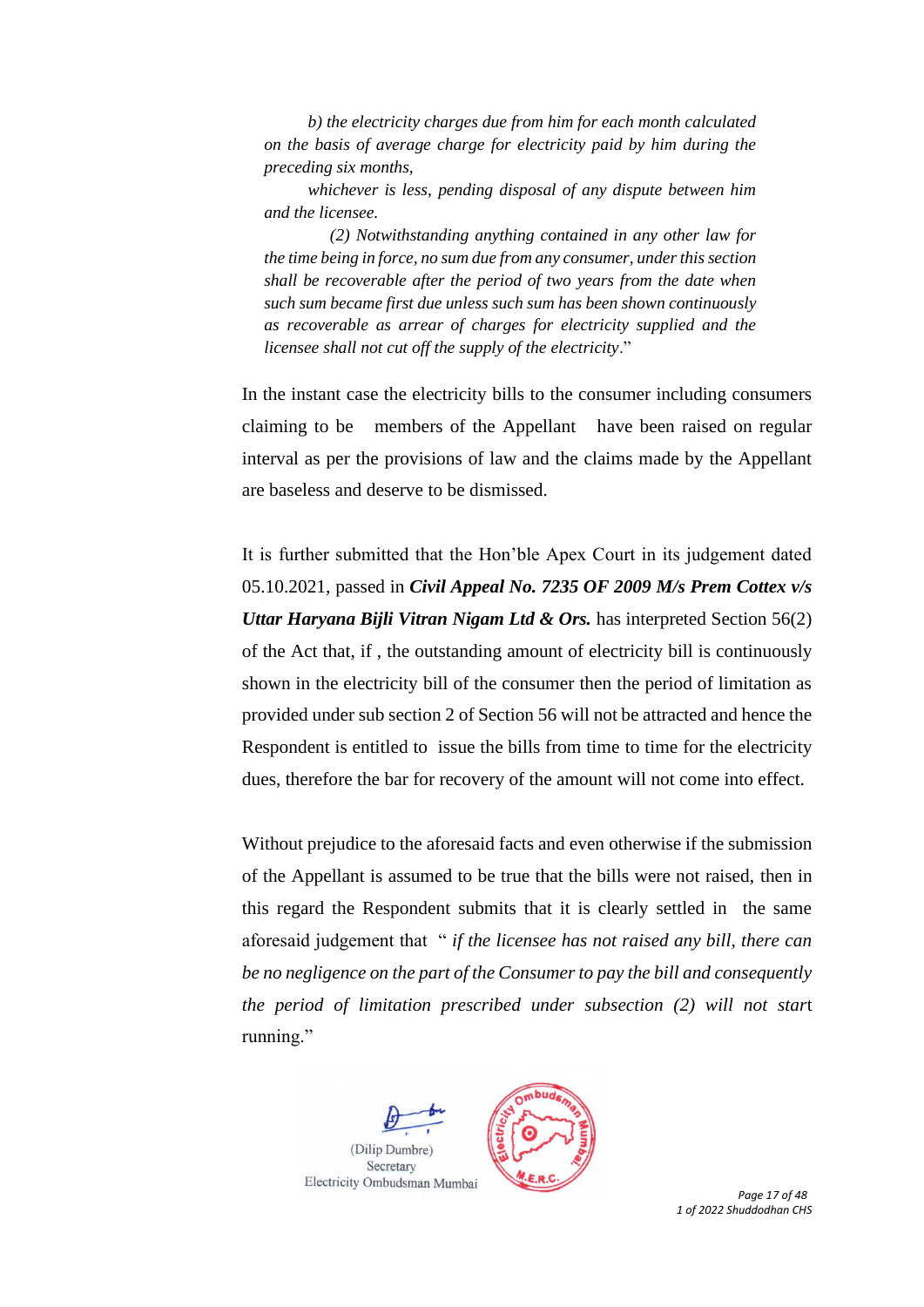In view of the above submissions, Appellant's entire contention does not hold any merit and the present Representation hence deserves to be dismissed.

- 8) The bills to the consumers claiming to be members of the Appellant have been raised as per the tariff applicable from time to time and the levy of interest on arrears and delay payment charges have been levied in accordance with the tariff orders as approved by the State Commission from time to time. The demand raised on the respective consumers by the Respondent is valid and legally payable. It is submitted that under the tariff approved by the Commission, the consumers claiming to be members of the Appellant are already enjoying the benefits of low tariff, as their tariffs are subsidized under the Commission's tariff order. However, if the dues are not paid by them for the actual electricity consumed, it will lead to extra burden by way of increase in the electricity charges on the other consumers of the Respondent, who diligently pay their regular monthly electricity consumption bills.
- 9) The Respondent has filed its detailed Affidavit-in-reply refuting the contention of the Appellant by putting forth the correct facts and details before the Hon'ble High Court in Writ Petition No. 3652 of 2019.
- 10) Initially, from 2004 to 2018, R-Infra provided uninterrupted supply of electricity during the said period as per the provisions of the Act, not only to consumers claiming to be members of the Appellant, but also to residents of the entire Siddharth Colony Vikas Seva Sangh (Proposed) consisting of more than 3500 consumers, of which the Appellant is a small part. Accordingly, R-Infra regularly raised and dispatched bills to each of the individual consumers from time to time.
- 11) The present Representation, however, has been filed by Shuddhodhan SRA C.H.S. (Proposed), a proposed society of which about 313 persons are members as per the list annexed to the same. Of these, only 125 people are consumers of electricity supplied by the Respondent as per its records, from whom an approximate amount of Rs 2,75,39,156.55 is due and payable as on 31<sup>st</sup> January 2020 as arrears of charges for electricity supplied. The present





 *Page 18 of 48 1 of 2022 Shuddodhan CHS*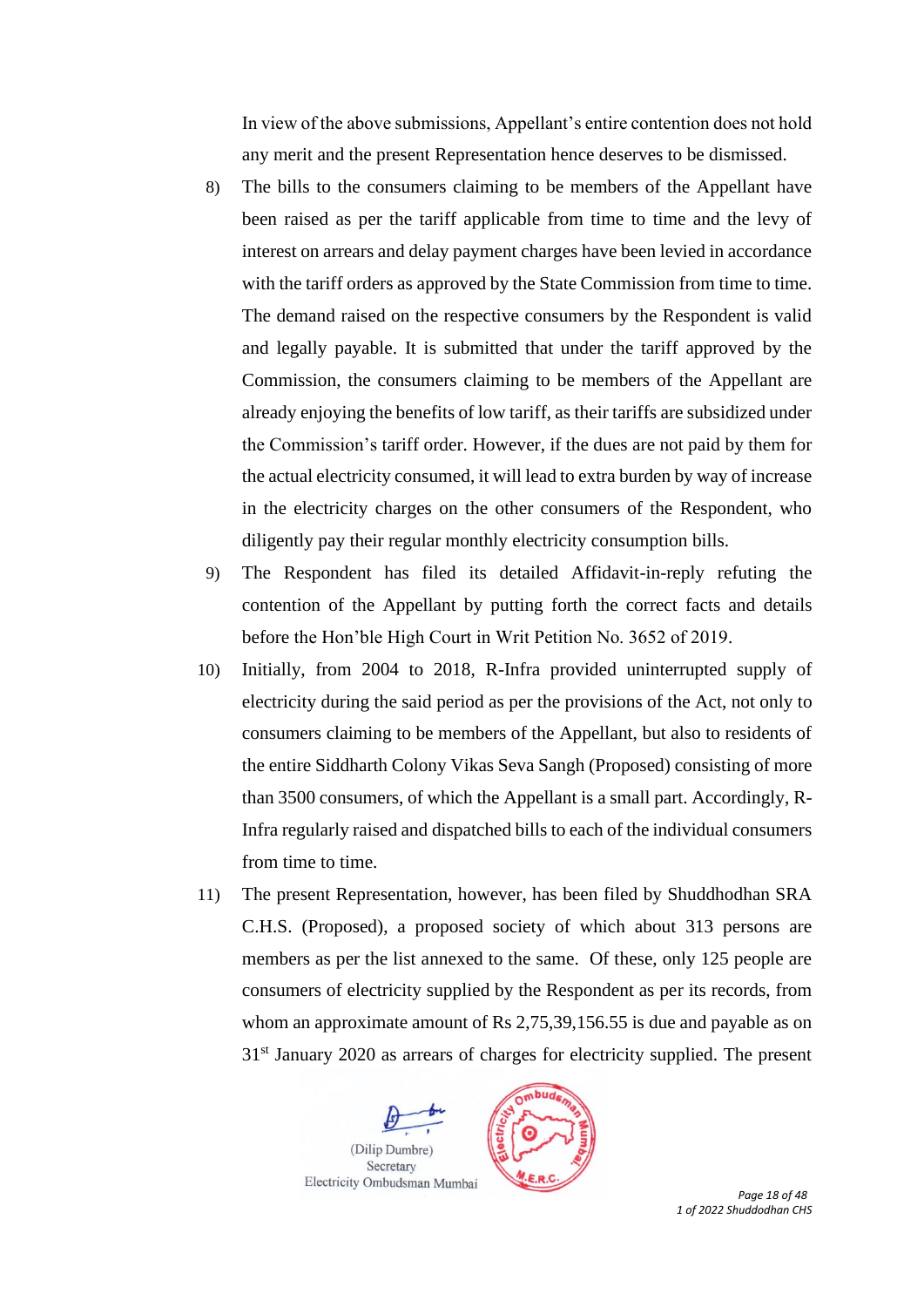reply is therefore restricted only to dues with respect to such consumers. A proforma copy of a bill for the month of January 2020 of one of the members/ consumers i.e. Prabha C Bhosale having consumer No. 100229092, is kept on record.

- 12) There has never been any agreement whatsoever between the Respondent and Adishakti Developers (the Respondent No. 4 in the aforementioned Writ Petition) or any third party for payment of the said arrear of charges by the latter and/or discharging the consumers /Appellant's liability to pay the same.
- 13) After fruitlessly following up from time to time with residents/ consumers of Siddharth Colony, including consumers claiming to be members of Appellant, the Respondent took necessary steps for recovery of arrears of charges for electricity admittedly supplied to the residents/ consumers of Siddharth Colony Vikas Seva Sangh (Proposed) including consumers claiming to be members of Appellant by issuing notices from time to time with respect to disconnection of the electricity supply under Section 56 (1) of the Act. However, the residents physically prevented the Respondent from taking necessary steps in furtherance of the same through use of illegal force with the aid of anti-social elements. The officers of the Respondent were threatened with dire consequences if the electricity was disconnected. The Respondent was therefore constrained to address a letter dated 04.07.2016 to the Deputy Commissioner of Police, Chembur requesting them to provide necessary assistance to its officers so as to enable them to carry out the necessary legal action as provided for under the Act. The Respondent has been, from time to time, regularly constrained to address letters to the Police authorities seeking such help. The Police authorities, however, have replied saying that since more than 3900 people are present at the various sites of disconnection, a serious law and order situation could arise. The Respondent has contemporaneously issued disconnection notices under Section 56 (1) of the Act to each of the consumers claiming to be members of the Appellant





 *Page 19 of 48 1 of 2022 Shuddodhan CHS*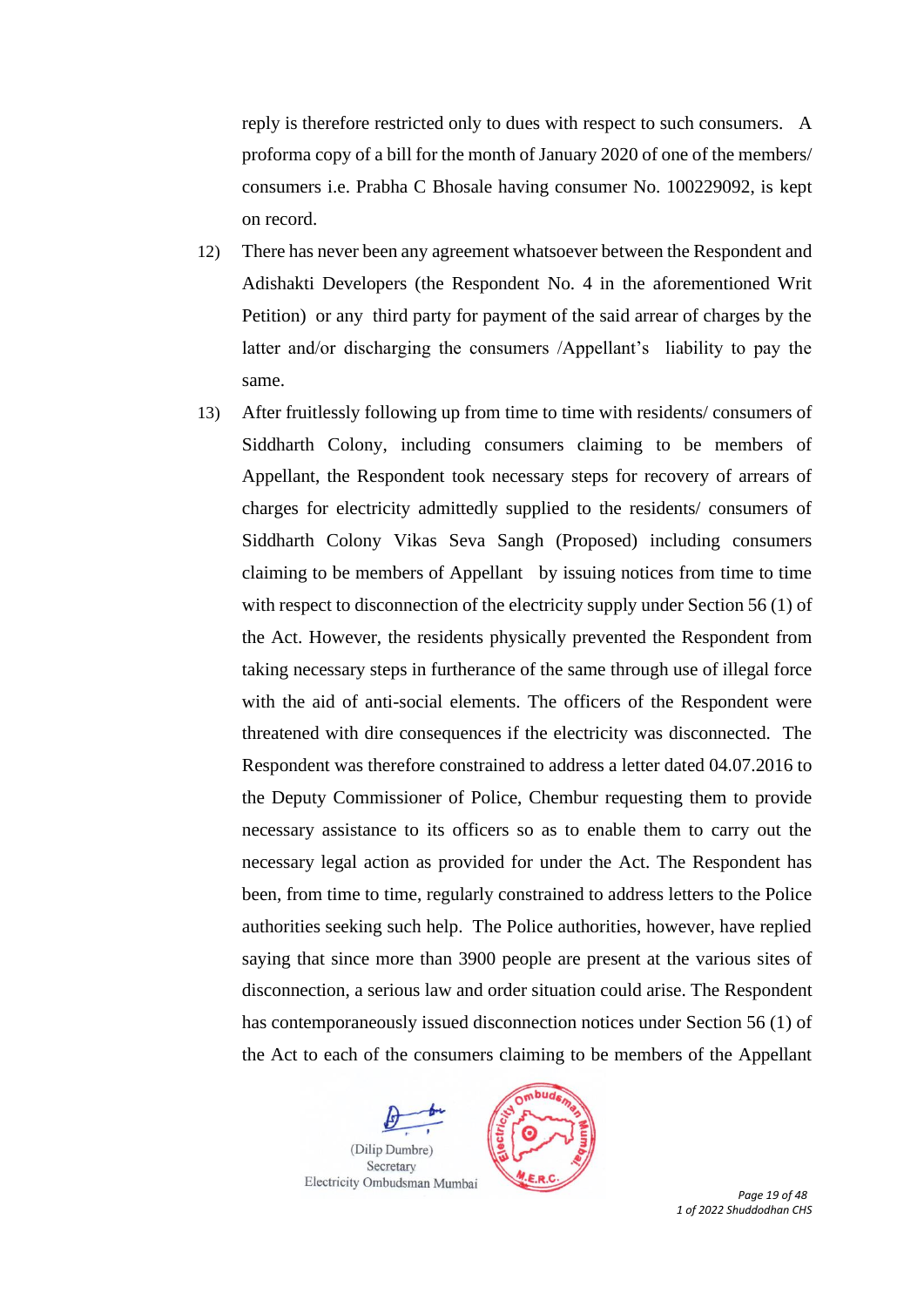for unpaid arrears of charges for electricity supplied. Sample copies of the disconnection notices are placed on record. The complete record is voluminous, and therefore not annexed to the present reply. The Respondent craves leave to refer to and rely upon the same as and when necessary.

- 14) It is submitted that the Siddharth Colony Vikas Seva Sangh, which represents the residents / consumers of Siddharth Colony, addressed a letter dated 19.01.2017 to the Respondent enquiring about the arrears of charges for electricity supplied outstanding as on date. In response to the aforesaid letter, the Respondent addressed a letter dated 20.01.2017 stating the dues of the residents of the Siddharth Colony to be Rs.59.43 crores.
- 15) Since no amounts towards payment of dues were forthcoming, the Respondent addressed several letters dated 27.02.2017 till 26.04.2017 to the Deputy Commissioner of Police, requesting assistance to enable its officers to carry out the necessary legal action as provided for under the Act. Accordingly, meetings were also held by the Respondent with the concerned Police authorities in this regard. With the view to avoid any untoward confrontations, the said Authorities arranged a joint meeting between the representatives / members of Siddharth Colony Vikas Seva Sangh (Proposed), including members of the Appellant and officers of the Respondent. In this meeting, the Respondent as well as the police authorities jointly appealed and requested to the representatives of the consumers to make payments of outstanding arrears of electricity dues to avoid disconnection of electricity supply. Despite this, there was complete noncooperation by the consumers. As a result, the Respondent was constrained to disconnect the electricity supply. Accordingly, the Respondent vide its letter dated 26.04.2017 requested Police authorities to provide protection for carrying out the same. The police authorities vide their letter 29.04.2017 inter alia informed that they are providing the Police Assistance. Accordingly, with the help of Police authorities, the Respondent





 *Page 20 of 48 1 of 2022 Shuddodhan CHS*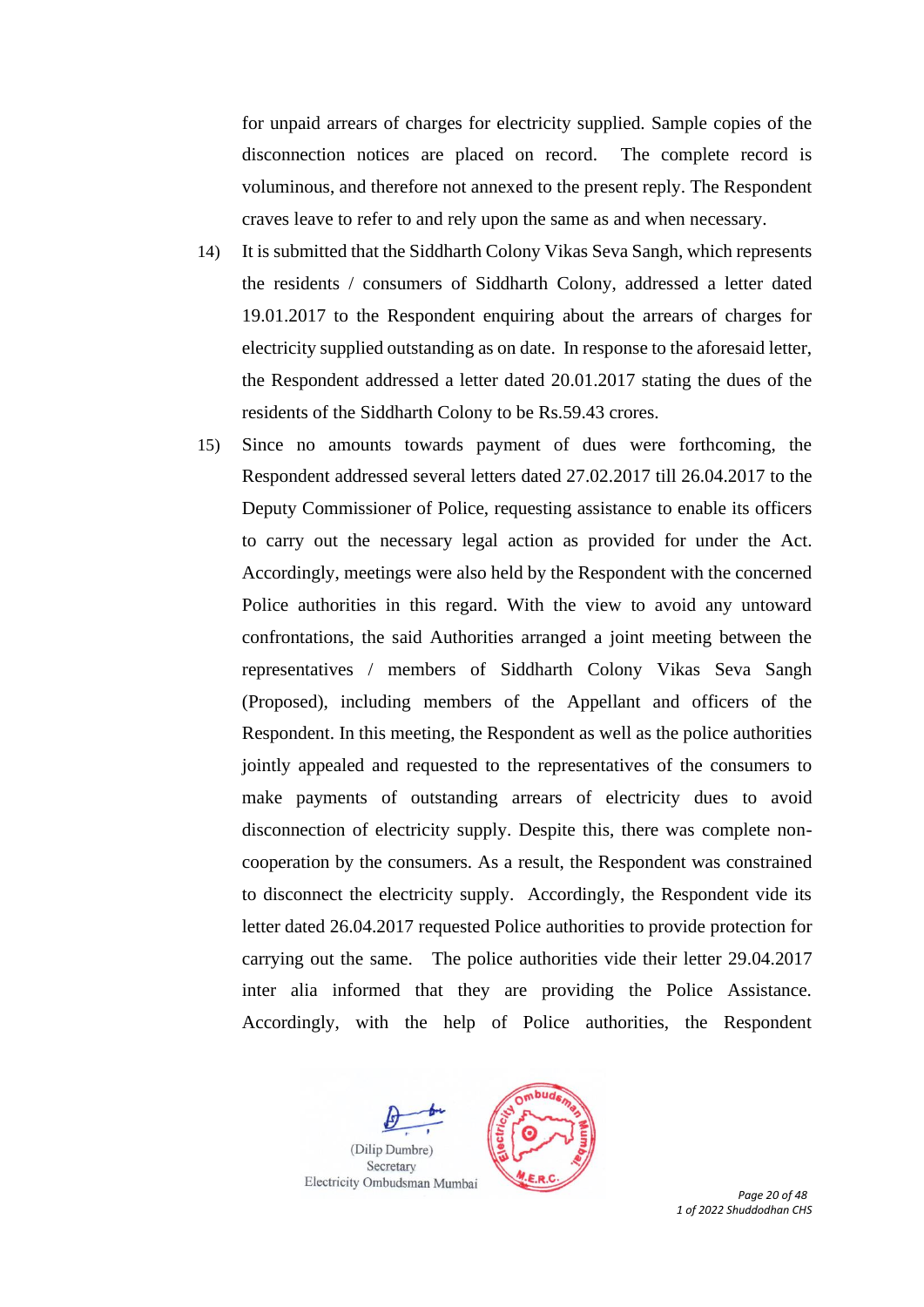disconnected electricity supply of around 100 consumers in accordance with the provisions of the Act.

- 16) Despite this coercive action, the consumers claiming to be members of the Appellant failed to pay the arrears of charges of electricity supplied. The Respondent was therefore constrained to address further letters dated 04.07.2017, 28.07.2017, 02.08.2017, 10.08.2017 and 19.08.2017 seeking aid of the Police authorities to provide protection to their officers so as to enable them to carry out the necessary legal action as provided for under the Act. Accordingly, with the aid of the concerned Police authorities, the Respondent disconnected the supply of residents of Siddharth colony, including consumers claiming to be members of the Appellant for two days in the month of August 2017 in accordance with the provisions of the Act.
- 17) In light of the aforesaid steps taken by the Respondent, one Mr. Raju Vishnu Waghmare representing members of Siddharth Colony, addressed a letter dated 23.08.2017 to the Respondent and attached eight postdated cheques for a total sum of Rs.13,50,00,000/- towards part payment of arrears of charges for electricity supplied (This includes one postdated cheque of Rs.10 crores, along with seven postdated cheques of Rs. 50 lakhs each). Further, the said letter unequivocally states a sum of Rs.40 Crores to be outstanding as on date as arrears of charges for electricity supplied. In fact, the cumulative outstanding from residents of Siddharth Colony as on 22.08.2017 was approx. a sum of Rs. 65 crores. Further, vide its letter dated 23.08.2017 Siddharth Colony Vikas Seva Sangh (Proposed) sought details from the Respondent of eight postdated cheques submitted by them on company letter. Also addressed a letter dated 31.08.2017 seeking details on company letter related to four postdated cheques of total Rs.35 Crores submitted by them.
- 18) On 29.09.2017, the said Siddharth Colony Vikas Seva Sangh (Proposed) who were representing residents / consumers of Siddharth Colony, addressed a letter to the Respondent seeking to replace the cheque (for a sum of Rs. 10 Crores which had been tendered along with the letter dated 22.08.2017) came





 *Page 21 of 48 1 of 2022 Shuddodhan CHS*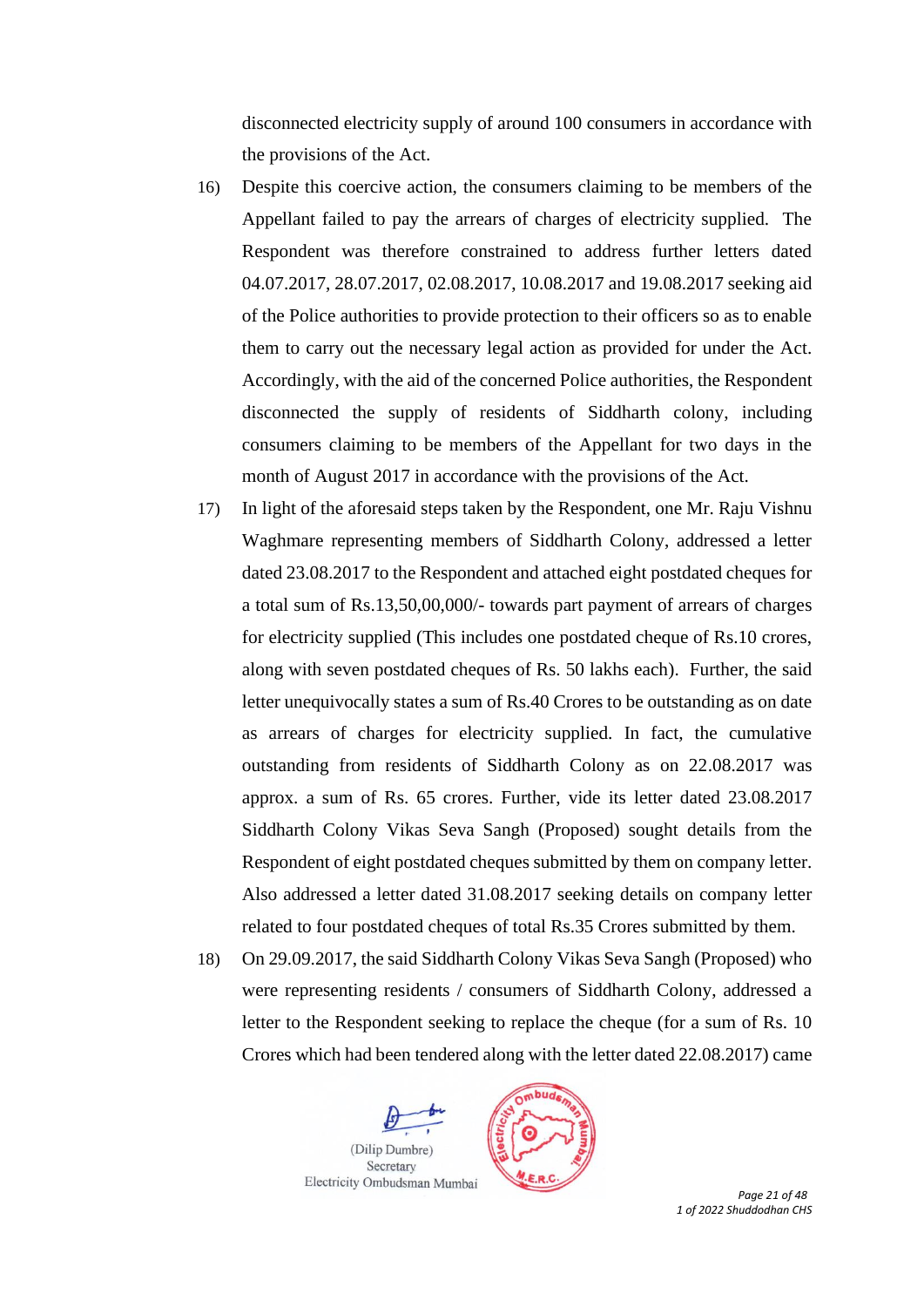to be replaced by another Cheque of the same amount on 06.10.2017. Subsequently, this cheque was again replaced on 09.10.2017.

- 19) On 13.10.2017, the said Siddharth Colony Vikas Seva Sangh who were representing residents of Siddharth Colony, addressed a letter to the Respondent seeking to return the aforesaid three cheques which were deposited and subsequently dishonored with Demand Drafts of Rs. 10 Crores (i.e. with two Demand drafts of Rs. 7 crores and Rs. 3 crores) drawn in favour of the Respondent. The Respondent accordingly addressed a letter dated 15.12.2017 acknowledging credit of the said amount against the respective consumers/ residents as per the list provided by Siddharth Colony Vikas Seva Sangh for the said purpose.
- 20) Despite the Respondent having allowed sufficient time and having not precipitated the matter, the latter continued with their hostilities against the former's representatives. On 30.01.2018, a non-cognizable offence was registered by the police authorities at the Chembur Police Station under Section 506 of the Indian Penal Code, upon a complaint by one Mr. Dilip Anand Ghatge, who had been appointed by the Respondent for distribution of bills. The said Mr. Dilip Anand Ghatge had been manhandled and subjected to physical harm by the residents of Siddharth Colony in order to wrongfully prevent him from distributing the electricity bills.
- 21) Further, the Respondent had deposited 2 cheques of Rs.50 lakhs each on 28.11.2017 tendered by and /or behalf of the Siddharth Colony Vikas Seva Sangh, which were dishonored. Accordingly, the Respondent had served notice under Section 138 of the Negotiable Instrument Act, 1881 to all concerned. On 11.01.2018, Respondent deposited cheque of Rs.10 Crores and two cheques of Rs.50 Lakhs each. These three cheques were also dishonored. Accordingly, the Respondent filed necessary proceedings under the Negotiable Instrument Act, 1881 before the Metropolitan Magistrate Court and the same is sub-judice. The Respondent craves leave to refer to and rely upon the said proceedings as and when necessary.





 *Page 22 of 48 1 of 2022 Shuddodhan CHS*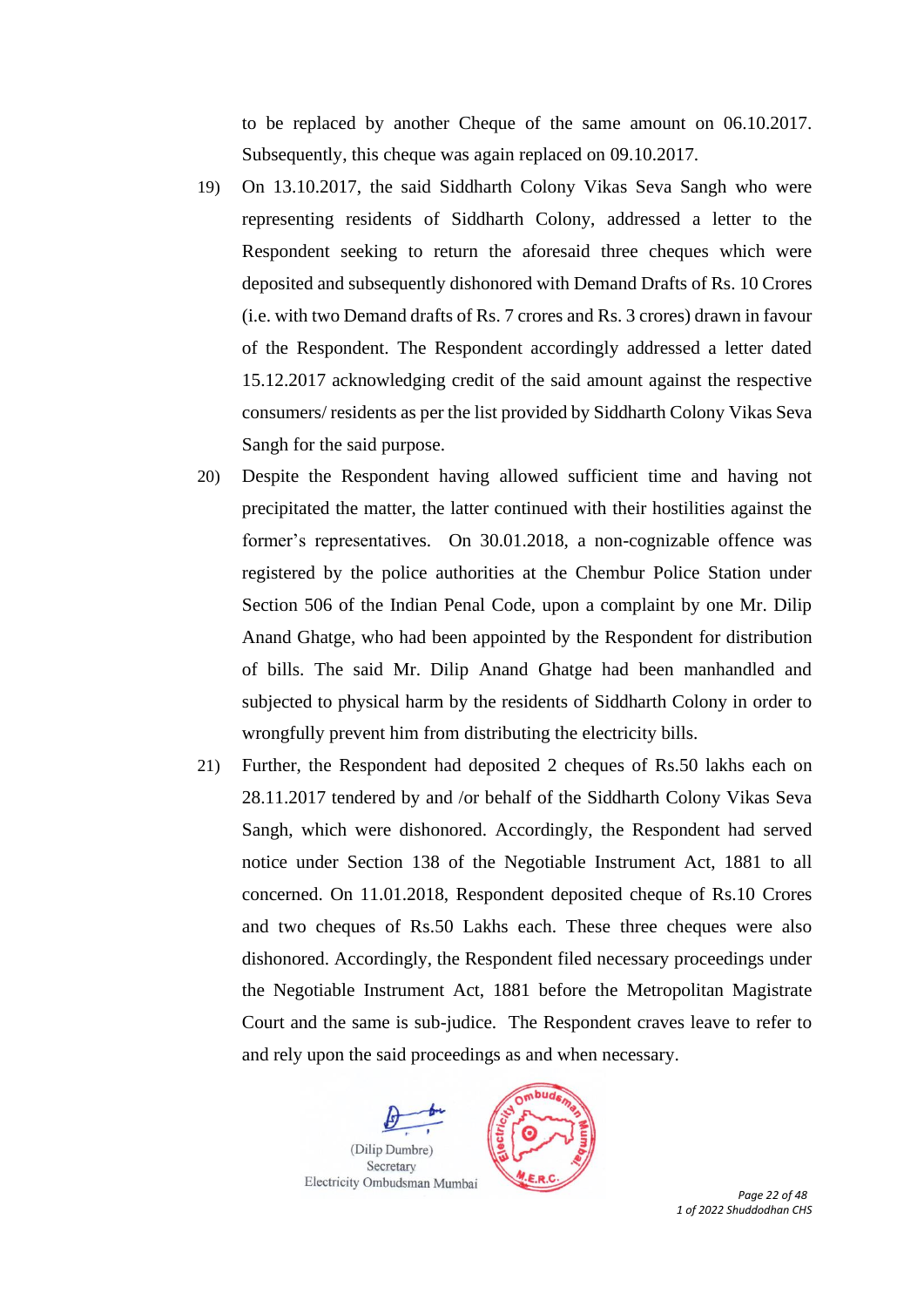- 22) Since the residents/consumers of Siddharth Colony, including consumers claiming to be members of the Appellant failed to clear outstanding dues, the Respondent was again constrained to take necessary steps in furtherance of disconnection of electricity supply for arrears of charges for electricity supplied.
- 23) In light of the aforesaid events, the Siddharth Colony Vikas Seva Sangh addressed a letter dated 08.06.2018 expressly admitting that arrears of charges for electricity supplied to its members have been continuously outstanding for the last 14 years due to delay/ dispute with respect to the SRA Scheme. The letter expressly clarified that the amount of Rs.10,50,00,000/ was paid by one Mr. Amitbhai Ruparel /Mr. Lokeshbhai Khandelwal of Ruparel Buildcon Private Limited, the builder under the said SRA Scheme. The letter further assured the Respondent that the entire outstanding amount of all the residents / consumers of Siddharth Colony, would be paid in its entirety. The letter also assured the Respondent that a sum of Rs. 22 lakhs /month would be paid without delay in a timely manner towards current / future bills.
- 24) At no point of time did any member/ organization related to Siddharth Colony, including the Appellant ever raise a dispute with respect to supply/ usage of electricity, issuance of electric bills, quantum of arrears of charges for electricity supplied and/ or their liability to pay the same. It has never been the case of any of the said residents, including consumers claiming to be the members of the Appellant, that the liability with respect to the same has been assigned to any builder/ third party with the consent of the Respondent agreement/ arrangement between the Respondent and/ or any builder/ third party.
- 25) To the utter shock and surprise of the Respondent, the Appellant addressed a Legal Notice dated 20.07.2018 claiming a case completely contrary to the correspondence as set out hereinabove which is kept on record. Further, on 11.09.2018, with a view to politicize the issue and pressurize the Respondent**,**





 *Page 23 of 48 1 of 2022 Shuddodhan CHS*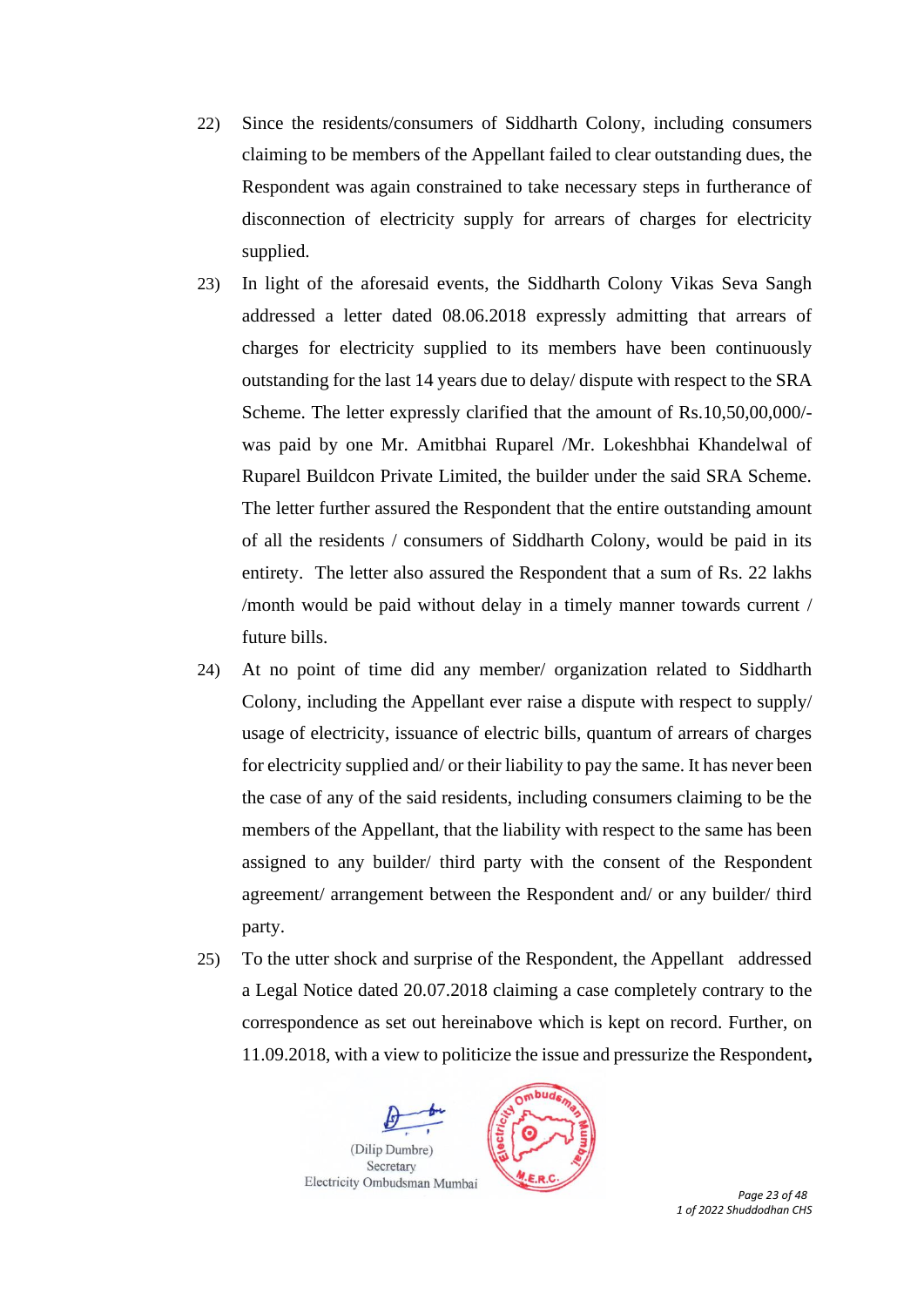a letter was addressed by the Siddharth Colony Vikas Seva Sangh to the Hon'ble Ex-Chief Minister Shri. Devendra Phadnavis requesting him to grant time for making payments towards arrears of electricity charges owed by the residents / consumers of Siddharth Colony. In response to the abovementioned letter, Hon'ble Minister of State for Social Justice & Empowerment Govt. of India Shri. Ramdas Athawale, addressed a letter dated 19.09.2018 stating that having conferred with Hon'ble Chief Minister a period of three months has come to be granted to the residents of Siddharth Colony. The Respondent was accordingly requested to desist from disconnecting the electricity of the said residents till 22.12.2018.

- 26) The consumers claiming to be members of the Appellant Society have, from time to time employed every possible measure to avoid / delay payment of arrears of charges for the electricity supplied. The present representation is also nothing but an attempt to delay and evade the payment of the said overdue amounts. The Appellant has, with an intent to mislead this Hon'ble Authority, suppressed the correspondence between the parties as set out hereinabove. On this ground alone, the present Representation is required to be dismissed *in limine,* and the Appellant be put to the strictest terms for having abused the process of law.
- 27) Without prejudice to the above, the Respondent shall now deal with the Representation (copy of Writ Petition attached with representation):
	- a. The Respondent is unaware of and denies that there are 313 slum dwellers on the said property who have been using the electricity in their respective structure, and therefore they are the consumers within the meaning of Section 2(15) of the Act. As on date only 125 people are consumers of electricity supplied by the Respondent as per its records, from whom an approximate amount of Rs.2,75,39,156.55 is due and payable as on 31.01.2020 as arrears of the charges for the electricity supplied. The Respondent denies that the Appellant is entitled to incorporate members with the object of





 *Page 24 of 48 1 of 2022 Shuddodhan CHS*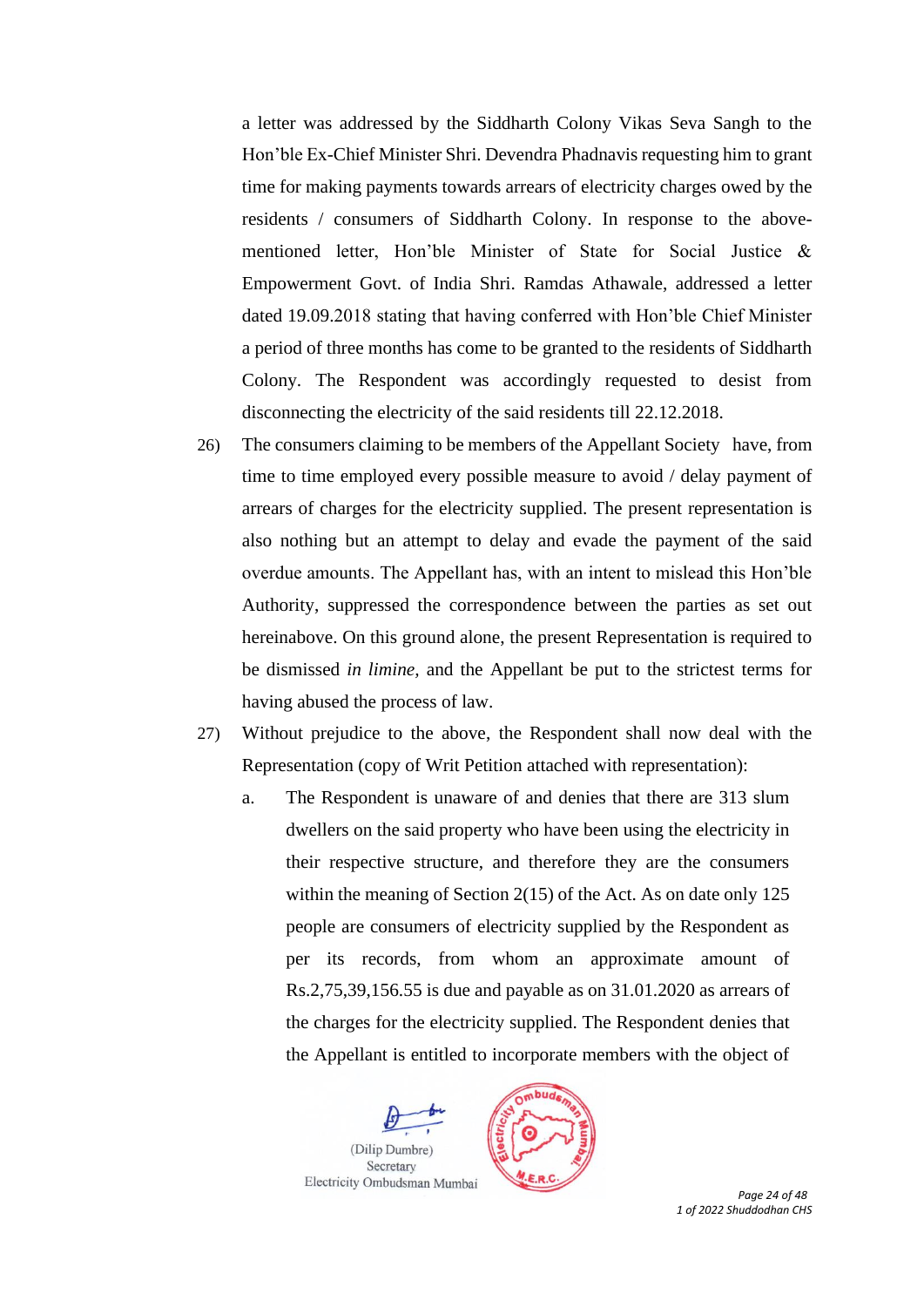bringing such members under the scope of the present Representation.

- b. The appointment of Shreeman Housing Society as a developer under the SRA Scheme is not within the knowledge of the Respondent. The same is not admitted and the Appellant is put to strict proof thereof.
- c. The Respondent submits that the Respondent No.1 (the State of Maharashtra) and Respondent No.3 (the Slum Rehabilitation Authority) have only been made parties to the proceedings before the Hon'ble High Court in Writ Jurisdiction to create a facade of maintainability. The contents of the said paragraph with respect to payments of electricity bills by the various builders as more particularly setout therein is not within the knowledge of the Respondent and is therefore not admitted. Further, the Appellant has itself conceded that assurances were given by one M/s. Ruparel Buildcon Pvt. Ltd. to it. Any such assurances are a matter between the said builder and the Appellant; and in no way discharges the liability of the said consumers claiming to be members of the Appellant qua the Respondent. Further, the present proceedings are conducted in accordance with and under CGRF  $&$  EO Regulations 2020. Therefore, the question of adjudication of dispute if any, between the Appellants and any other Builder / Developer in the present proceedings does not arise as the same would be without any jurisdiction.
- d. The Respondent specifically states that it is unaware of and denies that there has been any arrangement between the said M/s Adishakti Developers and the Respondent and / or that under the said arrangement, the Respondent did not issue the electricity bills to consumers claiming to be the members of the Appellant from July 2008 to July 2016. The Respondent repeats and reiterates as setout





 *Page 25 of 48 1 of 2022 Shuddodhan CHS*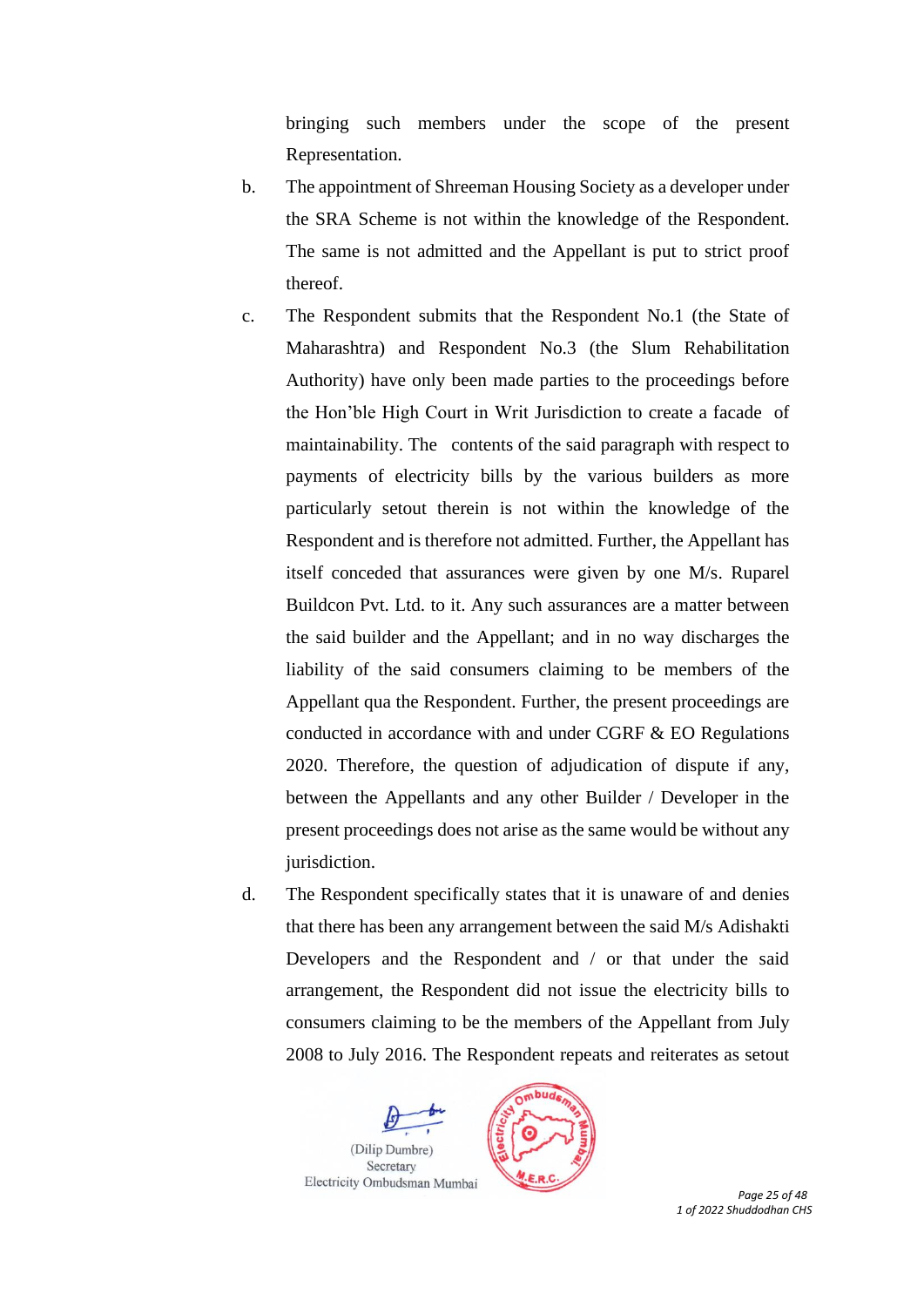hereinabove, the circumstance under which the said amount of Rs. 10 Crores came to be paid to the Respondent and denies any thing contrary thereto. The said payment in no way discharges the liability of the said consumers claiming to be members of the Appellant qua the Respondent, and therefore the Respondent denies that any amount prior to 01.08.2016 is required to be paid by Adishakti Developers or Ruparel Buildcon or any other third party whosoever. It is further submitted that the order dated 25.11.2021 read with order dated 12.10.2021 along with 22.10.2021 clearly adjudicates and decides the issue in terms of the pending bills for the period prior to July 2008 and post July 2016.

e. The Respondent is unaware of and specifically denies that there has been any arrangement between the said Adishakti Developers or any other third party whosoever and the Respondent and /or that under the said arrangement, the Respondent did not issue electricity bills to the consumers claiming to be members of the Appellant. The Respondent denies that no reminders were issued to the consumers claiming to be members of the Appellant; with respect to the arrears of charges for electricity supplied. As setout hereinabove, it is only owing to the criminal intimidation and use of illegal force employed by the members of the Appellant, the meter reading could not be taken on certain occasion/ months. For such periods, bill was issued on the basis of the average consumption of the respective consumers. On Police assistance being duly provided thereafter, actual meter readings were taken by the representatives of the Respondent and the arrears of charges corrected accordingly. The Respondent denies that electricity bills were not issued and/or that there is any presumption that no amount are to be considered due and payable by the consumers claiming to be members of the Appellant towards arrears of electricity charges for electricity





 *Page 26 of 48 1 of 2022 Shuddodhan CHS*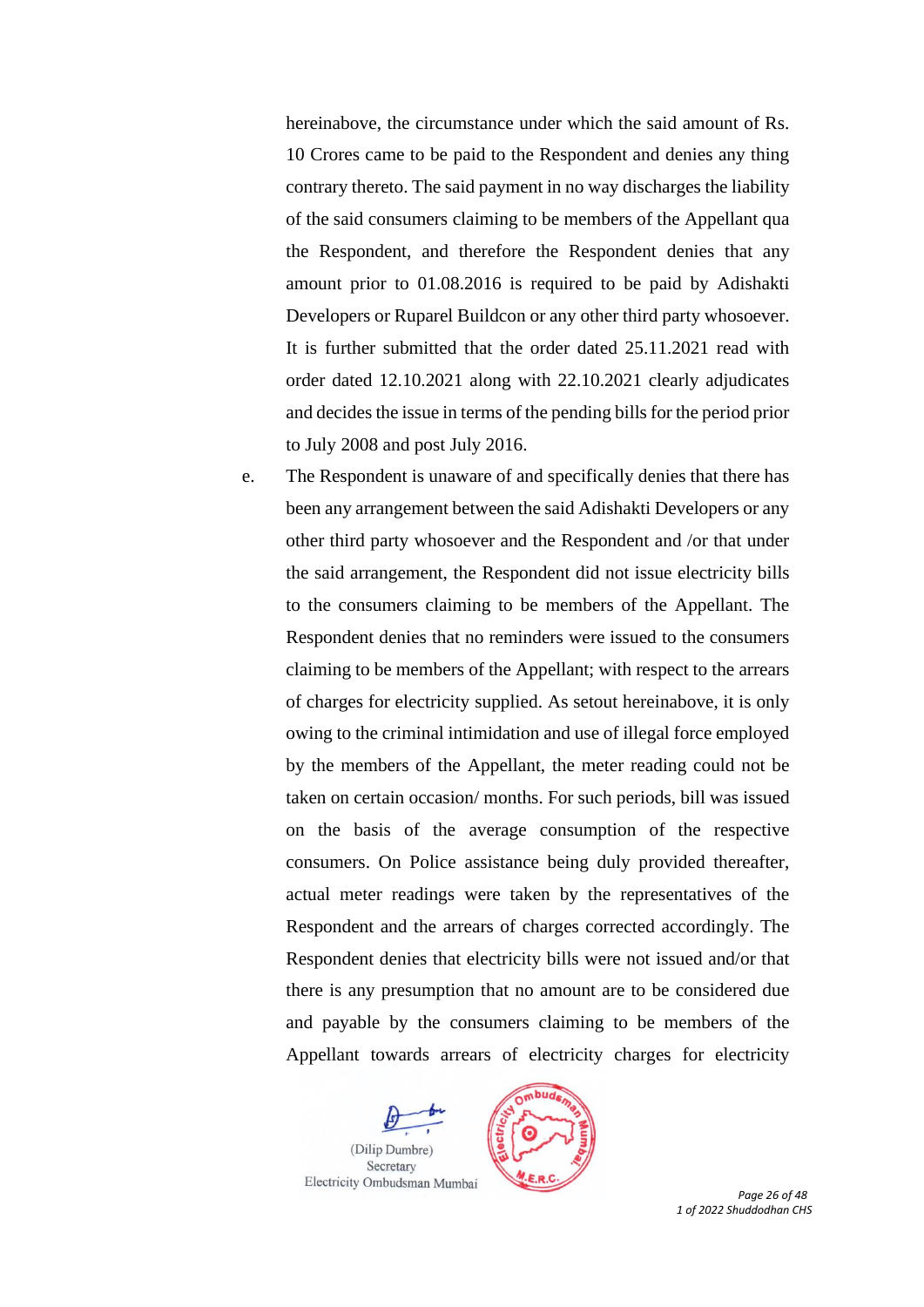supplied. It is most pertinent to note that the consumers claiming to be members of the Appellant have, at no point of time denied supply and /or consumption of electricity and / or approached the Respondent for duplicate copy of bills. The details of bill generation and dispatch of the same has been mentioned in foregoing paragraphs of this reply. The Respondents repeats and reiterates as set out hereinabove the circumstance under which the said amount of Rs.10 crores came to be paid to the Respondent and denies anything contrary thereto. The said payment in no way discharges the liability of said members qua the Respondent. The Respondent denies that any amount prior to 01.08.2016 is required to be paid by Adishakti Developers or Ruparel Buildcon or any other third party whosoever*.* These issues are outside the ambit of the present proceedings.

- f. The Respondent specifically denies that no notice under Section 56 (1) of the Act has been issued to the consumers claiming to be the members of the Appellant. The Respondent craves leave to refer to and rely upon each such notice issued to each consumers claiming to be members of Appellant. The Respondent denies that there has been no demand made for arrears of charges for electricity supplied and /or the Respondent is not entitled to claim amounts due with respect to the same. The detailed provisions of the law, regulations and judgments have already been mentioned in the foregoing paragraphs of this reply and the Respondent craves leave to refer to and rely upon the same.
- g. The Respondent repeats and reiterates that from and about June 2005, the consumers claiming to be members of the Appellant have failed to pay the dues for electricity admittedly consumed by them. Therefore, for every subsequent month thereafter, the unpaid amounts from the previous months were continuously shown in the





 *Page 27 of 48 1 of 2022 Shuddodhan CHS*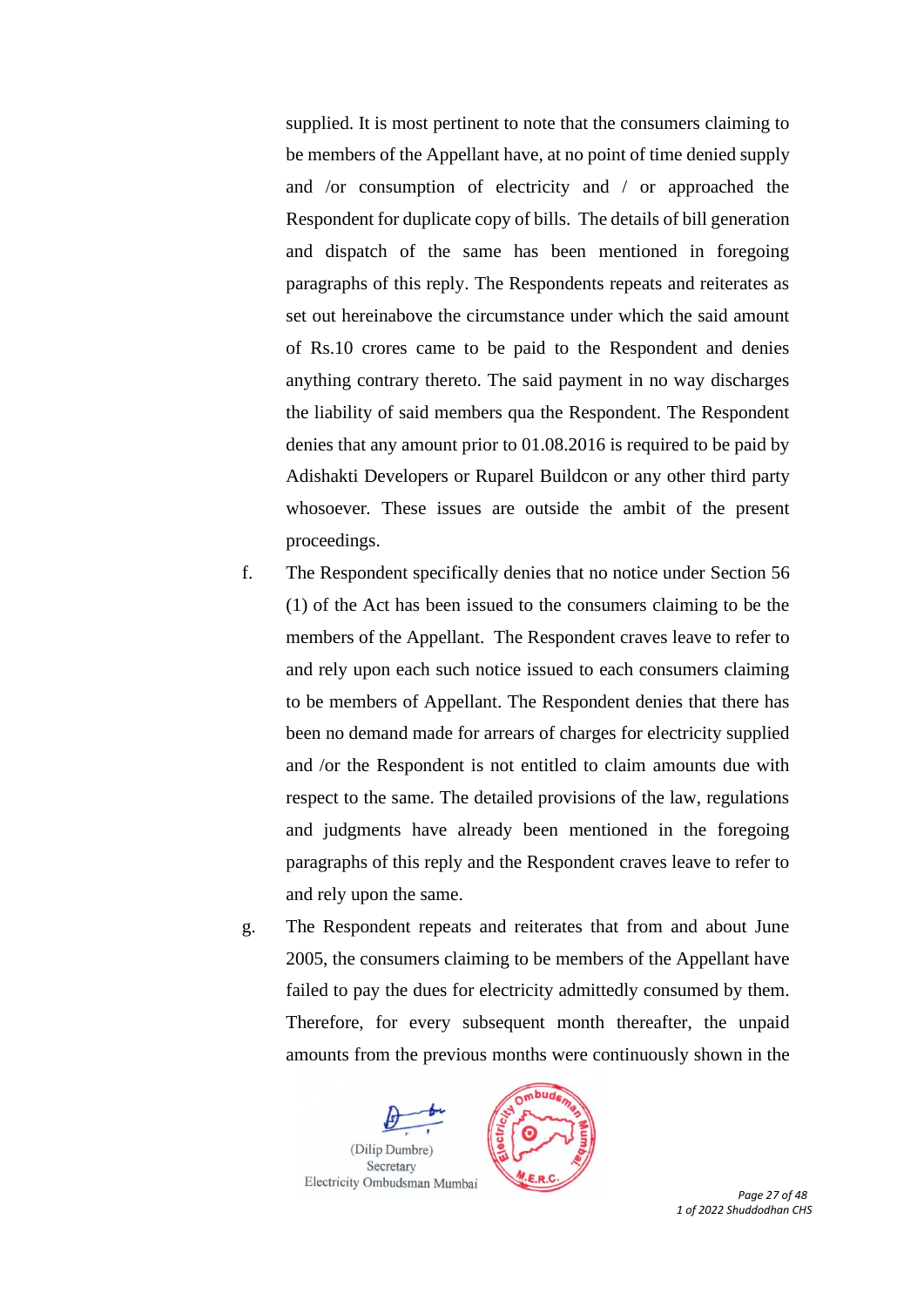bill for the subsequent month as due and recoverable as arrears of charges for electricity supplied. The Respondent therefore denies that the claims of the Respondent are barred by limitation either under the Electricity Act 2003 or the Limitation Act 1963. The Respondent denies that electricity supply cannot be disconnected in respect of consumers claiming to be members of the Appellant. The Respondent humbly submits that the laws and judgment related to recovery of electricity dues have already been mentioned in the foregoing paragraphs and the Respondent craves leave to refer to and rely upon the same.

- h. The Respondent submits that the correspondence between the parties has been deliberately suppressed by the Appellant with singular intent to mislead this Hon'ble Authority. The Respondent repeats and reiterates fact and contents mentioned in the foregoing paragraphs and denies anything contrary thereto. The Respondent submits that an extension of only three months was allowed on the request / direction of the Hon'ble member of Parliament and no further.
- i. The contents of the said legal notice dated 20.07.2018 are denied in toto. The case set out by the Appellant therein, is *ex-facie* contrary to the correspondence between the parties as setout herein above. The contents of the Legal Notice cannot be presumed to be admitted in any manner whatsoever.
- 28) The Respondent humbly submits that in view of the order dated 12.10.2021 passed by the Hon'ble High Court, the Respondent has already issued fresh disconnection notices to the consumers claiming to be members of the Appellant by demanding the overdue amount in consonance with the aforesaid order. It is submitted that some of the consumers have come forward to make payment of their dues. Further the Respondents have also





 *Page 28 of 48 1 of 2022 Shuddodhan CHS*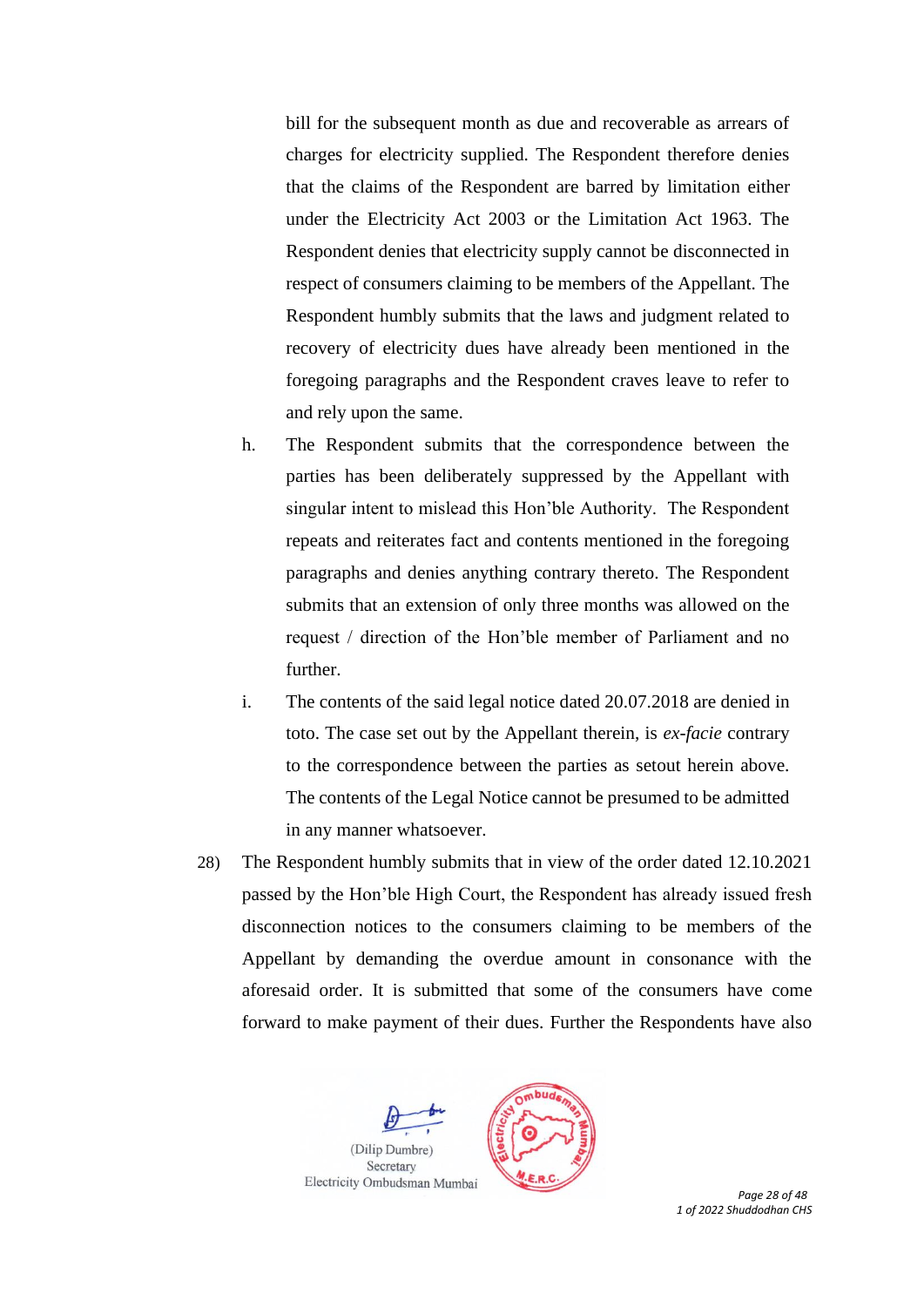initiated the disconnection process and once again the same has been hindered by the members of the Appellant.

- 29) The prayer of the Appellant is denied in toto. The consumers claiming to be members of the Appellant are duty bound and under obligation to pay their respective overdue amount along with the interest on arrears and delay payment charges which are applicable in terms of the Regulations and Tariff framed by the Commission.
- 30) The Respondent humbly submits that, the Respondent craves leave of this Hon'ble Authority to submit further Affidavit / Pleadings if the circumstances so arise and rely upon the additional documents as and when required. Under the circumstances, the present Complaint / Representation is untenable in law and on facts and hence ought to be dismissed with exemplary costs. There cannot be any issue of any consumer being given a relief of being exempted from payment of charges for electricity consumed. The Appellants / consumers claiming to the Members of the Appellant Society / Consumer – Occupiers of the said premises are liable to pay the regular bills as well as to clear all outstanding dues of this Respondent.

6. This office, by its letter dated 03.02.2022 has issued notice to Shreeman Housing and Infrastructures Developers LLP as a necessary party and who is allowed to plead in this Representation being one of the petitioners before the Hon'ble High Court, Bombay in the said W.P. No. 3652 of 2019. The same letter is also forwarded for information and necessary action to the Slum Rehabilitation Authority and Adishakti Developers, who were the respondents before the Hon'ble High Court, Bombay in the said W.P. No. 3652 of 2019.

7. Initially, physical hearing was scheduled on 07.02.2022 which was postponed due to public holiday declared by the State Government to pay tribute to Bharat Ratna Lata Mangeshkar. Subsequently, next physical hearing was scheduled and held on 14.02.2022. The Appellant Society has appointed Shri Mahendra Wavale as its representative, who is also the Designated Partner of Shreeman Housing and Infrastructure Developers LLP, one of the





 *Page 29 of 48 1 of 2022 Shuddodhan CHS*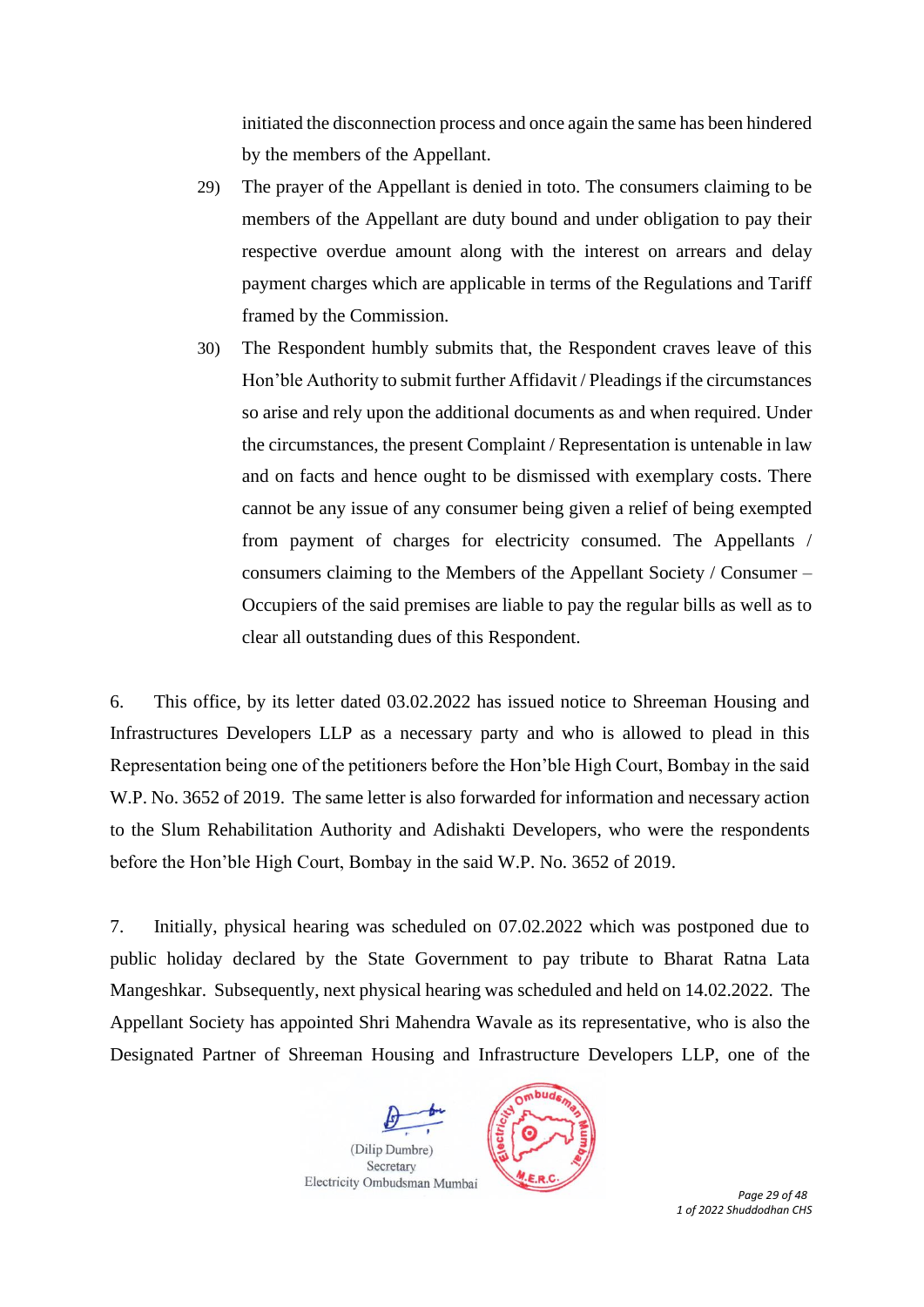Petitioners in the said Writ Petition. During the hearing, the representative of the Appellant stated that he is the official Developer of the said Society in CTS No. 471 (Part) duly appointed by SRA in the year 2018. Prior to it, Adishakti Developers was appointed as the Developer for Siddharth Colony slum area where the Appellant Society was also part and parcel of the colony. His main argument was that there are 313 slum dwellers on the said parcel of land of the Appellant Society, out of which, 125 slum dwellers are electricity consumers, and the bills outstanding is for the period July 2008 to July 2016. The Respondent never took meter readings of the electricity meters provided to the slumdwellers, nor did it issue any bills to the slumdwellers, leave apart issue of disconnection notices. Therefore, the Respondent is not entitled to any recovery as per Section 56 (2) of the Act. Moreover, Rs.10.50 Crores has been paid to the erstwhile R-Infra, which is taken over by the Respondent, AEML. This payment of Rs.10.50 Crores is out of settlement reached between the Siddharth Colony Vikas Seva Sangh (Proposed) and the predecessor of the Respondent for 2600 electricity consumers in Siddharth Colony SRA scheme. Total number of slumdwellers though are 3419 but the electricity consumers are only 2600. This has been brought on record through a letter dated 08.06.2018 addressed to Director, R-Infra on the letterhead of Siddharth Colony Vikas Seva Sangh (Proposed). The Appellant therefore prays that the Respondent be directed to cancel claim of outstanding electricity bills for the period from July 2008 to July 2016 for which electricity bills were never issued, nor any demand notice given, and further be directed not to disconnect electricity supply of the members of the Appellant Society.

### 8. The Respondent on the other hand, argued that

- (a) the Appellant Society has approached this Authority on 05.01.2022 which is after a lapse of six weeks granted by the Hon'ble High Court, Bombay in its order dated 25.11.2021. As a matter of fact, it should have first approached the Hon'ble High Court, Bombay and sought extension for submission before the Hon'ble Electricity Ombudsman.
- (b) Moreover, the Appellant Society being mere a Developer, has no locus standi in this case as it is not a consumer of electricity on the piece of land of the said Society. The Representative is on behalf of the said Proposed Society whereas the





 *Page 30 of 48 1 of 2022 Shuddodhan CHS*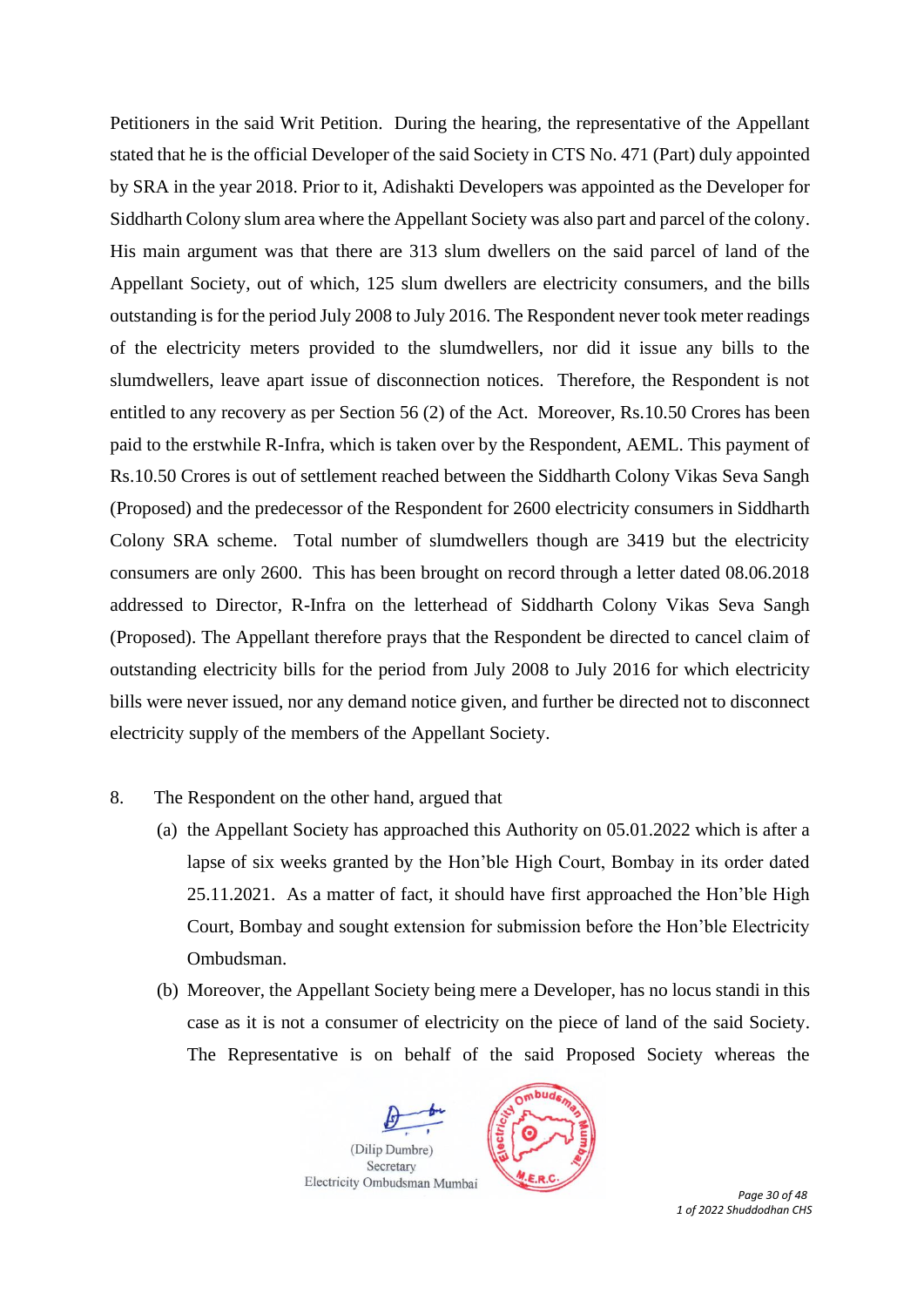authorisation to present should have come from each individual consumers in accordance with Regulation 19.17 of the CGRF & EO Regulations 2020. It further argued that individual electricity consumers should have approached the Grievance Redressal Mechanism available under the Act and the Regulations made thereunder.

- (c) Moreover, out of 313 slumdwellers, there are only 125 electricity consumers though the list shows it as 128. Out of 128, names of two consumers are repeated, and one is not within Shuddhodhan Society (Proposed). Out of the 125 consumers, some electricity consumers are paying electricity bills, therefore, the argument of the Appellant Society that the Respondent does not take reading, issue bills are incorrect. It being slum area, many a times, it is difficult to take readings, distribute bills for various constraints posed by the slumdwellers. In fact, on many occasions, it has approached the Police Authority for escort, for example, it has approached the Dy. Commissioner of Police, Zone VI office, Chembur on 04.07.2016, pursuant to which a meeting was scheduled by the Police Authority on 14.07.2016 to take stalk on probable law and order problem arising out of mass disconnection of electricity connections. If it is assumed that what the Appellant Society stated is correct, none of the consumers has approached the Grievance Redressal Mechanism filing complaint for not taking reading, not issuing bills, by the Respondent. Nothing has been put on record by the Appellant Society.
- (d) It has put on record sample disconnection notices issued by the Respondent to electricity consumers namely
	- ➢ Dilipkumar Badriprasad Jaiswal (Consumer A/c. No. 150192335)
	- ➢ Rajshree Pravin Mokal (Consumer A/c. No. 150319319)
	- $\triangleright$  Kiran Ulhas Salve (Consumer A/c. No.150654555) and few others.
- (e) Moreover, as regards claim of payment of Rs.10.50 Crores by the then Developer confirmed by the Siddharth Colony Vikas Seva Sangh on its letterhead has been apportioned to the respective connections. However, out of 3419 slumdwellers, how many are electricity consumers and out of it, how many are actually on the piece of land of the Appellant Society is not known unless the Appellant Society clearly





 *Page 31 of 48 1 of 2022 Shuddodhan CHS*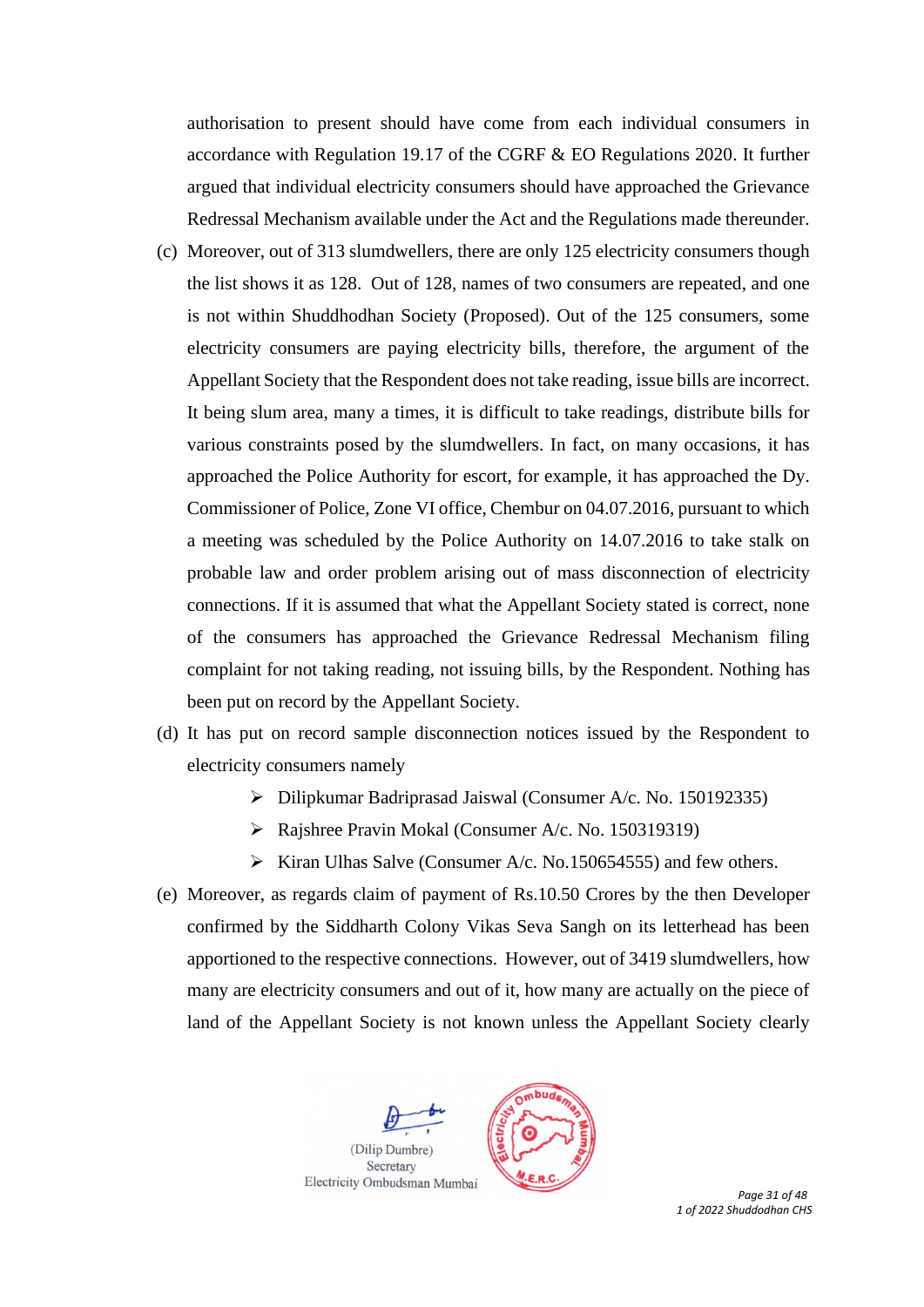physically demarcates the site and undertakes a joint exercise to identify the electricity consumers.

- (f) As of now, as per its knowledge, there are 125 electricity consumers in the said Society. The number may exceed on physical verification on a walkthrough exercise at the site. The Respondent is still supplying power to the said electricity consumers and total outstanding as on 31.01.2022 is Rs.3.35 Crores.
- (g) The Representation is barred by limitation as per the Regulation 7.8 of CGRF  $&$  EO Regulations 2020 as the dispute raised by the Appellant Society is for a period from July 2008 to July 2016.
- (h) The Respondent cited Judgment dated 05.10.2021 of the Hon'ble Supreme Court in Civil Appeal No. 7235 of 2009 of Prem Cottex V/s. Uttar Haryana Bijli Vitran Nigam Ltd. & Ors. Moreover, it is not at all a case of Section 56(2) as the regular electricity bills are being raised by the Respondent. If bills are unpaid, there are shown as arrears in the successive bills. Therefore, Representation needs to be rejected.

9. Post hearing, the Appellant has filed its memorandum of written say in furtherance of its oral arguments on 18.02.2022 which is stated in brief as under:

- (i) The Memorandum of Written Say in furtherance to oral argument submitted by the Appellants who are the Petitioners in Writ Petition No. 3652 of 2018 and which is dated 07.10.2021 each and every aspect be considered as part of the Application / Appeal filed by the Appellant to avoid repetition.
- (ii) The Appellant Society submit that the Respondent AEML has not submitted any documentary evidence to show that the electricity bills for the period July 2008 to July 2016 has been served upon the consumers who are members of the Appellant Society and furthermore the Claim of the Work Order issued to Amit Courier which is shown for the period 01.04.2013 to 13.06.2014 does not prove that the electricity bills have been served upon the 313 consumers (?) who are Members of the Society Petitioner. The period which is claimed to be the Work Order from





 *Page 32 of 48 1 of 2022 Shuddodhan CHS*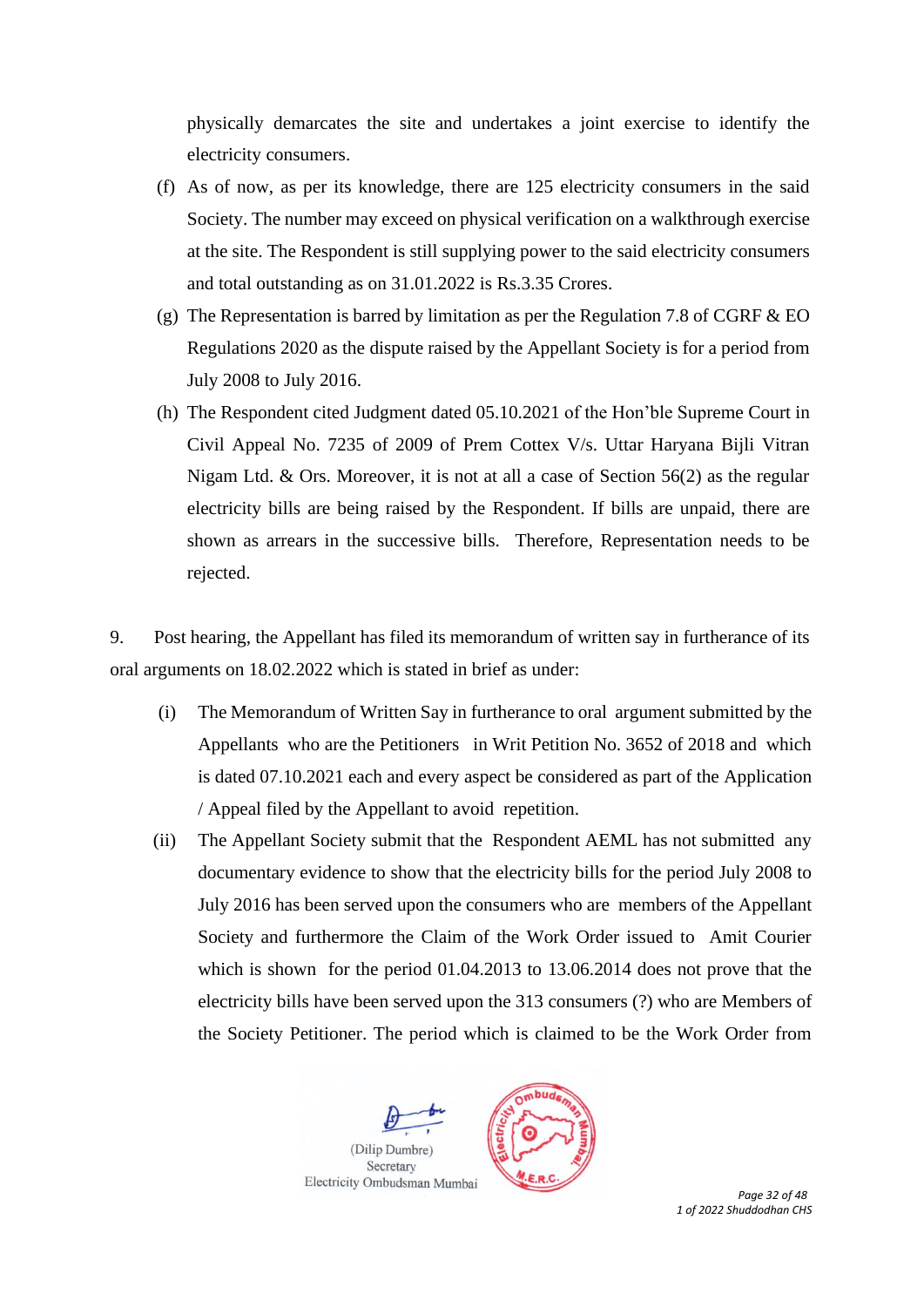01.04.2013 onwards once again accept the claim of the Appellants that the electricity bills were not served upon the 313 consumers (?) of the Original R-Infra, and therefore, the provision of Section 56(1) and 56(2) of the Act, are applicable. It is necessary to submit herein that since there is no Demand Notice issued to 125 slumdwellers out of 313 slumdwellers, the Respondent cannot claim any amount of electricity bills in respect of the claim of electricity consumption through the period July 2008 to July 2016 since no electricity bills were raised and issued to the 125 Consumers.

- (iii) Furthermore, the amount of Rs. 10.5 Crores which was paid by. Ruparel Buildcon Pvt. Ltd. was for the 313 Slum Dwellers and there is nothing on record to show that 125 slumdwellers have been left out.
- (iv) It is pertinent to submit herein that all the claims, allegations, and the legal notices in respect of disconnection which are annexed by the Respondent, the same is of period after 2016 and thereafter, there is no evidence on record to show electricity bills have been issued and served upon the 125 consumers who are also members of the Appellant Society. Without prejudice to the aforesaid facts, the legal notice dated 20.07.2018 given by the Petitioner and which is also served upon the original R-Infra., there is no reply given nor any claim made that notice has been served upon the 125 Slum Dwellers and therefore, legal notice submitted by the Appellant through Advocate, H.S. Anand, deemed to have accepted by the Respondent and the claim of the Appellant amounts to admission of fact within the meaning of Section 58 of the Indian Evidence Act and hence the entire claim of the Appellant stands accepted by Respondent accordingly.
- (v) Further, a letter is issued by Siddharth Colony Vikas Seva Sangh dated 08.06.2018, wherein it has been clearly specified that the amount of Rs.10.50 Crores as required to be adjusted to 313 slumdwellers and which include 125 slumdwellers who are members of the Appellant Society. The letter also places on record that Two Officers of R-Infra., namely Sanjeev Maan and M. Kathe were present in the presence of Hon'ble Member of Parliament Ramdas Athawale and also members of the Siddharth Colony Vikas Seva Sangh and wherein the two officers of R-





 *Page 33 of 48 1 of 2022 Shuddodhan CHS*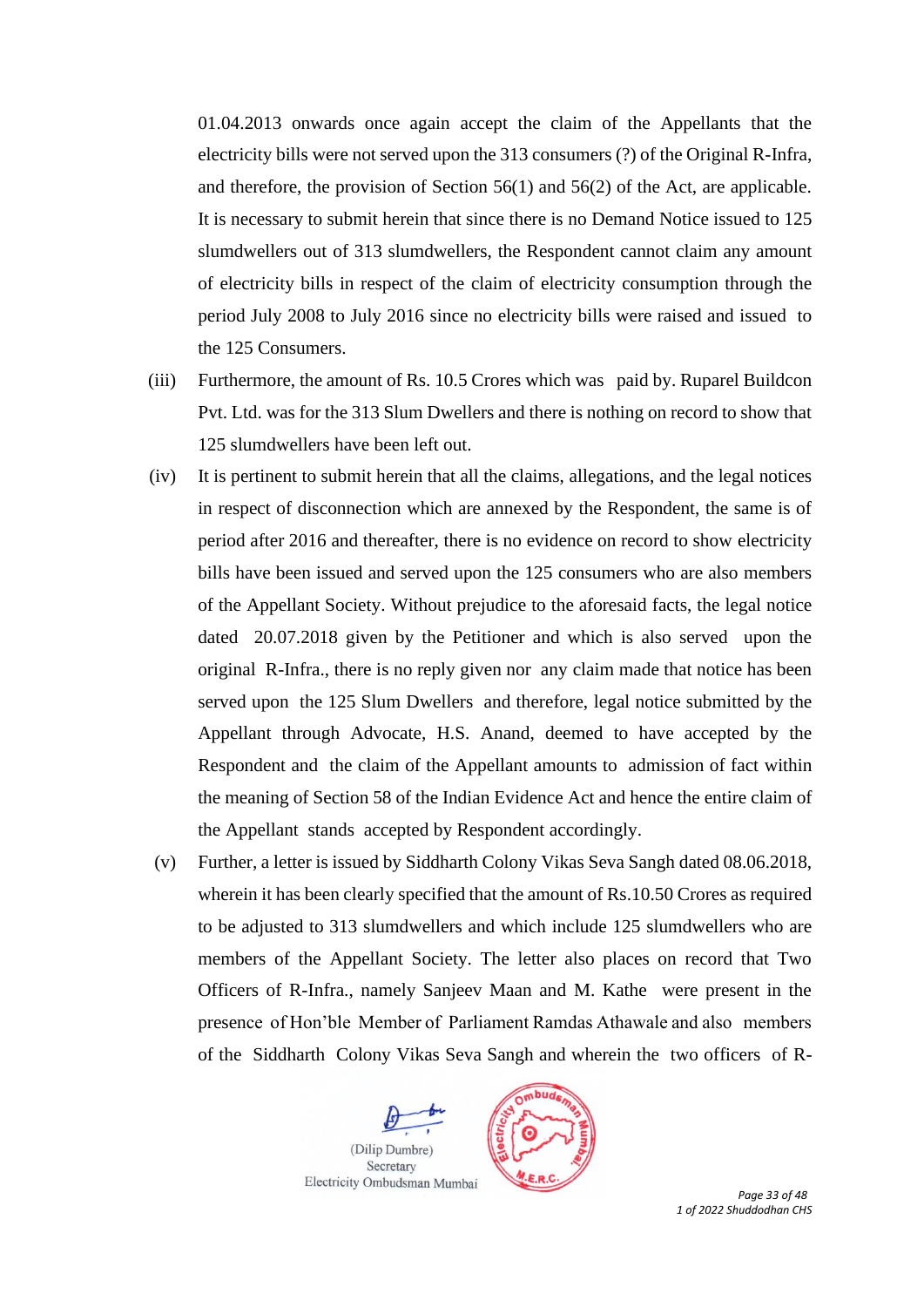Infra., having delegation of power accepted that the electricity bills would be recovered from the Developers, Ruparel Buildcon Pvt. Ltd., associate of Adishakti Developers and therefore the said letter is admission of fact within meaning of Section 58 of the Indian Evidence Act.

- (vi) Without prejudice to the aforesaid facts, the application filed by the Appellant Society is required to be considered and the provision of Section 56(1) and 56(2) of the Act is required to be confirmed, since any claim is beyond limitation and the same cannot be recovered.
- (vii) Shuddodhan SRA CHS (Prop.) and its Managing Committee is approved by Joint Registrar SRA and hence, it has a Legal Right, to act on behalf of 313 slumdwellers and it is valid Party in this case and has locus to file an Appeal before Hon'ble Court / Forum.
- (viii) In lieu of the aforesaid facts, claim of the Appellant Society be allowed and to be declared that R-Infra, and/ or the Respondent which has acquired the Electricity Company being no legal right to demand amount from 125 / 313 slumdwellers in respect of the electricity consumed as claimed and for the period July 2008 to July 2016 as per the provisions of the Act. The application filed by the Appellant Society be allowed and the relief as prayed for by the Appellant Society be granted accordingly.
	- (ix) The Appellant Society submitted its memorandum No. 1 and 2 of its written say on 18.02.2022 by hand delivery. The contentions in both the memorandums are almost repetition of issues raised in the Representation and therefore not repeated here. However, some points not covered, are recorded below.
		- ➢ The Developer was approved by the Slum Rehabilitation Authority by order dated 29.06.2017 passed by the Chief Executive Officer SRA for development of the property bearing CTS No. 471 (part) and for the area Adm. 5976.20 sq.mtrs and the said order was passed under Section 13(2) of the Slum Act.
		- $\triangleright$  In the affidavit in reply, the Respondent has only dealt with 125 persons out of 313 persons and termed them as consumers and it is alleged that the





 *Page 34 of 48 1 of 2022 Shuddodhan CHS*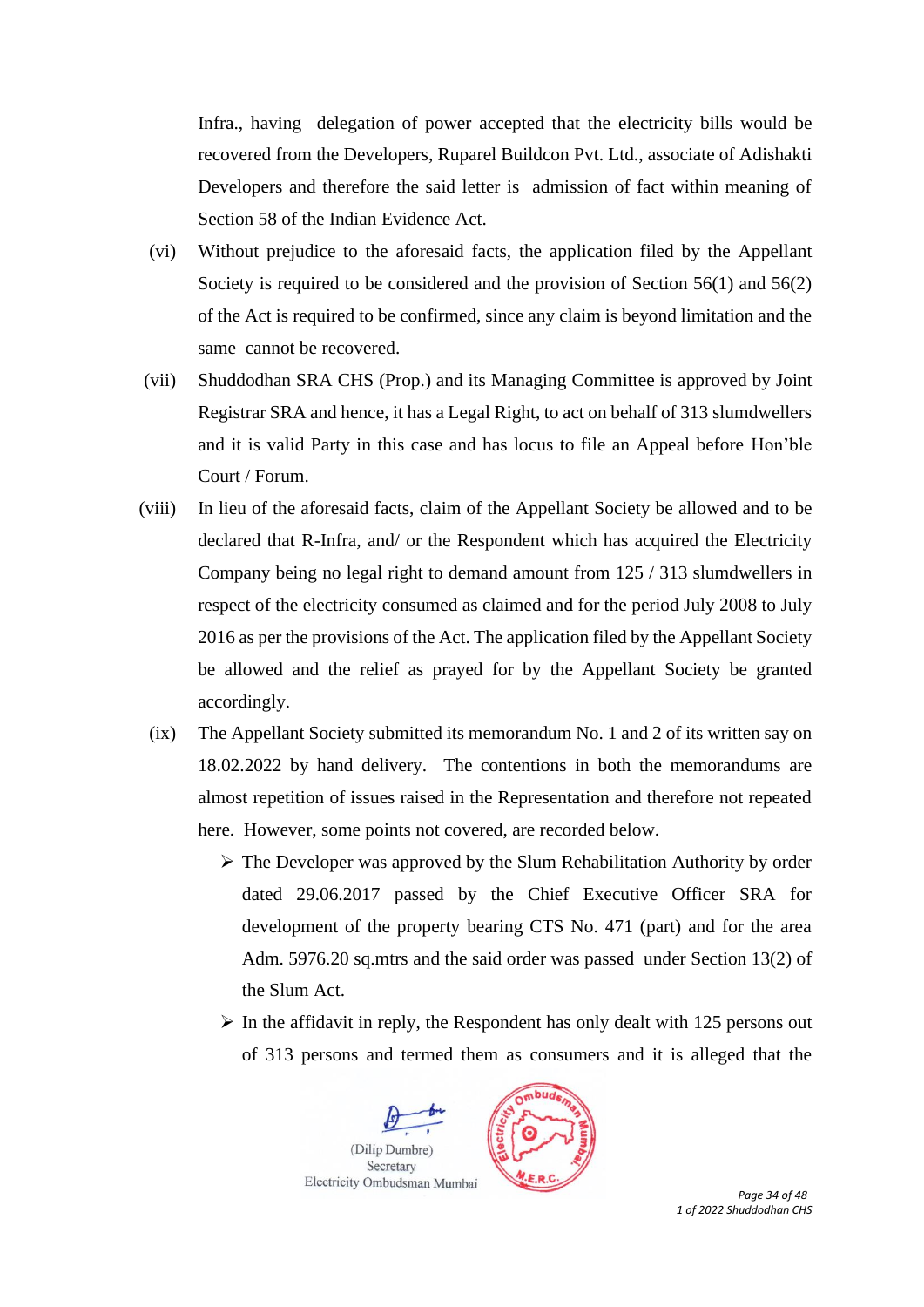amount due and recoverable from the 125 persons was Rs. 2,75,39,156.55 up to 31.01.2020 as arrears of electricity and which includes the electricity bill from July 2008 to July 2016.

- ➢ The list of persons provided by Siddharth Colony Vikas Seva Sangh includes the name of 125 persons and therefore without prejudice, the claim of amount shown to be payable by 125 persons of Rs.2,75,39,156.55 is shown without adjustment of the amount paid and nowhere in the entire affidavit in reply, the details of the adjustment of Rs.10.50 crores have been shown to be adjusted against the outstanding bill of 125 slum dwellers and the list annexed in the affidavit in reply shows that no amount is shown to be adjusted by Respondent.
- ➢ Without prejudice, the average bill of the consumption of electricity as per the document submitted in affidavit shows that the current bill is only 381 for the period and if average bill is calculated at Rs.400/- per month than for the period of July 2008 of July 2016 which is 96 months, the electricity bill outstanding would be Rs.400 X 96 months = Rs.  $38,400/$ -. This amount is the average amount for 125 persons, and which would total up to Rs.48,00,000/- and therefore the amount of Rs.48,00,000/- is not shown to be adjusted from the amount of Rs.10,50,0000/- received by Respondent No. 2 from Respondent No. 4. It is the case of the Appellant Society that the payment of Rs.48,00,000/- is not due and outstanding and adjusted from the amount of Rs.10,50,0000/- as regards 125 persons. Hence, the claim of the amount due and payable is Rs.2,75,39,156.55 as on 31.01.2020 is without any basis and illegal claim is being made by the Respondent.

10. The Respondent also filed its reply to the memorandum submitted by the Appellant by email dated 22.02.2022 which is taken in brief as under: -

(i) On 14.02.2022 the captioned Representation was argued in detail by the Nodal officer of the Respondent before this Hon'ble Authority and upon hearing





 *Page 35 of 48 1 of 2022 Shuddodhan CHS*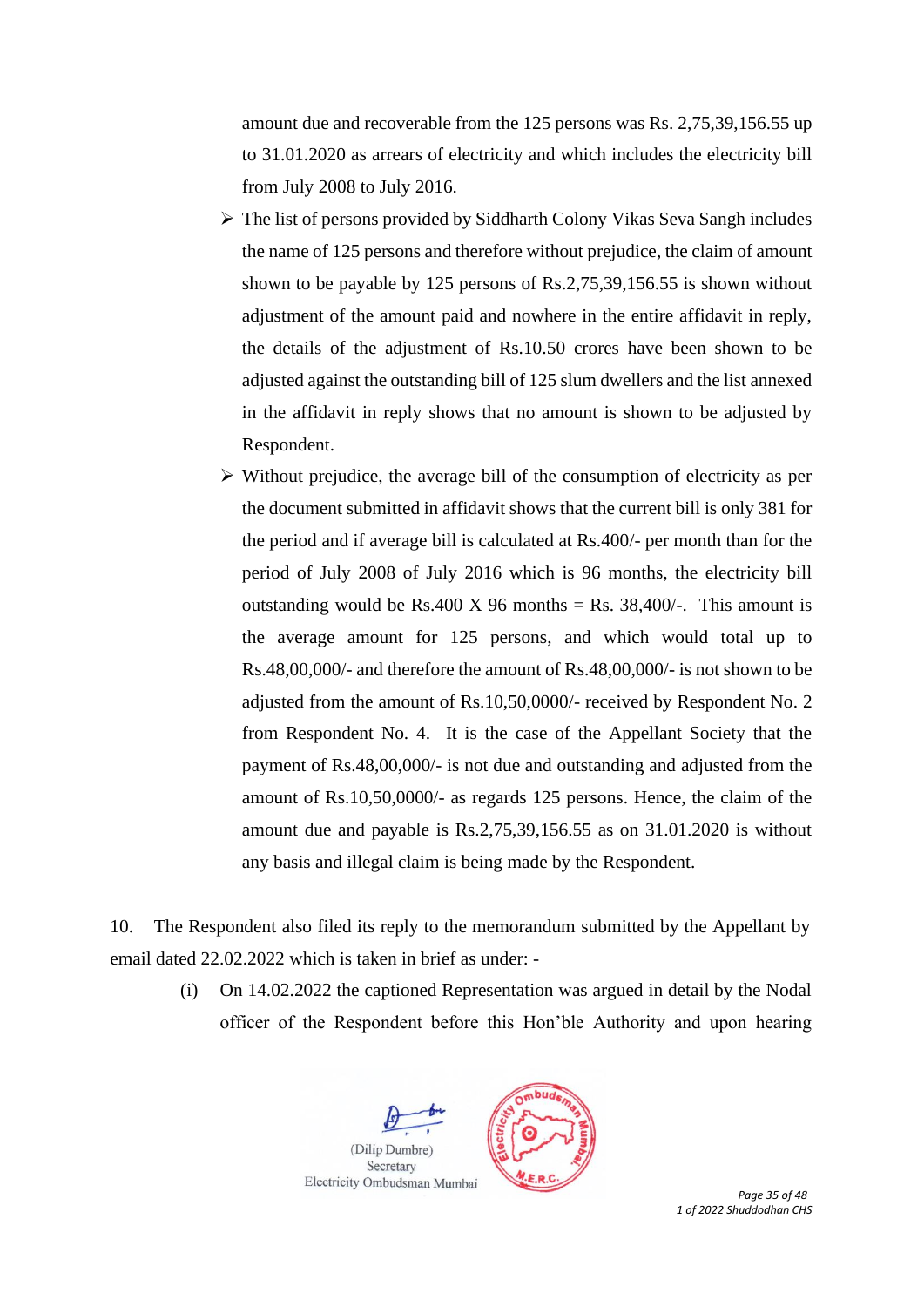submissions of the parties of the Representation, at length, the Hon'ble Authority was pleased to reserve the matter for orders.

- (ii) It is submitted that the Respondent has submitted its detailed reply on 31.01.2022 to the Representation by mentioning entire facts, preliminary objections, legal submissions and paragraph wise response to the Representation. The Respondent repeats and reiterates contents of the said reply herein, however, the said contents are not being reproduced here for the sake of brevity and to avoid repetitions.
- (iii) It is submitted that the Respondent has clearly submitted in Reply dated 31.01.2022 that the Respondent has contemporaneously issued disconnection notices under Section 56 (1) of the Act. It is further submitted that not replying any legal notice or letter cannot be construed as admission on part of the party who is the addressee of the said notice. The Appellant with a malicious intent has misinterpreted Section 58 of the Indian Evidence Act, 1987 to mislead this Hon'ble Authority. Section 58 of the Evidence Act provides as under: -

*"58 Facts admitted need not be proved. —No fact need to be proved in any proceeding which the parties thereto or their agents agree to admit at the hearing, or which, before the hearing, they agree to admit by any writing under their hands, or which by any rule of pleading in force at the time they are deemed to have admitted by their pleadings: Provided that the Court may, in its discretion, require the facts admitted to be proved otherwise than by such admissions."* (**Emphasis added**).

It is humbly submitted that Section 58 of the Indian Evidence Act, 1872 inter alia speaks about facts which before the hearing, agreed to admit by the parties in any writing under their hands OR which by any rule of pleading in force at the time they are deemed to have admitted by their pleadings. Hence, the Respondent not replying to the legal notice cannot be presumed as admission on part of the Respondent either under Section 58 of Indian Evidence, 1872 or at all. The Respondent, therefore, denies contents of the submission made by the Appellant in this regard.





 *Page 36 of 48 1 of 2022 Shuddodhan CHS*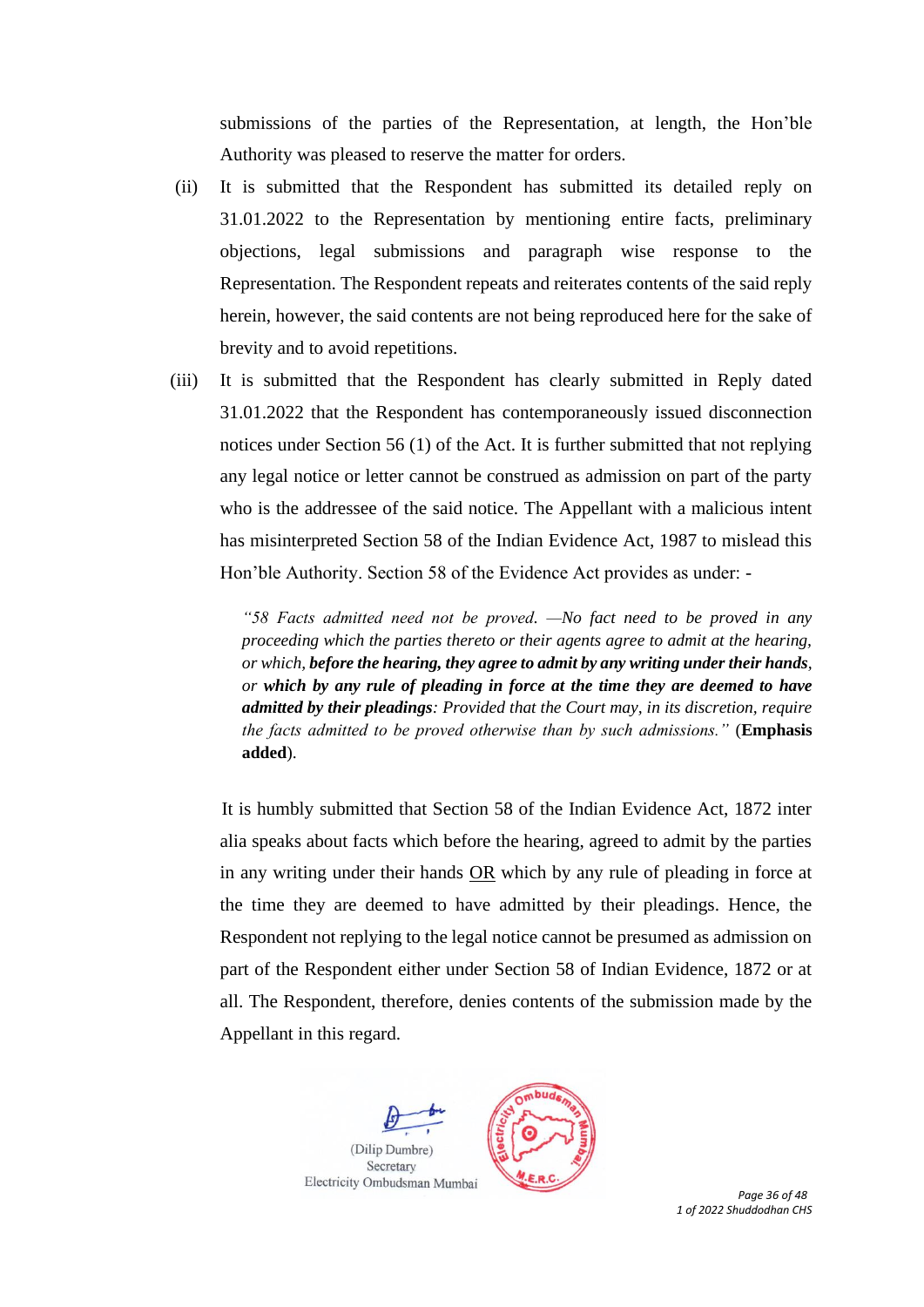- (iv) The Respondent submits that the Appellant is entitled to demand and recover amount of electricity dues for the period from July 2008 to July 2016.
- (v) In view of above, as already submitted in its reply dated 31.01.2022 that the present Complaint / Representation is untenable in law and on facts and hence ought to be dismissed with exemplary costs.

## **Analysis and Ruling**

11. Heard both the parties and perused the documents on record. The case basically pertains to a period from July 2008 to July 2016 which is being agitated by the Appellant Society on the directions of Hon'ble High Court, Bombay issued on 25.11.2021. The dispute needs to be adjudicated under Regulation 17.2 of the CGRF & EO Regulations 2006. Similar provision exists under the Regulation 19.1 of the CGRF & EO Regulations 2020. Similarly, relevant provisions in Supply Code & SOP Regulations 2021 exist in repealed Supply Code Regulations 2005, and SOP Regulations 2005 & 2014, barring slight change in the wordings without altering the meaning thereto.

12. In order to analyse and arrive at the conclusion, I have framed the following issues which are addressed as below in light of CGRF & EO Regulations 2020, and Supply Code & SOP Regulations 2021:

# **Issue A: Distribution Licensee and the Consumer in the eyes of the Electricity Act, 2003, and the Regulations made thereunder.**

- **Issue B: In view of Issue (A) above, whether the Appellant Society is a Consumer.** 
	- $\triangleright$  Definition of Consumer as per Section 2 (15) of the Act provides that *"Section 2. (Definitions):*

*(15) "consumer" means any person who is supplied with electricity for his own use by a licensee or the Government or by any other person engaged in the business of supplying electricity to the public under this Act or any other law for the time being in force and includes any person whose premises are for the time being connected* 





 *Page 37 of 48 1 of 2022 Shuddodhan CHS*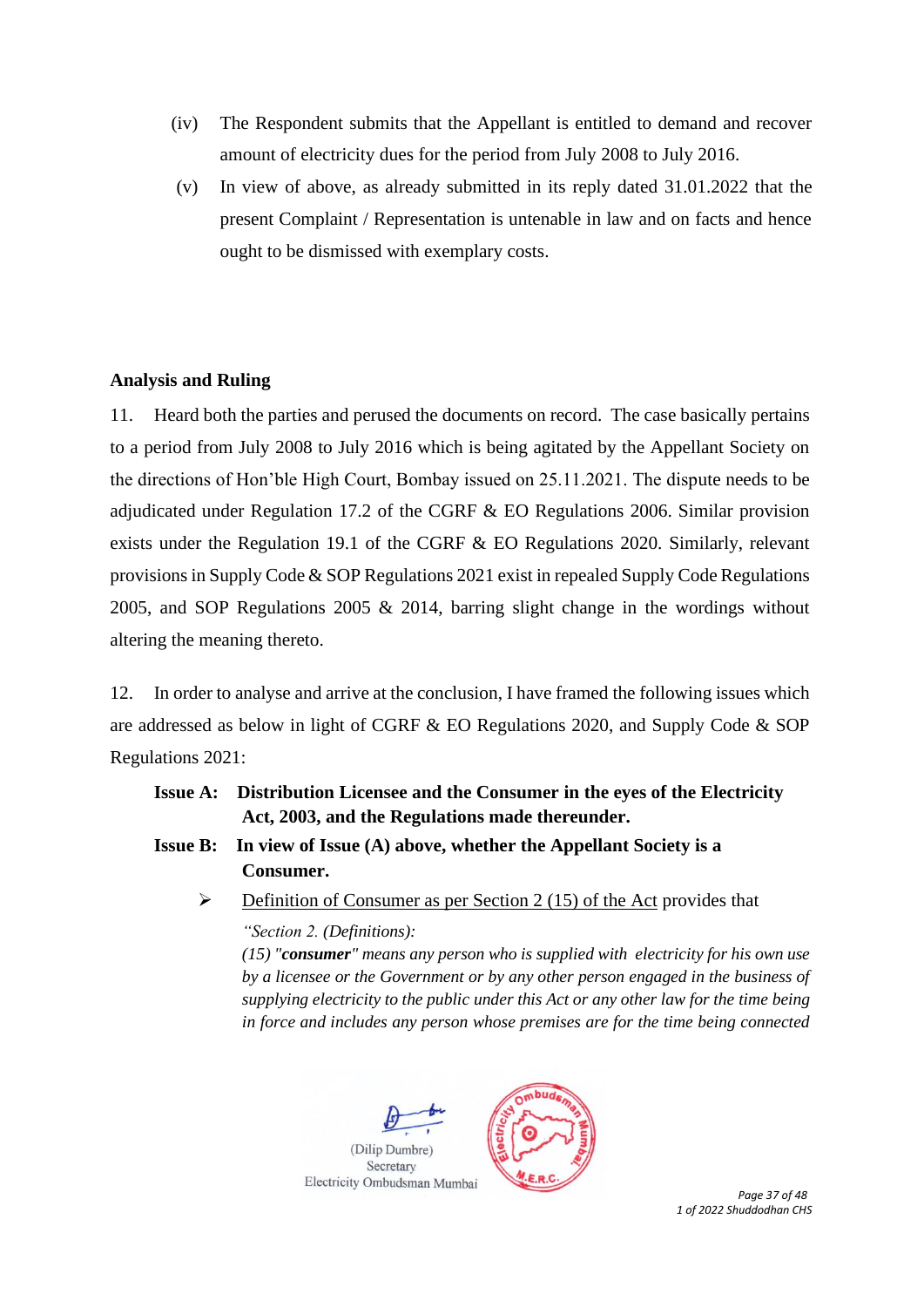*for the purpose of receiving electricity with the works of a licensee, the Government or such other person, as the case may be;"* 

➢ Definition of Consumer as per the Maharashtra Electricity Regulatory Commission (Electricity Supply Code and Standards of Performance of Distribution Licensees including Power Quality) Regulations, 2021 in Regulation 2.2 (l) provides as under:

*"Consumer" refers to any person as defined in Section 2 (15) of the Act. Further, a Consumer may be classified as:* 

*i. 'Low Tension Consumer (LT Consumer)' if it is connected or taking supply from network of Licensee at Low Voltage;* 

*ii. 'High Tension Consumer (HT Consumer)' if it is connected or taking supply from network of Licensee at High Voltage; or* 

*iii. 'Extra High Tension Consumer (EHT Consumer)' if it is connected or taking supply from network of Licensee at Extra High Voltage;"*

➢ Definition of 'Complainant','Complaint'and 'Grievance' as per Maharashtra Electricity Regulatory Commission (Consumer Grievance Redressal Forum & Electricity Ombudsman) Regulations, 2020 in Regulation 2.1 (c), (d) and (e) respectively provides as under:

*2.1 (c) "Complainant" means any Consumer as defined in Section 2 (15) of the Act and includes prospective Consumer, who files the Complaint or Grievance or Representation against the Distribution Licensee;*

*2.1(d) "Complaint" means a submission made by a consumer expressing dissatisfaction with the electricity supply service provided by the Distribution Licensee;"*

*2.1 (e) "Grievance" means any fault, imperfection, shortcoming or inadequacy in the quality, nature and manner of performance, which has been undertaken to be performed by a Distribution Licensee in pursuance of a licence, contract, agreement or under the Electricity Supply Code or in relation to Standards of Performance of Distribution Licensees as specified by the Commission and includes inter alia Grievances in respect of non-compliance of any Order of the Commission or any action to be taken in pursuance thereof, which are within the jurisdiction of the Forum or Electricity Ombudsman, as the case may be;"*

From bare perusal of above provisions, it is seen that the Consumer as defined in the Act and the Regulations made thereunder strictly establishes one to one relation with the Distribution Licensee which has supplied power





 *Page 38 of 48 1 of 2022 Shuddodhan CHS*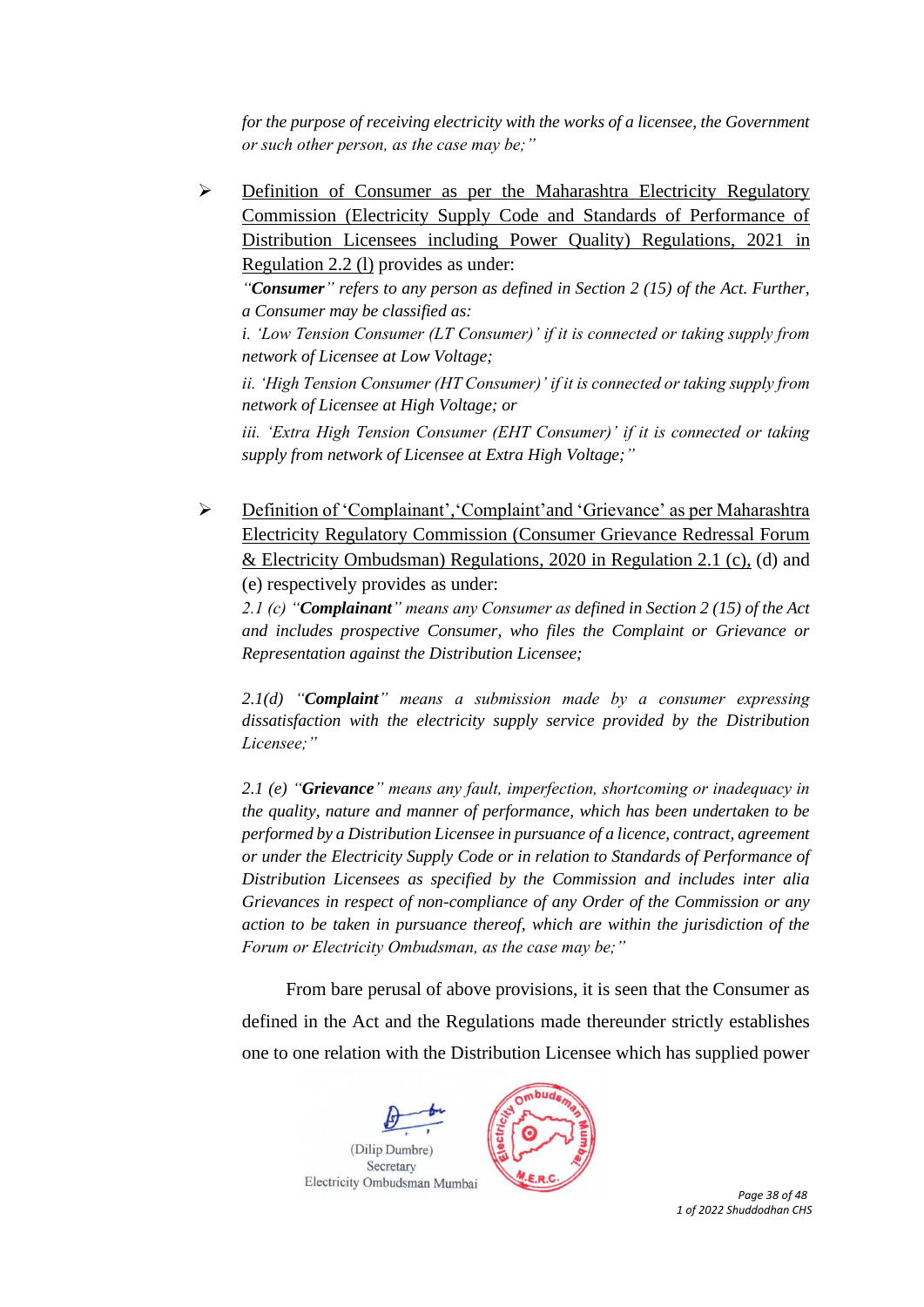to it by releasing suitable electric connection. Then such Consumer, if has any issue as regards the services to be provided by the Distribution Licensee then he becomes a Complainant who can proceed further with filing a Complaint / Grievance. Such Complaint / Grievance can be filed with the Grievance Redressal Mechanism as provided under the Act and Regulations made thereunder.

Now, let us examine, the position of the Appellant Society.

It is a proposed Society of persons / slumdwellers in a particular area quoted above. These slumdwellers are having electricity connections released by erstwhile Reliance Infrastructure Ltd., and now, by the Respondent, being its successor. The Appellant Society strictly speaking does not fall within the definitions quoted above. It is not a consumer who is receiving electricity from the Respondent. They are merely representatives in character who does not find its place within the provisions of the Act and the Regulations. However, the matter being directed by the Hon'ble High Court, Bombay in W.P. No. 3652 of 2019 through its Order dated 25.11.2021, the instant Representation came to be heard and proceeded with. The Respondent cited Judgment of Hon'ble High Court, Madras in Ratnaswami V/s. Prince of Arcot's Endowments – AIR 1938 Mad 755. The relevant part is quoted below:

*"Though the point is not covered by Indian Authority, the law seems quite clear under the corresponding English rule, that the procedure pertaining to representative suits is inapplicable to actions of debt, to money claims on to the liabilities in contract or in tort."*

In view of the above discussion, the Appellant Society does not have any locus standi in the eyes of the Act and the Regulations made thereunder, except by virtue of directions of the Hon'ble High Court, Bombay issued on 25.11.2021.

Both the Issues A & B are therefore addressed accordingly.





 *Page 39 of 48 1 of 2022 Shuddodhan CHS*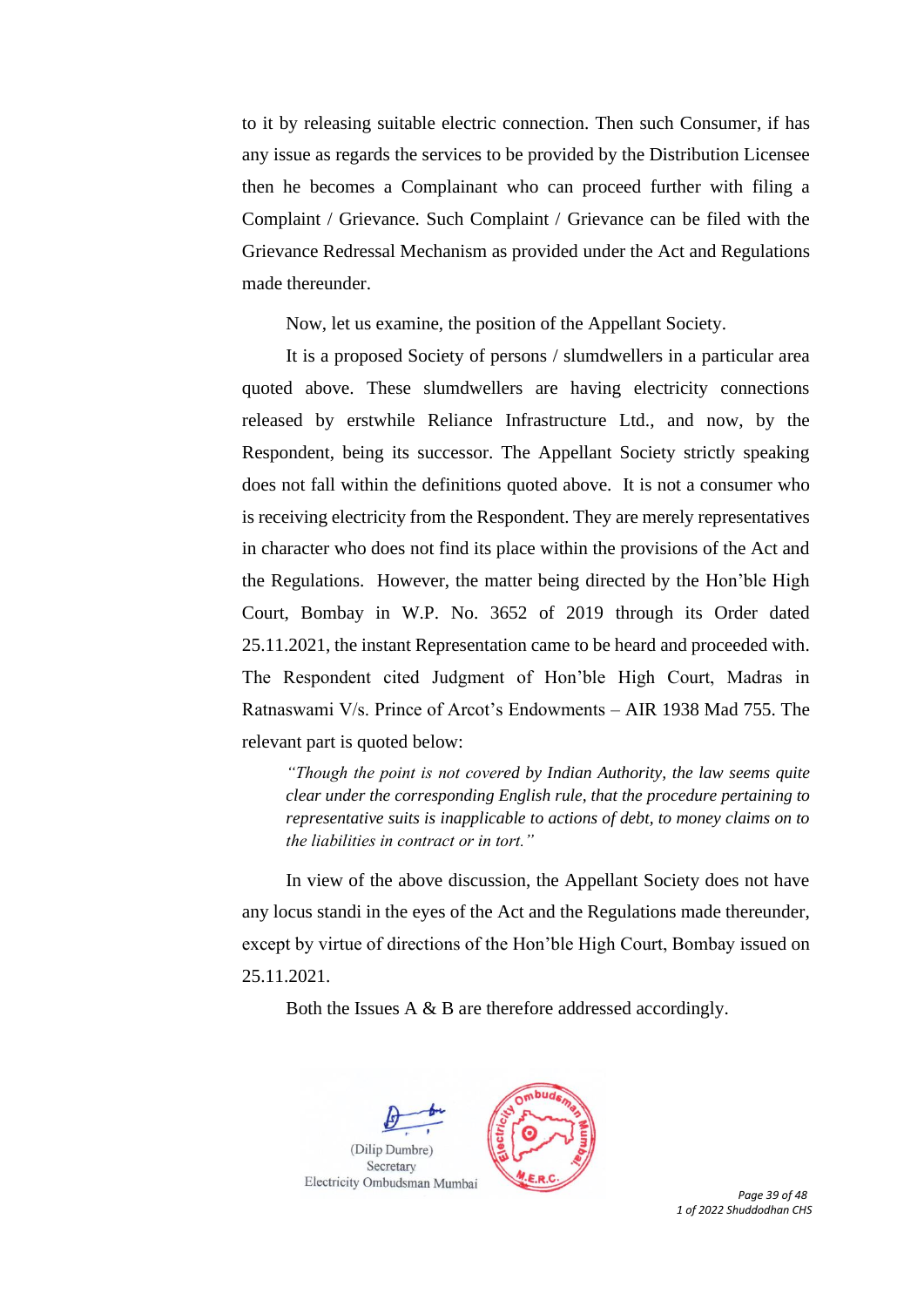# **Issue C: Whether the Distribution Licensee has taken readings of the meter, issued electricity bills, disconnection notices, etc. in respect of consumers supplied electricity on the premises of the Appellant Society.**

- $\triangleright$  The Appellant Society argued that the Respondent never took readings of the electricity meters provided to the individual slumdwellers residing on the parcel of land, which is being developed under the SRA scheme, has not served any bills, and not issued any disconnection notices to the slumdwellers for payment of outstanding dues. The Appellant Society further argued that they are total 313 slumdwellers, out of which 125 are electricity consumers, the Respondent has not issued bills for the period July 2008 to July 2016.
- $\triangleright$  The Respondent argued that it has been continuously taking readings of all electricity consumers under its umbrella including that of the slumdwellers in the instant case. Bills are regularly issued and some of the slumdwellers are regularly paying it too. However, it has more often experienced strong resistance for disconnection of power supply in the event of non-payment of electricity bills. This has resulted into piling of arrears against many slumdwellers. Whenever disconnection drive was undertaken, slumdwellers, in mob, resisted it tooth and nail. Therefore, the Respondent had to take the help of local police. Even the Police Authorities on the written complaint of the Respondent have conducted joint meetings to avoid law and order issues. Therefore, the argument of the Appellant that it had not taken readings, issued bills and disconnection notices is totally incorrect.

I noted that non cognisable offence for not allowing disconnection has also been registered by the concerned police station on the complaint of the Respondent. Moreover, from the data submitted by the Respondent, it is seen that some consumers have paid electricity bills over a period of time. Such payments without issue of energy bills by the Respondent is next to impossible. Herein below is the relevant data with respect to payment made





 *Page 40 of 48 1 of 2022 Shuddodhan CHS*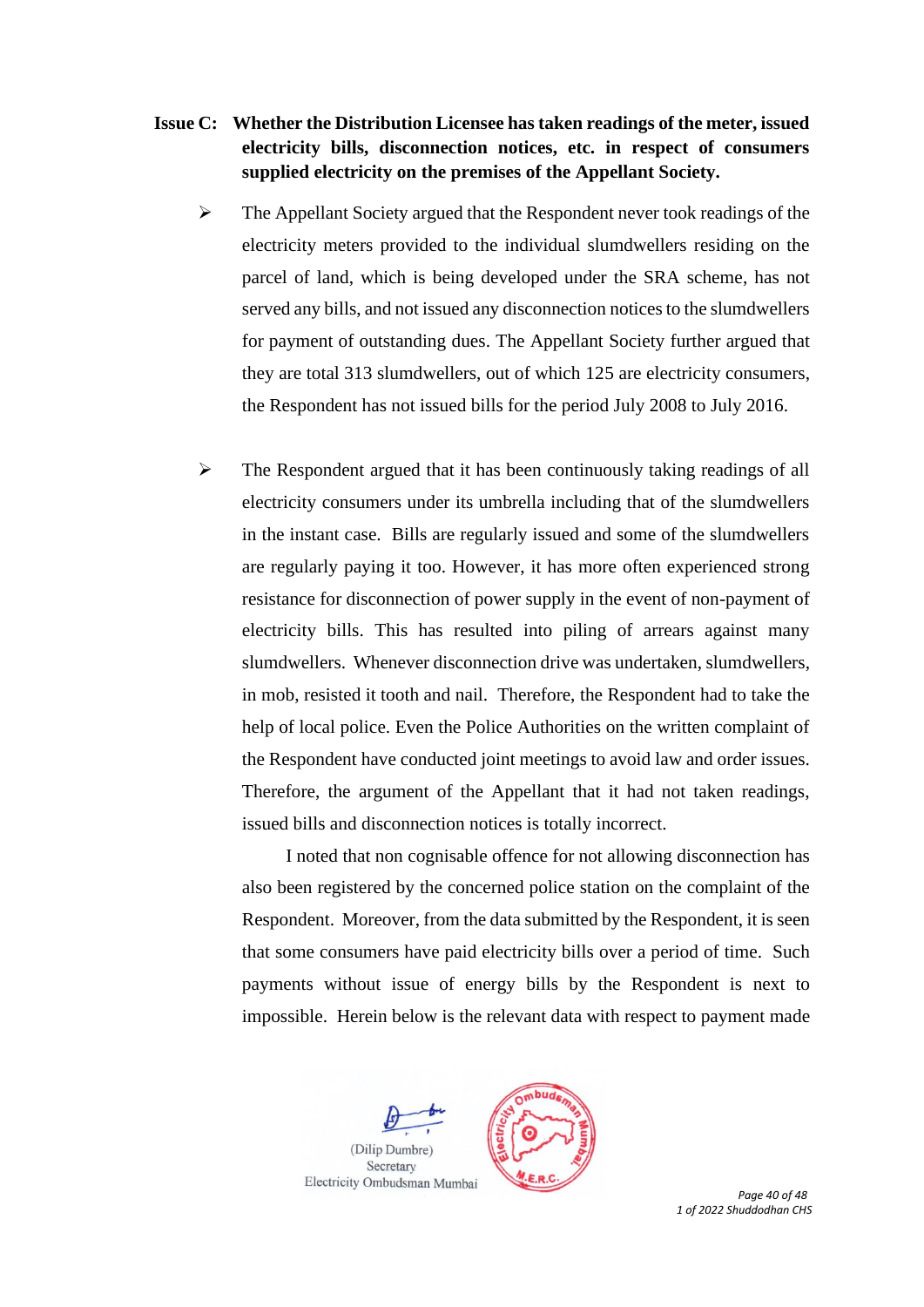| Payments made by various consumers out of 125 total                                       |       |        |       |        |       |       |       |        |        |  |  |
|-------------------------------------------------------------------------------------------|-------|--------|-------|--------|-------|-------|-------|--------|--------|--|--|
| consumers of Shuddhodhan CHS (Prop) from 2008-2016                                        |       |        |       |        |       |       |       |        |        |  |  |
| (Figures in Rs.)                                                                          |       |        |       |        |       |       |       |        |        |  |  |
| <b>Month/Year</b><br>2008<br>2009<br>2011<br>2013<br>2015<br>2016<br>2010<br>2012<br>2014 |       |        |       |        |       |       |       |        |        |  |  |
| Jan                                                                                       | 3990  | 300    | 4080  | 7610   | 8590  | 3300  | 4760  | 354240 | 4330   |  |  |
| Feb                                                                                       | 5000  |        | 7540  | 21160  | 5140  | 2790  | 1250  | 990    | 5620   |  |  |
| Mar                                                                                       | 1060  |        | 4470  | 21230  | 3560  | 8590  | 3690  | 3210   | 51200  |  |  |
| Apr                                                                                       |       | 13790  | 2190  | 6250   | 9770  | 7360  | 850   | 9040   | 6290   |  |  |
| May                                                                                       | 6480  | 7775   | 4800  | 8380   | 3080  | 1110  | 26750 | 1440   | 8290   |  |  |
| Jun                                                                                       |       | 13500  | 5620  | 6860   | 4720  | 950   | 1270  | 3380   | 21260  |  |  |
| Jul                                                                                       |       | 5480   | 7770  | 14930  | 5200  | 5650  | 13350 | 21260  | 8150   |  |  |
| Aug                                                                                       |       | 13470  | 14630 | 7820   | 2360  | 1310  | 2120  | 15050  | 5630   |  |  |
| Sep                                                                                       |       | 12740  | 5590  | 16810  | 4210  | 4240  | 5510  | 3850   | 6950   |  |  |
| Oct                                                                                       |       | 26210  | 9020  | 5350   | 13360 | 6460  | 7460  | 4710   | 6320   |  |  |
| Nov                                                                                       | 120   | 10410  | 9800  | 5530   | 3830  | 1280  | 9090  | 9260   | 7310   |  |  |
| Dec                                                                                       | 250   | 13780  | 6050  | 8060   | 6310  | 2950  | 8640  | 5370   | 4860   |  |  |
| <b>Grand Total</b><br>(Rs.)                                                               | 16900 | 117455 | 81560 | 129990 | 70130 | 45990 | 84740 | 431800 | 136210 |  |  |

by the slumdwellers / consumers, as submitted by the Respondent is tabulated below:

The above table shows the details of each individual consumer who have paid the electricity bills shown in the respective years, and months. From this table, in the soft format, we can see the details of each and every consumer of the Appellant Society, however, such huge linkage of excel sheets is not possible to display here in this order due to obvious reasons. It is important to note here that the payment shown above, is much earlier to the payment agreed to be paid by the Developer, which came at a much later stage, in the year 2017 onwards.

From the above, it is seen that there is no substance in the argument of the Appellant Society that the Respondent did not take readings, issue bills and disconnection notices, etc. for each consumer.

The Issue C is, therefore addressed accordingly.

# **Issue D: Relevance of Section 56 (2) of the Electricity Act, 2003 as raised by the Appellant.**

The Appellant stated that since the Respondent has not issued any bills for the period from July 2008 to July 2016, it is not entitled to recover the





 *Page 41 of 48 1 of 2022 Shuddodhan CHS*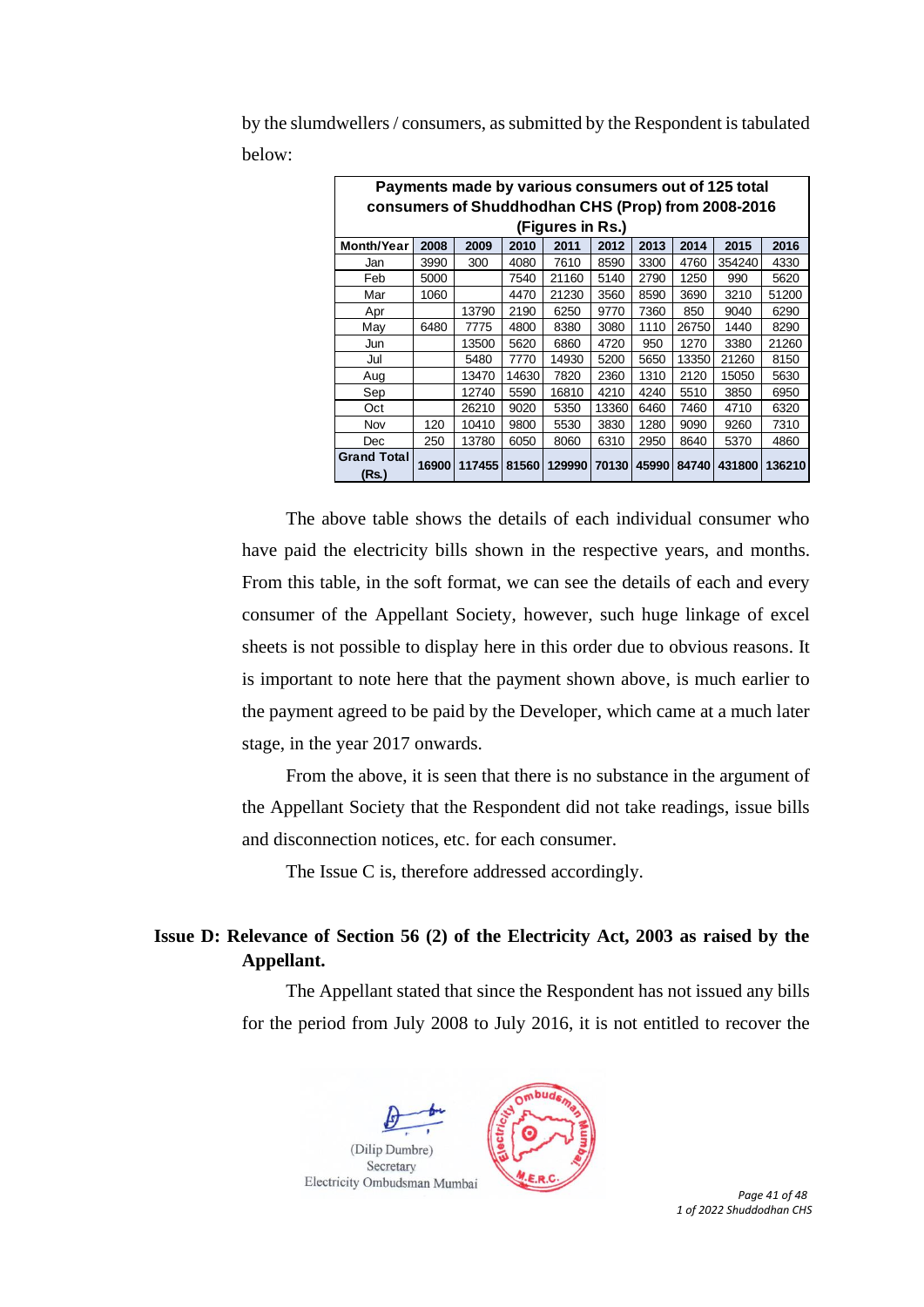amount of electricity arrears for the said period as it is time barred in view of provision of Section 56 (2) of the Act.

This issue discussed and addressed at (C) above, makes the matter crystal clear that the Respondent did take readings, issue bills, etc. and some individual consumers out of 125, have paid the bills during the period July 2008 to July 2016. Moreover, the Respondent has submitted that the past bills were and still continuously being shown against the defaulting consumers in their successive bills. Therefore, there is no propriety of application of Section 56 (2) of the Act. The Respondent has cited Judgment dated 05.10.2021 of the Hon'ble Supreme Court passed in Civil Appeal No. 7235 of 2009 of M/s. Prem Cottex V/s. Uttar Haryana Bijli Vitran Nigam Ltd & Ors. The relevant para of the Judgment is quoted below:

"*if the licensee has not raised any bill, there can be no negligence on the part of the Consumer to pay the bill and consequently the period of limitation prescribed under subsection (2) will not start running.*"

I also noted that it is an admitted position that the Respondent was /is supplying electricity to 125 consumers / slumdwellers on the premises now given under redevelopment. The Appellant failed to put on record and substantiate its allegations that the Respondent never read meters, issued bills, etc. as not a single consumer has filed complaint to that effect with the Respondent or for that matter approached the Grievance Redressal Mechanism established under the Act. The consumers were / are supplied electricity, they consume it and therefore, they are obligated to pay the charges towards the electricity supplied to them. It is a different matter that the Respondent did not succeed in disconnecting the electricity supply of these consumers due to probable law and order issue for which it has sought police protection and documented the same and ultimately resulted in piling of arrears.

Section 50 of the Act stipulates that *"Section 50. The Electricity Supply Code:* 

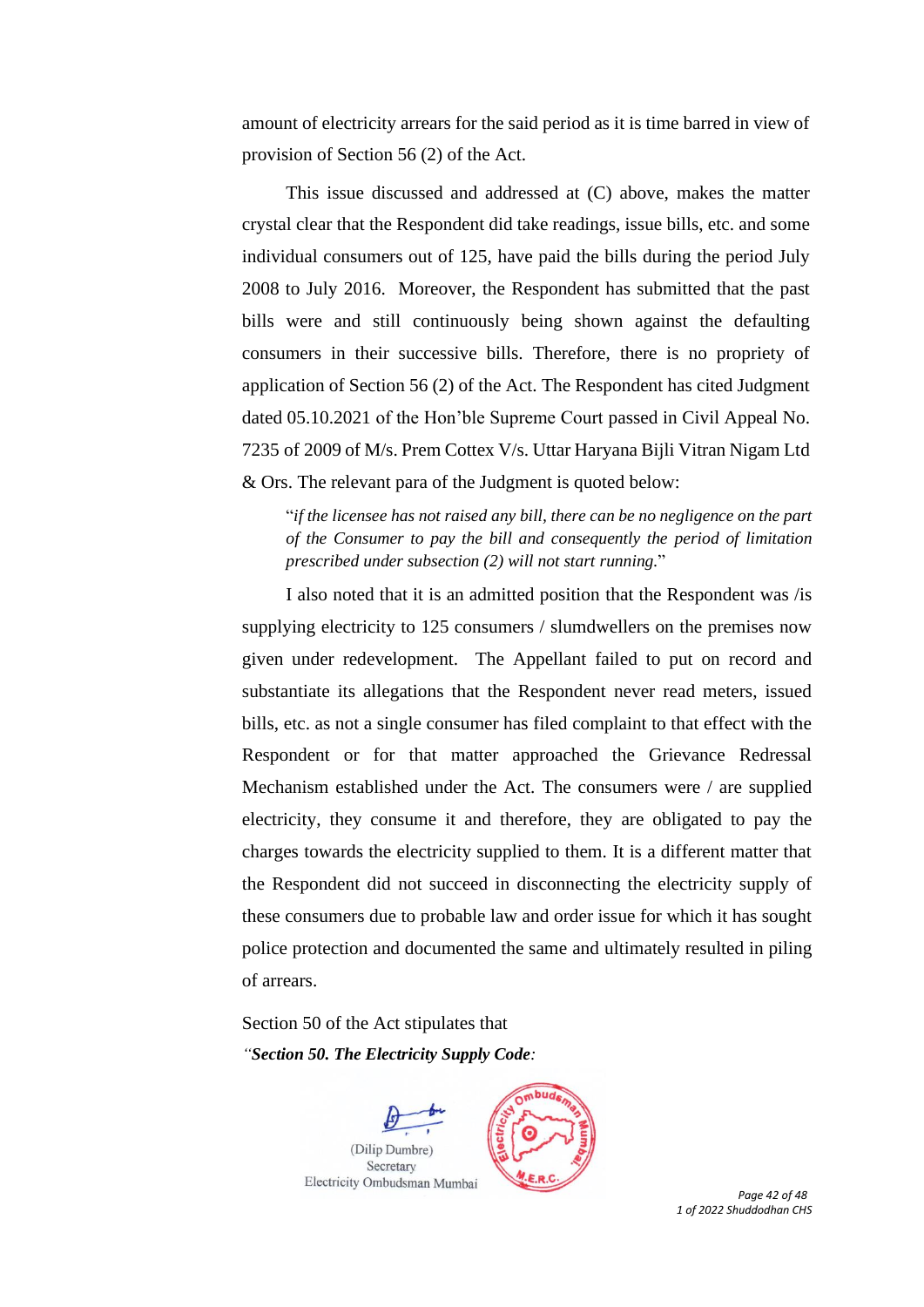*The State Commission shall specify an electricity supply code to provide for recovery of electricity charges, intervals for billing of electricity charges, disconnection of supply of electricity for non-payment thereof, restoration of supply of electricity; measures for preventing tampering, distress or damage to electrical plant, or electrical line or meter, entry of distribution licensee or any person acting on his behalf for disconnecting supply and removing the meter; entry for replacing, altering or maintaining electric lines or electrical plants or meter and such other matters."*

In accordance with Section 50 quoted above, the Commission through Supply Code & SOP Regulations 2021 has provided detailed procedures for billing consumers under Regulation 16.2. The relevant provision of Regulation 16.2.1 is quoted below:

*"The bill to the Consumer shall include all charges, deposits, taxes and duties due and payable by the Consumer to the Distribution Licensee for the period billed, in accordance with the provisions of the Act, these Regulations and the Schedule of Charges as approved by the Commission under Regulation 19." (Emphasis added)*

From the plain reading of Section 50 of the Act, and Regulation 16.2.1 quoted above, it is clear that whosoever is supplied with energy, has to pay charges for the same. It is a different matter whether that specific consumer pays it or someone else on its behalf pays it, it ultimately goes into the account of that specific consumer.

The Respondent, therefore, is entitled to recover the charges towards the energy supplied to individual consumer / slumdweller including the arrears, in the present case, and therefore, application of Section 56 (2) of the Act as claimed by the Appellant does not arise.

The Issue D is, therefore, addressed accordingly.

**Issue E: Does the Developer appointed by SRA has any role to play as far as issues with respect to billing, payment, recovery, disconnection of meters, etc, in respect of electricity consumers on the premises of the Appellant Society?** 



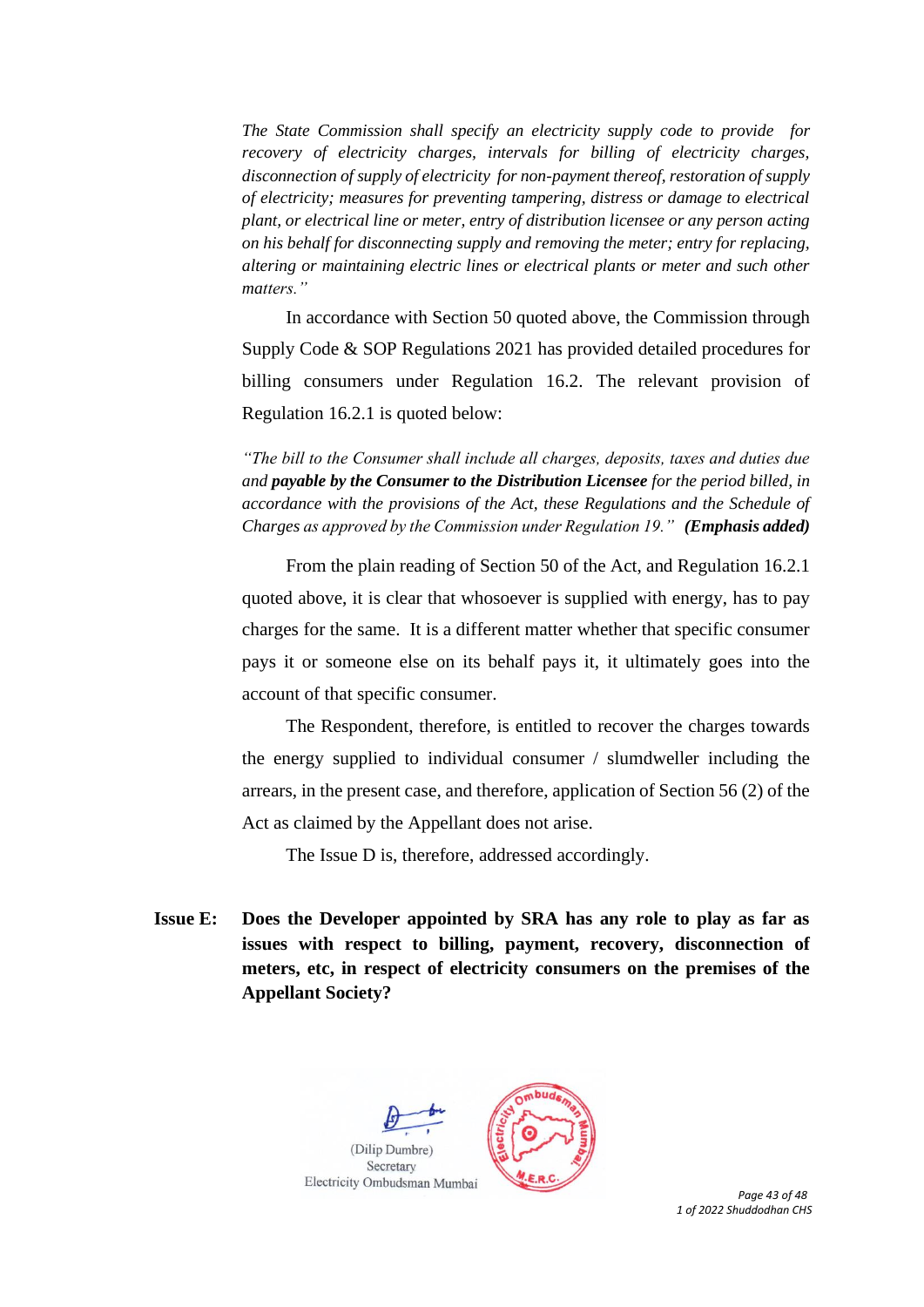As discussed in Issue (A) and (B) above, there is direct one to one relation between the Distribution Licensee and its consumer. The Developer, in the instant case is claimed to have been appointed by SRA for development of parcel of land where there are approx. 3419 slumdwellers in the Siddharth Colony area. This includes slumdwellers of the Appellant Society. Out of 3419 slumdwellers, there are approx. 2600 slumdwellers who have electricity connections released by the Respondent.

Out of these 2600 electricity consumers, 125 are on the impugned parcel of land which is under development and is a matter under this Representation. Being a Developer / the Appellant Society, it appears that it has taken the responsibility of payment of electricity bills of these consumers. In furtherance of this responsibility, amount of Rs.10.50 Crores came to be paid on behalf of such consumers by the Developer / Appellant Society in the year 2017-18, out of some discussions held by the Siddharth Colony Vikas Seva Sangh with the Respondent. Here, it is noted that realisation of Rs.10.50 Crores passed through various non-banking transactions between the Siddharth Colony Vikas Seva Sangh and the Respondent, such as taking back the cheques issued, its resubmissions, and some finally ended up with dishonouring by bank. The Respondent has also initiated legal action under Negotiable Instruments Act for dishonouring of the cheques issued by the Developer /Appellant Society/ Siddharth Colony Vikas Seva Sangh (Proposed).

The letters dated 23.08.2017 and 31.08.2017 from Raju Vishnu Waghmare, Chief Promoter, Siddharth Colony Vikas Seva Sangh (Proposed) addressed to R-Infra indicates that 12 post-dated cheques were issued amounting to total Rs.48.5 Crores. However, it appears that only Rs. 10.5 Crores is realised out of it as could be seen from the record.

The entire amount of Rs.10.50 Crores is not apportioned against 125 consumers of the Appellant Society but is also apportioned against rest of the





 *Page 44 of 48 1 of 2022 Shuddodhan CHS*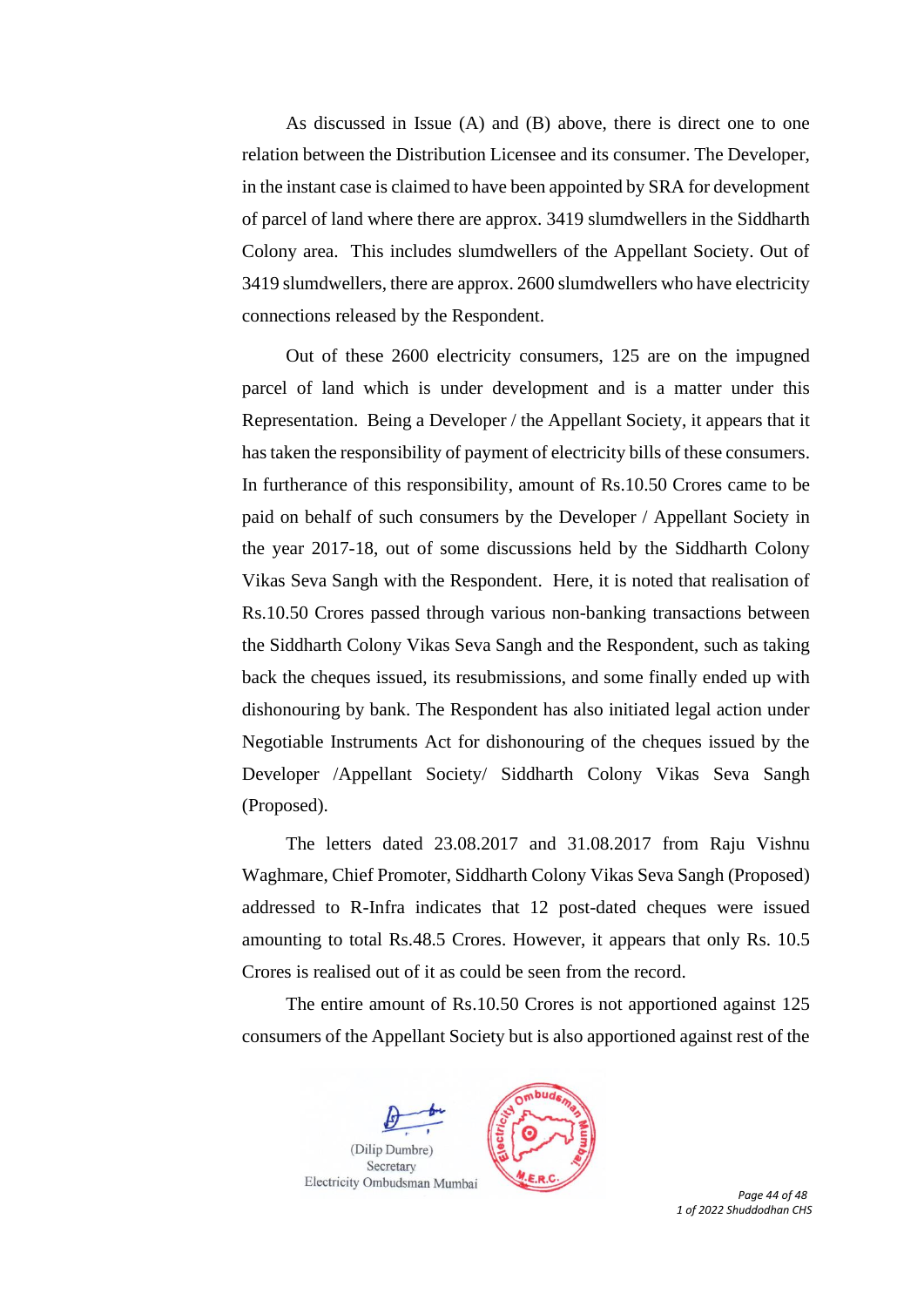electricity consumers out of 2600. However, as far as the instant Representation is concerned, some amount (Rs.27,29,263/-) out of Rs.10.50 Crores is apportioned against 64 electricity consumers of the Appellant Society as could be seen from the following table, data incorporated therein is submitted by the Respondent.

The following table shows total 64 consumers out of 125, against whom credit adjustment from the total kitty of Rs.10.50 Crores paid by the Developer on behalf of the Appellant Society is apportioned.

| Sr.<br>No.<br>$\overline{\phantom{a}}$ | Cons.Acct.<br>No.<br>÷ | <b>Total credit</b><br>from Rs. 10.5 cr<br>(Rs.) | Name of<br>Consumer                                    | Sr.<br>No. | Cons.Acct.<br>No. | <b>Total credit from</b><br>Rs. 10.5 cr<br>(Rs.) | Name of Consumer                                          | Sr.<br>No. | Cons.Acct.<br>No. | <b>Total credit from</b><br>Rs. 10.5 cr<br>(Rs.) | Name of<br>Consumer                                   |
|----------------------------------------|------------------------|--------------------------------------------------|--------------------------------------------------------|------------|-------------------|--------------------------------------------------|-----------------------------------------------------------|------------|-------------------|--------------------------------------------------|-------------------------------------------------------|
| $\mathbf{1}$                           | 100688606              | 22501                                            | <b>NINRUTTI P</b><br><b>KEDARE</b>                     | 22         | 100728306         | 38472                                            | <b>SAVLAT</b><br>CHANDANSHIVE                             | 43         | 151274866         | 25056                                            | SITABAI HARI<br><b>JAWALE</b>                         |
| 2                                      | 100688656              | 59834                                            | <b>BHIMSEN</b><br><b>MAHUNTA</b>                       | 23         | 100728335         | 60507                                            | K K MOKAL                                                 | 44         | 151451895         | 5162                                             | <b>MARUTI</b><br><b>KACHARU</b><br><b>SHINDE</b>      |
| 3                                      | 100688682              | 31510                                            | <b>DILIP GANPAT</b><br><b>JADHAV</b>                   | 24         | 100732178         | 7202                                             | <b>KERU MAGAN</b><br><b>PAWAR</b>                         | 45         | 151467460         | 41470                                            | <b>SUKUMAR</b><br><b>SHIVARAM</b><br><b>KAMBLE</b>    |
| $\overline{4}$                         | 100688695              | 38565                                            | <b>RAOSAHEB A</b><br><b>SORTE</b>                      | 25         | 100732268         | 48635                                            | <b>S M KADHAM</b>                                         | 46         | 151473222         | 28259                                            | <b>MARTHA ASHOK</b><br><b>KAMBLE</b>                  |
| 5                                      | 100688708              | 13019                                            | <b>DIGAMBARD</b><br><b>NADEKAR</b>                     | 26         | 100732918         | 36801                                            | <b>SHANKAR GANPT</b><br><b>KALE</b>                       | 47         | 151479307         | 23976                                            | <b>NITIN BABU</b><br><b>KEDARE</b>                    |
| 6                                      | 100688774              | 30759                                            | <b>RAVINDRA</b><br><b>NAMDEO</b><br><b>DESHNEHRE</b>   | 27         | 100732960         | 31236                                            | <b>EKNATH HARI</b><br><b>TETURE</b>                       | 48         | 151841229         | 22454                                            | <b>KUSUMBAI</b><br><b>ROOPA MORE</b>                  |
| $\overline{7}$                         | 100688829              | 47891                                            | <b>FERICK D</b><br><b>SOUZA</b>                        | 28         | 100737560         | 54072                                            | <b>HANUMANT C</b><br><b>GAIKWAD</b>                       | 49         | 100229102         | 46998                                            | <b>RAMESH D</b><br><b>SALVE</b>                       |
| 8                                      | 100688846              | 18743                                            | <b>JALINDAR ABAJI</b><br><b>SHELAR</b>                 | 29         | 100737575         | 54347                                            | <b>JAIRAM</b><br><b>HANUMANT</b><br><b>GAIKWAD</b>        | 50         | 100229113         | 4082                                             | <b>ULHAS D SALVE</b>                                  |
| 9                                      | 100688976              | 58986                                            | <b>BALU DHARMA</b><br><b>KOHLE</b>                     | 30         | 100737948         | 38618                                            | <b>GANPAT TUKRAM</b><br><b>KAMBLE</b>                     | 51         | 100234015         | 53534                                            | <b>CHAYABAI</b><br><b>ADSOOL</b>                      |
| 10                                     | 100693924              | 68139                                            | <b>KASTURABAI</b><br><b>HANUMANT</b><br><b>JAMADAR</b> | 31         | 100737961         | 26805                                            | <b>SHANKAR ARJUN</b><br><b>GAYTADKE</b>                   | 52         | 100476571         | 238581.7001                                      | <b>RAMBACHAN</b><br><b>RAMLAL</b><br><b>HALWAI</b>    |
| 11                                     | 100698220              | 48899                                            | <b>MACHINDRA</b><br><b>KRISHNA</b><br><b>KAMBLE</b>    | 32         | 100737970         | 26415                                            | <b>HANUMANTA</b><br><b>MARUTI SONANE</b>                  | 53         | 100688484         | 28744                                            | <b>NARAYAN</b><br><b>MAHADEO</b><br><b>HARALKAR</b>   |
| 12                                     | 100698659              | 54956                                            | <b>PANDURANG</b><br><b>ASHABA</b><br><b>VIRKAYADE</b>  | 33         | 100742053         | 40618                                            | <b>BABON KUDAVE</b>                                       | 54         | 100698315         | 55203                                            | <b>KUNDA VASANT</b><br><b>JAGTAP</b>                  |
| 13                                     | 100703175              | 38266                                            | <b>LALASAHEB</b><br><b>ABA BANSODE</b>                 | 34         | 100742351         | 46981                                            | <b>AKARAMA</b><br><b>WAGHMARE</b>                         | 55         | 100703187         | 27763                                            | <b>SHANTARAM</b><br><b>RAGHOJI</b><br><b>GANGURDE</b> |
| 14                                     | 100703293              | 52138                                            | <b>EMANVEL</b><br><b>RAMCGHANDRA</b><br><b>SATNOOR</b> | 35         | 100742383         | 65067                                            | <b>BALU VITHAL</b><br><b>BHALERAO</b>                     | 56         | 100728293         | 9082                                             | <b>SUNITA</b><br><b>ANANDA</b><br><b>PALUSKAR</b>     |
| 15                                     | 100703532              | 101155                                           | PRIMILA ASHOK<br><b>KAMBLE</b>                         | 36         | 102723385         | 33113                                            | PRADEEP KISAN<br><b>KATARE</b>                            | 57         | 100732458         | 35677                                            | <b>ANAND ARJUN</b><br><b>TAMBE</b>                    |
| 16                                     | 100710879              | 124347                                           | <b>UTTAM G</b><br><b>KALKUND</b>                       | 37         | 150177938         | 56982                                            | <b>JAYSHREE SURESH</b><br><b>DIVE</b>                     | 58         | 100742167         | 3915                                             | <b>ANANDBAID</b><br><b>PANWALKER</b>                  |
| 17                                     | 100720032              | 26096                                            | <b>MANKIDEVI R</b><br><b>PRAJAPATI</b>                 | 38         | 150192335         | 34500                                            | <b>DILIPKUMAR</b><br><b>BADRIPRASAD</b><br><b>JAISWAL</b> | 59         | 102710520         | 8945                                             | <b>SHILLA PRAMOD</b><br><b>KANWALU</b>                |
| 18                                     | 100720046              | 59254                                            | YASHWANT B<br><b>SALAVE</b>                            | 39         | 150199039         | 30955                                            | <b>SURYAKANT</b><br><b>BHIMRAO ALHAT</b>                  | 60         | 150075262         | 66814                                            | <b>RAMNATH P</b><br><b>BHUTEKAR</b>                   |
| 19                                     | 100720514              | 96324                                            | <b>LAXMIS</b><br><b>PARKAR</b>                         | 40         | 150204163         | 8808                                             | <b>SHIVAJI BHAURAO</b><br><b>BAMHANE</b>                  | 61         | 150146401         | 8348                                             | SHIVSHANKAR<br><b>GUDDAR</b><br><b>JAISWAR</b>        |
| 20                                     | 100720932              | 7171                                             | <b>SAKHARAM</b><br><b>LAXMAN</b><br><b>LAMBE</b>       | 41         | 150299956         | 42054                                            | <b>SHALAN JAYWANT</b><br><b>KAMBLE</b>                    | 62         | 150189189         | 39561                                            | <b>BHASKAR</b><br><b>SHIVAJI</b><br><b>BAMHANE</b>    |
| 21                                     | 100725252              | 70519                                            | <b>SAIBURO M</b><br><b>KANUVALU</b>                    | 42         | 150442227         | 40601                                            | <b>VIMAL YALAPPA</b><br><b>KAMBLE</b>                     | 63         | 150319319         | 50391                                            | <b>RAJESHREE</b><br>PRAVIN MOKAL                      |
| 64<br>150576092                        |                        |                                                  |                                                        |            |                   |                                                  |                                                           |            | 13386             | CHANDRABHAG<br>A DILIP JADHAV                    |                                                       |
| 2729263<br>Grand Total (Rs.)           |                        |                                                  |                                                        |            |                   |                                                  |                                                           |            |                   |                                                  |                                                       |



*1 of 2022 Shuddodhan CHS*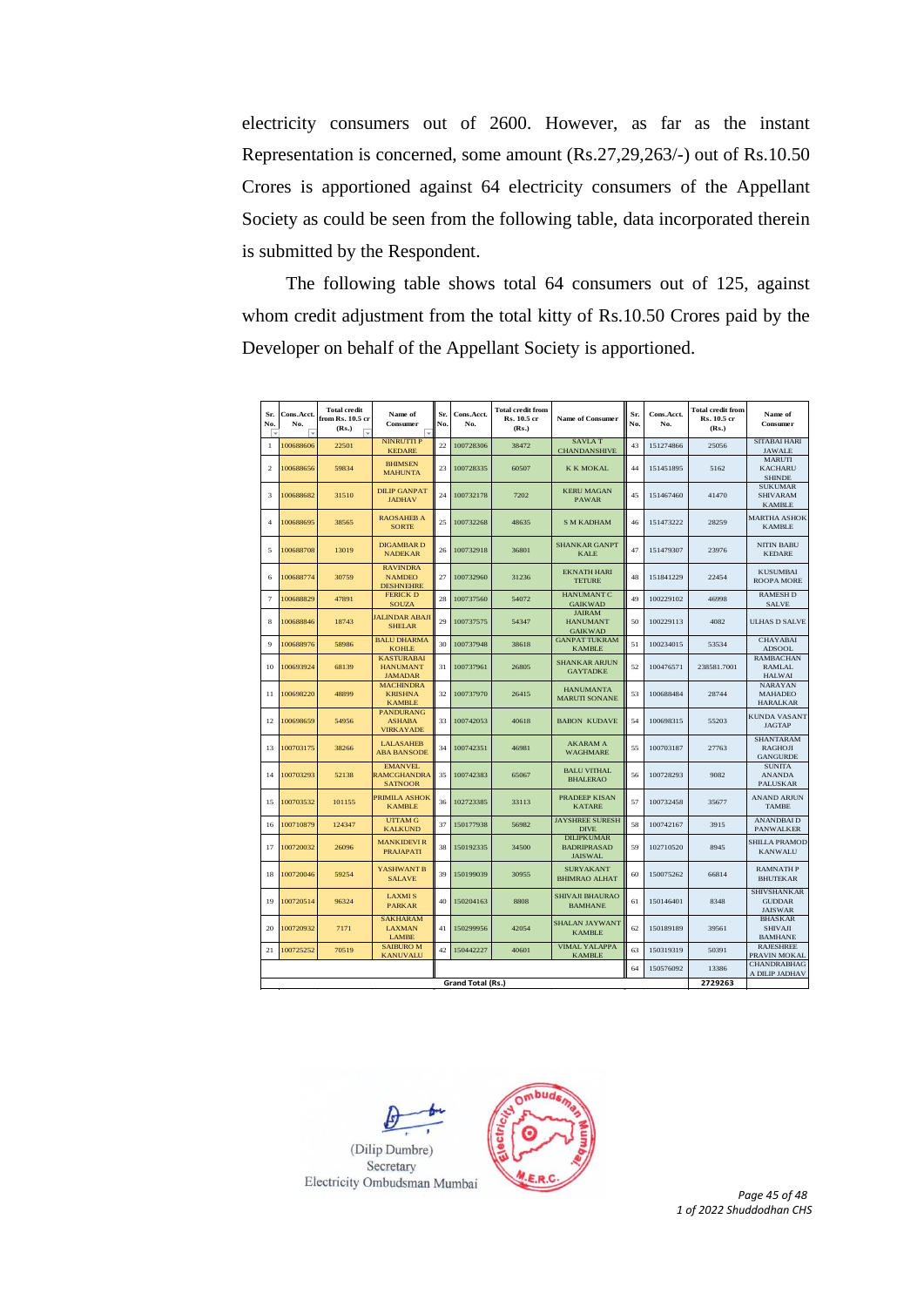Here it is beyond my understanding as to how amount against only 64 consumers out of 125 has been apportioned out of Rs.10.50 crores. The most probable reason for this anomaly could be the list of slumdwellers who are having electricity connections, given by the Siddharth Colony Vikas Seva Sangh (Proposed). Otherwise, Respondent could not have any issue to adjust the part of the kitty of Rs.10.50 crores against 125 consumers. Therefore, it is the matter of detailed study and investigation as to the exact numbers of consumers against whom the entire amount of Rs.10.50 Crores is apportioned and how many consumers are there in the Appellant Society.

The Respondent in its submission during the hearing has stated that Rs.2,75,39,156.55 is outstanding as arrears of electricity as on 31.01.2020, and it includes the arrears of electricity bill from July 2008 to July 2016 for 125 consumers.

In the instant case, if the Appellant / Developer at its own sweet will, may be in terms of some agreement of development, takes upon himself the responsibility to pay the electricity bills of the slumdwellers who have electricity connections on the impugned parcel of land which is being developed by the Developers, it is free to pay but with a caveat that it will be deemed to have been paid by the concerned individual consumer. Therefore, as far as the instant Representation is concerned, it is immaterial if the payment is made by the Developer. It will be an internal arrangement between the Developer and the individual consumer who are members of the proposed CHS. It does not make any difference as far as the Respondent is concerned. The individual consumer cannot absolve itself from the liability of payment of electricity bills raised by the Respondent and for that matter, the Respondent will be on the right side of the Law / Regulations in enforcing recovery of the same from the individual consumer by way of disconnection or by any other means as deemed fit.

The Issue E is addressed accordingly.





 *Page 46 of 48 1 of 2022 Shuddodhan CHS*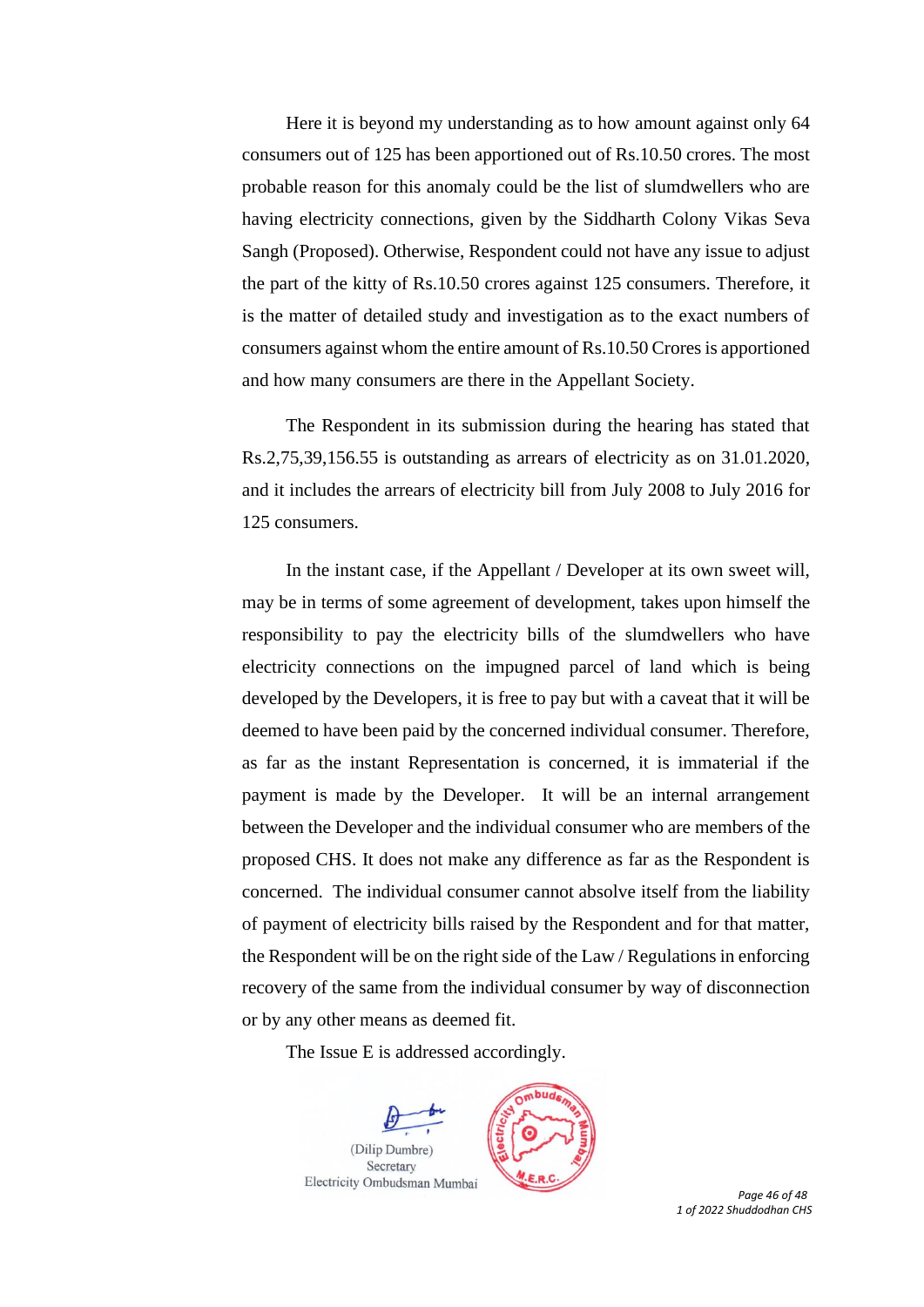#### **Issue F: Issue of Limitation as raised by the Respondent.**

The Respondent has taken a plea of limitation under Regulation 7.8 of CGRF & EO Regulations 2020 which is quoted below: *"The Forum shall not admit any Grievance unless it is filed within two (2) years from the date on which the cause of action has arisen."*

This Regulation does not apply in the instant case as the Respondent has been continuously billing the individual electricity consumers who are members of the Appellant Society. This includes the impugned period of July 2008 to July 2016. On the contrary, the Appellant Society has raised the dispute that the Respondent has never issued any such bills for this period and hence cannot recover. However, from the above discussion, it will be seen that the Developer / Appellant Society did pay Rs.10.50 Crores out of which some amount has been apportioned against 64 consumers who are members of the Appellant Society. So, there is no question of applicability of Regulation 7.8.

The Issue F is addressed accordingly.

13. To conclude, I am of the opinion that it is a colourable exercise on the part of the Appellant Society to evade payment of electricity dues for the period July 2008 to July 2016 under some pretext or the other, particularly, when the Appellant Society, itself has claimed that it has paid some amount towards the electricity dues.

However, in the overall interest of all stakeholders, it is advised that the Appellant Society / Developer walk the Respondent to their premises for detailed inspection to know its boundaries, and the exact number of electricity connections with electricity dues against each individual one. This will help them freeze the important parameters such as total number of electricity consumers, and the status of past electricity dues, along with the current one on the piece of land of the proposed CHS for which the Developer has acquired rights to develop. It





 *Page 47 of 48 1 of 2022 Shuddodhan CHS*